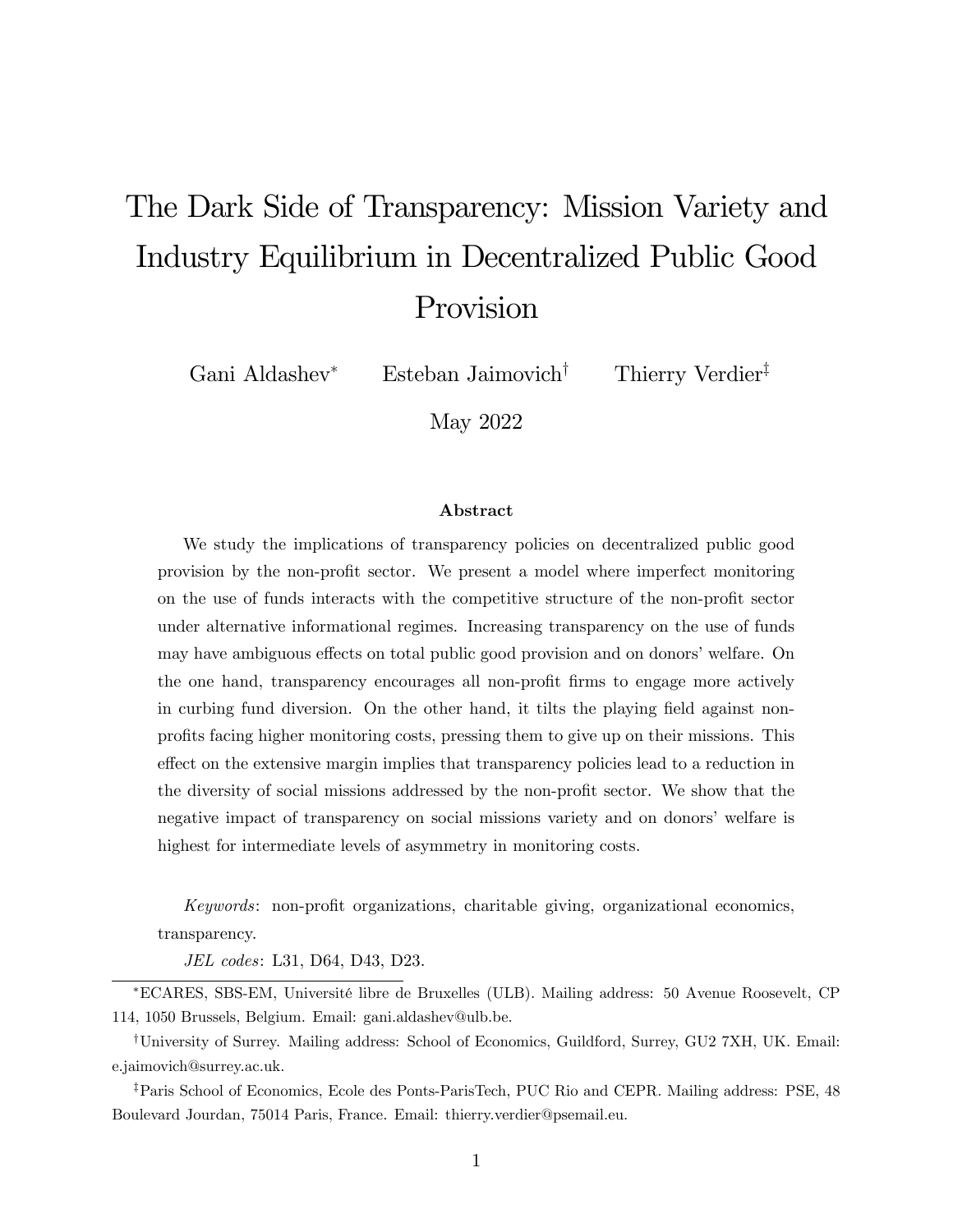# 1 Introduction

The amount and variety of public goods provided by the non-profit sector has been increasing significantly in modern economies over the past few decades (Bilodeau and Steinberg, 2006; Iossa and Saussier,  $2018$ <sup>1</sup>. A general trait of this sector is that non-profit firms source one of their main inputs (i.e., donations) by mobilizing funds from private donors. Next, non-profits put those funds, alongside with other complementary inputs (such as labor), to the production of specific public goods, according to the specific social mission addressed by each organization.

The non-profit sector exhibits three noteworthy features that shape several key aspects of its structure. First, the funding side and the ultimate beneficiary side are connected to each other only indirectly, through non-profit organizations. This lack of direct connection severs the flow of informational feedback about non-profits' performance towards the funding side, and thus lies in sharp contrast with the feedback typically provided by markets in the privategood sector. Second, non-profits are complex organizations, with layers of internal hierarchies and specialization in tasks (e.g., setting up the mission, fundraising, and carrying out the projects). The presence of such internal hierarchies in turn implies the need to motivate and monitor the lower layers of the organizations. Third, the non-profit sector as a whole represents a rather heterogeneous set of organizations. In particular, it comprises a large variety of fully decentralized organizations which differ vastly in terms of their core missions, output they produce, and their ultimate beneficiaries.<sup>2</sup>

The non-profit sector is thus characterized by a peculiar intermediated nature: donors provide one of the main inputs (funds) but they have essentially no control on how their donations are put to use. While this problem may resemble, in principle, a standard principalagent situation, there are two key differences in the context with non-profits. The first is that donors usually comprise a large number of dispersed small agents who cannot easily exert control on non-profits' actions. The second is to do with output observability: non-profits'

<sup>&</sup>lt;sup>1</sup>For instance, in the United States, non-profits account for 71 per cent of total private employment in the education sector in 2019. For health care, social assistance, and arts & recreation sectors, this share stands at 44 per cent, 42 per cent, and 16 per cent, respectively (Salamon and Newhouse, 2019).

<sup>&</sup>lt;sup>2</sup>For example, the Charity Navigator (www.charitynavigator.org) lists over  $9,000$  non-profit organizations that are active in the US across 38 different subcategories. Examples of these subcategories are 'Wildlife Conservation<sup>7</sup>, 'Environmental Protection and Conservation', 'Medical Research', 'Foodbanks and Food Distribution', 'Humanitarian Relief Supplies', etc.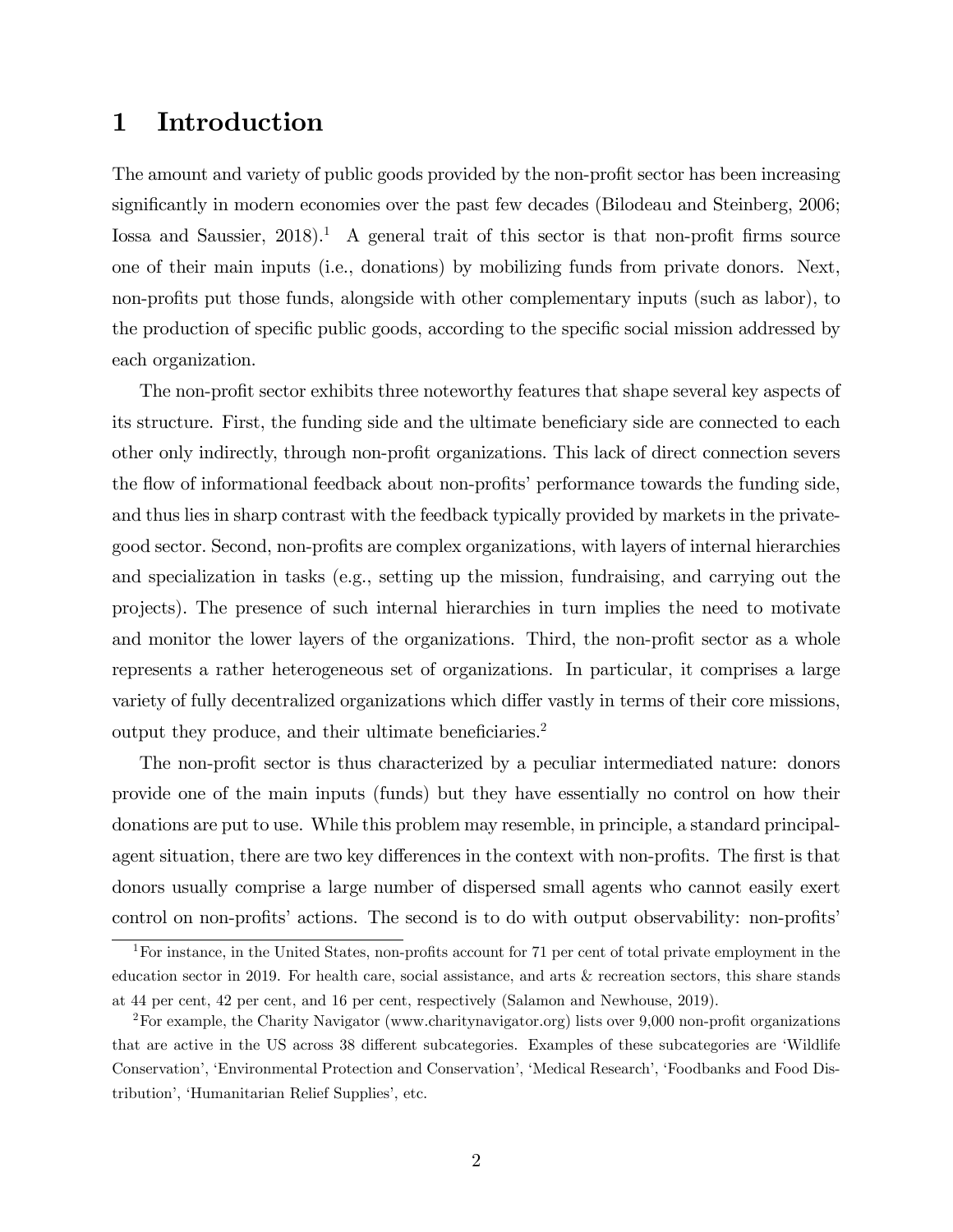final output is inherently difficult to measure.

These informational failures have called for the need to establish specific schemes that help preventing rent-seeking and misappropriation by agents who may be attracted to the non-profit sector by the prospects of monetary rewards, rather than by a sense of altruism. One such key mechanism has involved a growing push for transparency concerning the use of funds by non-profits: the funders increasingly request that the non-profits clarify how their donations to these organizations are used. In the United States, this had led to the creation of several well-known watchdogs; e.g., GuideStar USA, Charity Watch, Charity Navigator, and GiveWell. These organizations provide online information about non-profits based in the U.S., placing especial emphasis on the structure of their spending, their cost-effectiveness, and in providing metrics of accountability and transparency. Analogous organizations operate in other developed countries: Charity Intelligence Canada provides similar metrics for Canadian non-profits; in the U.K., the Charity Commission for England and Wales maintains an online register of charities which provides the Önancial information (including the spending items) about all registered charities, etc.

Voicing support for enhancing transparency within a sector so highly sensitive to moral hazard and highly reliant on trust seems obvious. Yet, the general equilibrium implications of such push for transparency in the context of a large and diverse sector like that one formed by non-profits are far from straightforward, and remain largely underexplored. In fact, most of the metrics used by watchdogs that evaluate non-profits performance tend to be overly standardized, and simply ignore two key issues: actual output and diversity of missions. Concerns about those shortcomings by non-profit watchdogs have been recently raised by practitioners and by academics. Some call for a more critical approach to transparency and the effects it generates: for instance, Nicholas Kristof argues that the excessive emphasis on the expense ratio (one of the metrics used to rank charities on the basis of their spending structure) pushes non-profits to under-invest in administration and efficiency (Chronicle of Philanthropy, 2014). Similarly, Meer (2017) argues that the current excessive reliance on overhead cost ratio in evaluating non-profits induces nonprofits to forgo hiring skilled workers. More generally, scholars in social innovation and non-profit literature have identified this problem as "the nonprofit starvation cycle" (see Gregory and Howard, 2009; Lecy and Searing, 2015; Schubert and Boenigk, 2019).<sup>3</sup>

 $3$ According to this view, excessive emphasis on metrics on non-profits performance leads to donors setting expectations about how much of their donations should go directly to the projects that they fund. As a result,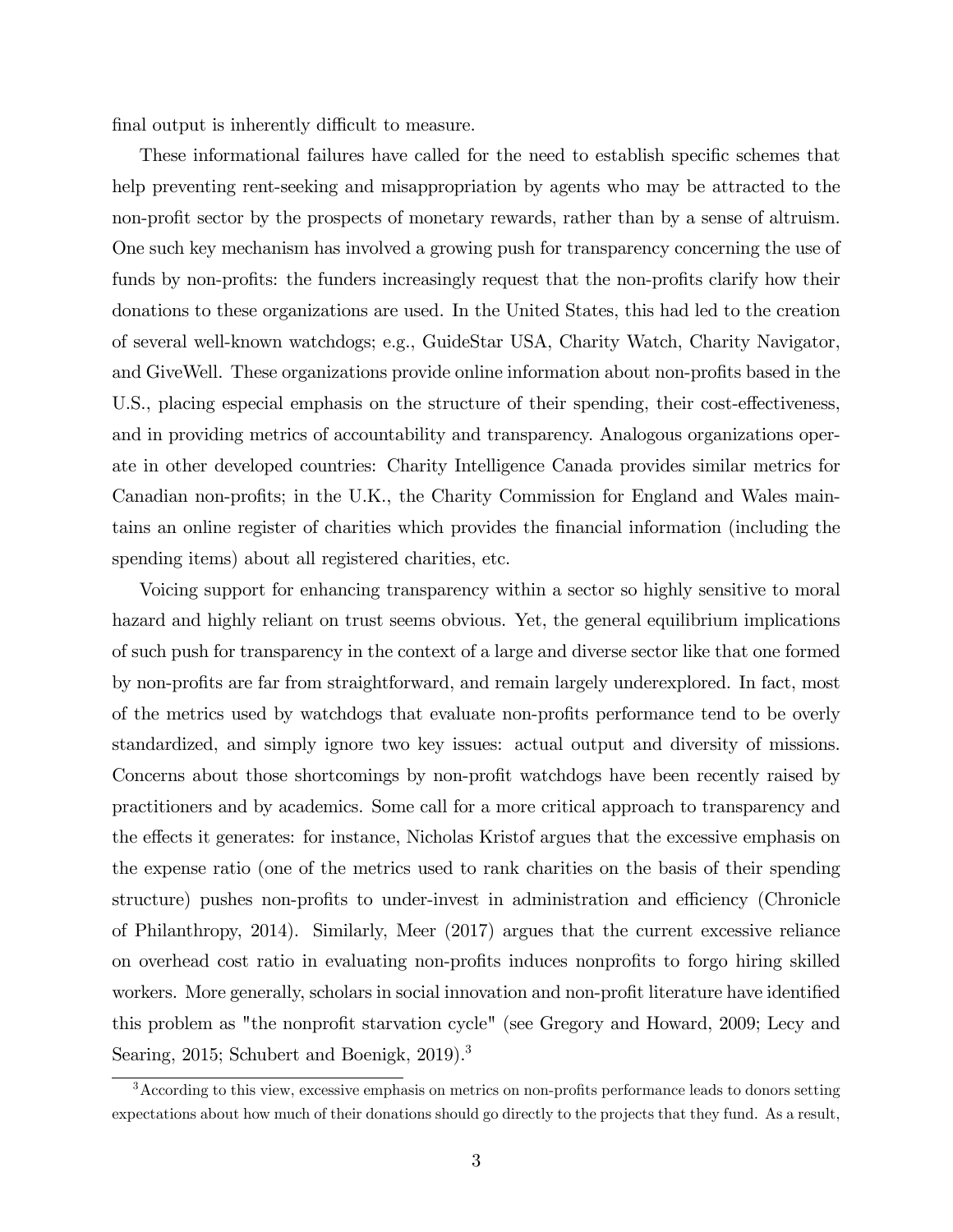Anecdotal evidence and several practitioners have thus raised caution about the impact of excessive emphasis on performance metrics on the overall operation of the non-profit sector. We still lack, however, a rigorous and thorough analysis of these issues. More generally, we still lack a tractable framework to study how informational asymmetries within non-profits interact with the competitive structure of the sector, especially under different informationaltransparency regimes. Our paper aims at closing this key gap.

In our model, the contractual imperfections that exist in the public-good sector are at the heart of the story. Non-profits are founded and managed by altruistic individuals who exhibit an intrinsic motivation towards a social mission. Non-profits compete among themselves for funding from a large pool of impurely altruistic donors who choose a social mission to give to. A crucial aspect in the model is that, whereas setting up the social mission and raising funds are tasks typically set at the top of non-profits' organizational hierarchies, the actual on-the-ground action is relegated to lower levels of the hierarchy. The actors at that lower level are often simply seeking monetary rewards, as it is hard to find a mechanism that would select them based purely on their sense of altruism. As a consequence of this, the actual use of collected funds is subject to potential diversion by lower echelons within non-profit firms. Founders/managers can curb such diversion, albeit at a cost, by closer monitoring of lower echelons' actions. In the model, the cost of monitoring may differ across nonprofit firms. Such heterogeneity in monitoring cost generates unequal benefits across nonprofits. Importantly, those unequal benefits are magnified as transparency increases. The reason for this is that when donors receive information about the extent of funds diversion across non-profits, this in turn will influence their willingness to contribute to each of them, which then further influences non-profits' incentives to strengthen monitoring. Through this feedback mechanism, transparency leads to trade-offs between variety of missions fulfilled by non-profits versus "cleanliness" of non-profits. Thus, our model combines the industrialorganization aspects of the public-good sector (the total quantity of public goods provided and their distribution across firms) and the organizational aspects of its participants (the internal resources devoted to monitoring and the diversion of funds).

Our central findings are twofold. First, we show that there is an ambiguous effect of more transparency on the use of funds on the total public good provision and the welfare

the competing non-profits end up trying (and struggling) to economize on indirect expenses, often worsening the output of their projects. Ultimately, some worthy nonprofits end up being "starved" of funding, and leaving the charitable sector.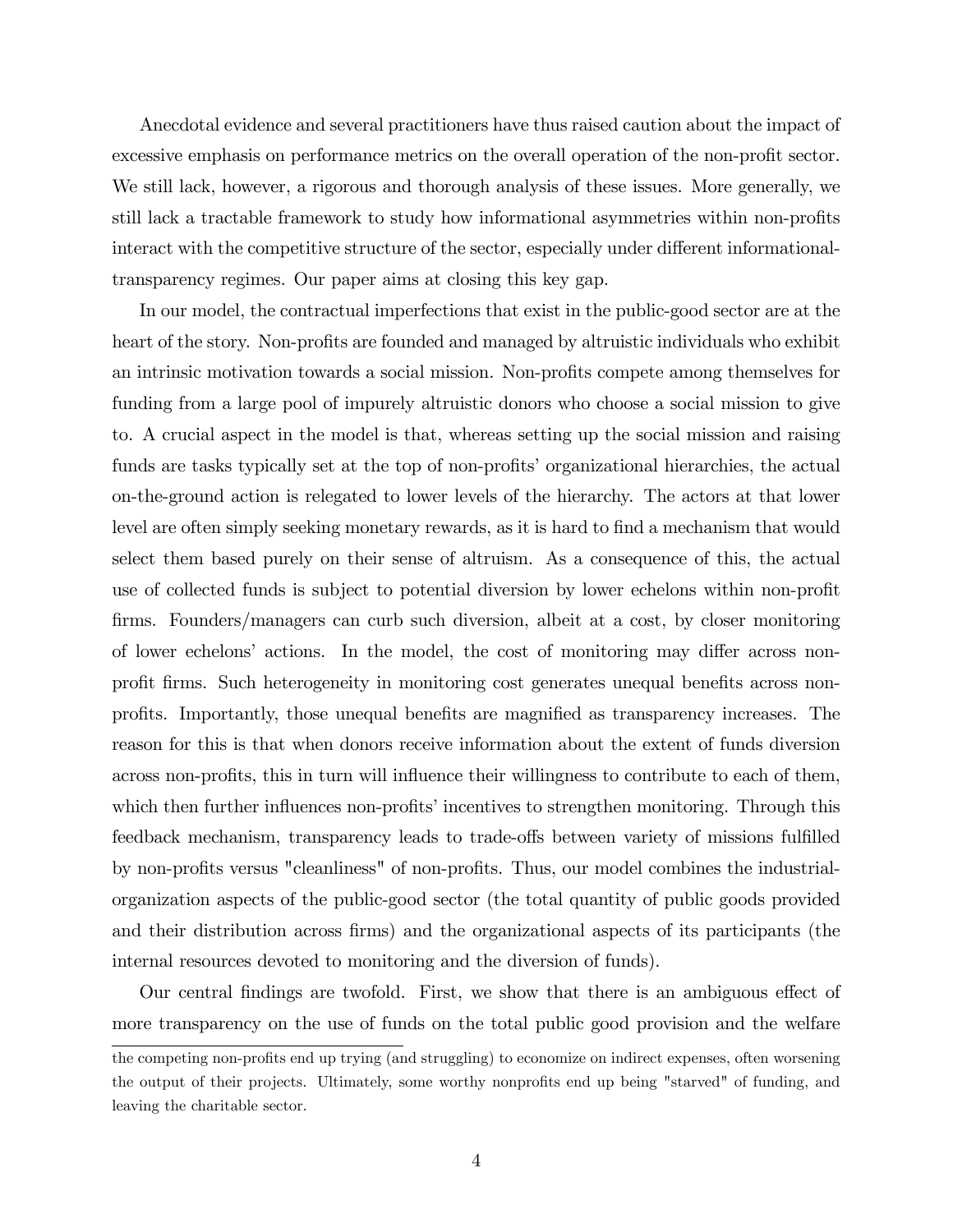of donors. Second, we highlight that the sign of this effect depends crucially on the degree of heterogeneity of monitoring costs of the non-profits. Higher transparency generates two opposite forces on the internal allocation of resources and the resulting diversion of funds. The first is the competitive effect: more transparency encourages a non-profit manager to devote more resources to monitoring and curbing rent-seeking inside her organization. This is because donors are more inclined to give to a non-profit when the (expected) diversion of funds is lower, and thus reward "cleaner" non-profits with more donations. The competitive effect will then induce all non-profits to monitor rent-seeking more intensely. The second is the strategic-interaction effect: more transparency encourages managers of some nonprofits to reduce the internal resources devoted to preventing rent-seeking. This effect arises because more monitoring by one non-profit manager indirectly curbs the incentives of other managers to prevent rent-seeking in their organizations, and monitoring acts as a strategic substitute for competition for funds. More precisely, the non-profits with higher cost of monitoring might decide to cut on this effort under more transparency. Hence, the overall effect of higher transparency on total provision of public goods can be positive or negative, depending on the relative strength of the two effects. Furthermore, transparency generates unequal effects across social missions: it reward those missions that can be more effectively monitored, at the expense of those with a higher monitoring cost.

From the donors' perspective, there are also two corresponding opposed effects. On the one hand, transparency implies that donors are better off because they expect lower misuse of funds by the non-profits active in the market. On the other hand, under more transparency, the strategic-interaction effect noted above leads to a lower diversity of non-profits in equilibrium. As a consequence, donors face a narrower set of charitable causes among which they can choose to give. We show that the second (negative) effect dominates the first (positive) one if the difference in the cost of monitoring (between low-cost and high-cost non-profits) is at an intermediate level. This surprising result arises because of the general-equilibrium aspect. Offered the option to observe or not the level of funds diversion, any rational donor always prefers transparency, when facing this choice individually. However, the regime with full transparency offers this option not individually, but to all the donors collectively. Hence, a randomly chosen donor may be better off in a context in which no one can observe the level of diversion, because this leads to an equilibrium where each donor will be able to pick the recipient of his donation from a more diverse set of non-profits.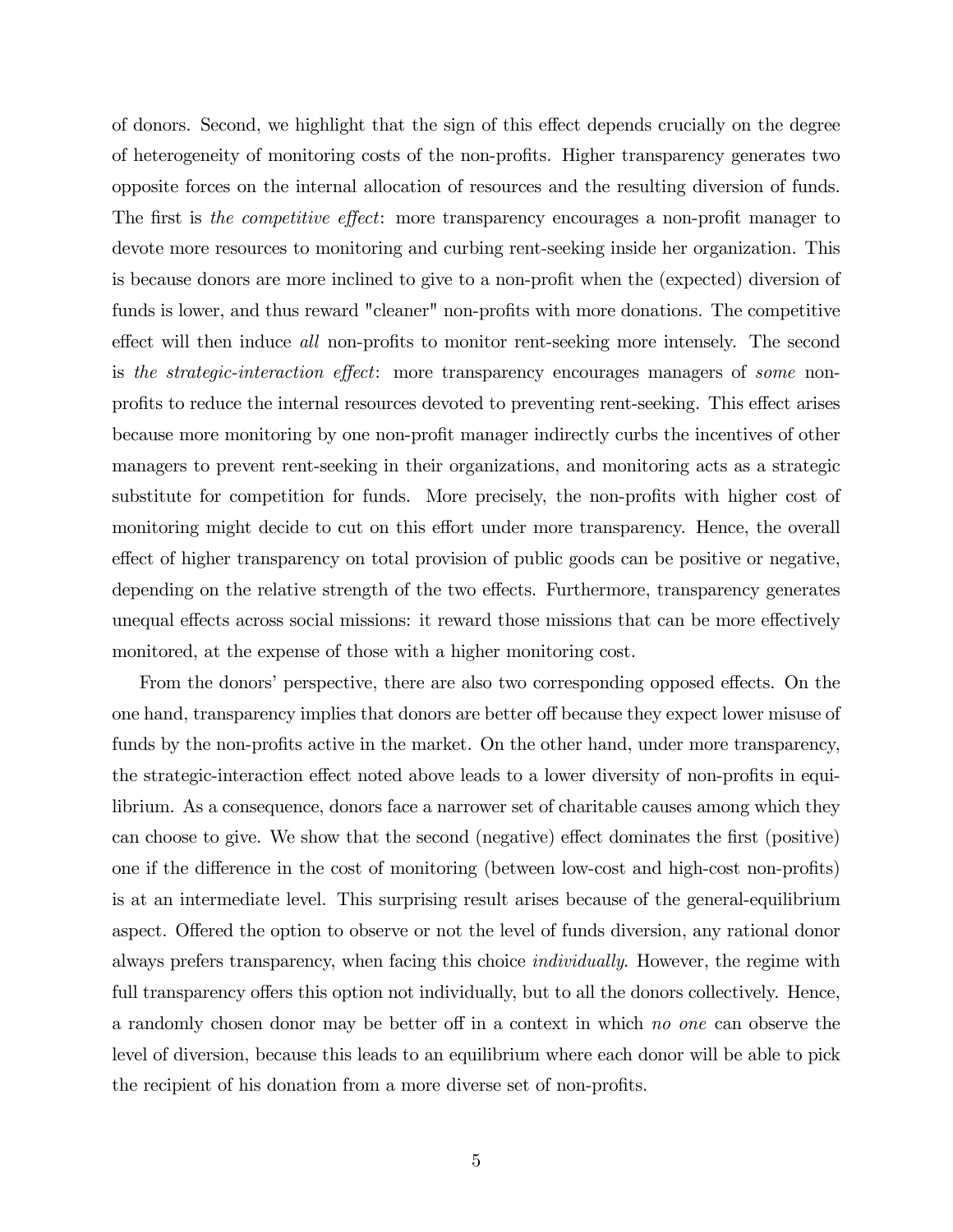The rest of the paper is organized as follows. The next sub-section discusses briefly the related literature. In section 2, we present a simple model of strategic interaction between non-profits and highlight the effect of increased transparency on non-profit competition and the equilibrium level of public good provision. Section 3 expands the model to the case of a monopolistically competitive non-profit industry structure. Section 4 models the entry decision by non-profits. Section 5 provides our analysis of the impact of transparency on welfare and discusses policy implications. Section 6 analyzes a variant of the model in which a continuum of atomistic donors coexist alongside a large donor. Finally, section 7 concludes. The proofs of results and a robustness check are relegated to the appendix.

#### 1.1 Related literature

Our paper contributes to two fields in economics: public economics and organizational economics. In the public economics literature focusing on the private provision of public goods, several important contributions focus on the problem of non-contractibility of output in the public good provision. Glaeser and Shleifer (2001) argue that the non-contractibility of the output creates scope for non-profit firms to arise, because these organizations provide a way to commit to restricting diversion of funds. Nevertheless, as the well-documented problem of funds diversion in non-profits firms indicates, the non-profit status alone seems to be insufficient for such goal: in many non-profits there remains substantial scope for fund diversion, especially at lower layers of the organization ranks, which is the focus of our work. Besley and Ghatak (2005) study how the effort provision by workers in mission-oriented organizations is affected by the structure of the incentives (in particular, the role of matching the mission preferences of principals and agents). Besley and Malcomson (2018) analyze the effects of competition between the (incumbent) non-profit and (entrant) for-profit providers, in the presence of non-contractible quality. Non-contractibility of output is also at the heart of our model, and we contribute to this line of research by analyzing how a key asymmetry in one of the aspects of non-contractibility (i.e. the agency cost within the non-profit) maps into equilibrium provision of public goods under information disclosure.

A growing number of articles have studied the self-selection into the non-profit/publicgood sector, under various informational regimes or financing schemes  $-e.g.,$  Delfgaauw and Dur (2008, 2010), Auriol and Brilon (2014), Scharf (2014), Krasteva and Yildirim (2016), Besley and Ghatak (2017), Aldashev et al. (2018), Valasek (2018). The key point of this liter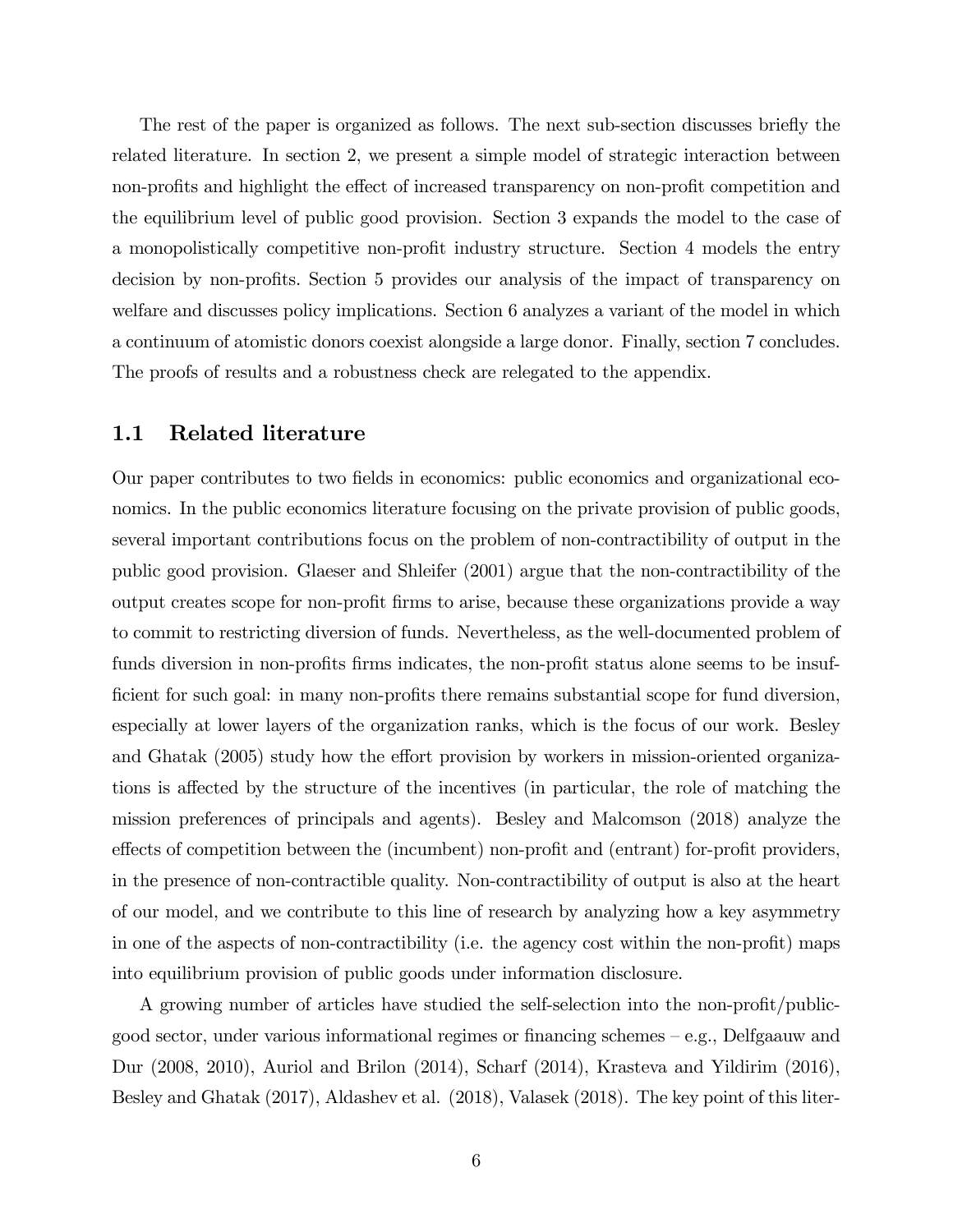ature has been centered around the motivational heterogeneity of potential workers/entrants into the non-profit/public-good sector and how sorting into this sector is affected by alternative institutional characteristics. We abstract from the motivational heterogeneity and self-selection, and instead focus on how heterogeneities in agency costs across different types of public goods provision may generate strategic behavior across non-profits in different informational environments.

A number of authors constructed industry-equilibrium models of the non-profit sector. Rose-Ackerman (1982), Castaneda et al. (2008), Aldashev and Verdier (2010), and Heyes and Martin  $(2017)$  focus on the effect of competition in the non-profit sector on the fundraising expenditures and the number and variety of non-profits, from the social welfare perspective. These papers rely on symmetric models of competition, and thus do not address the distortions in provision of public goods caused by the asymmetry in monitoring costs across missions, which is central for our paper. Moreover, these contributions do not take into account how the informational environment becomes a key determinant of the equilibrium industry structure and its degree of horizontal differentiation.

A few recent empirical papers have explicitly focused on the effects of transparency and increased performance measurement in the non-profit sector. In a laboratory experiment, Metzger and Guenther (2019) study the demand by donors for information about their donations' welfare impact, the beneficiary characteristics, and the administrative costs of the non-profits to which the donation is made. Surprisingly, they find that the demand for information about the welfare impact of donations is relatively small; however, those donors that are willing to obtain the information increase their donations to high-impact projects and cut donations to low-impact projects. In another laboratory experiment, Exley (2020) finds that donors may use charity performance metrics as an excuse to avoid giving. Hence, performance measurement might have the unintended consequence that (at least partially) counterbalances the positive effects of such policies. Relying on observational data, Dang and Owens (2020) apply the forensic economics methods (the Benford's law) to the financial accounts of the UK non-profits and find that the non-profits with a high share of charitable spending report their data more accurately only when their effort on oversight (proxied by the governance-related overhead costs) is sufficiently high. We contribute to this strand of literature by building a theoretical framework that can help thinking about the policy and welfare implications of these findings.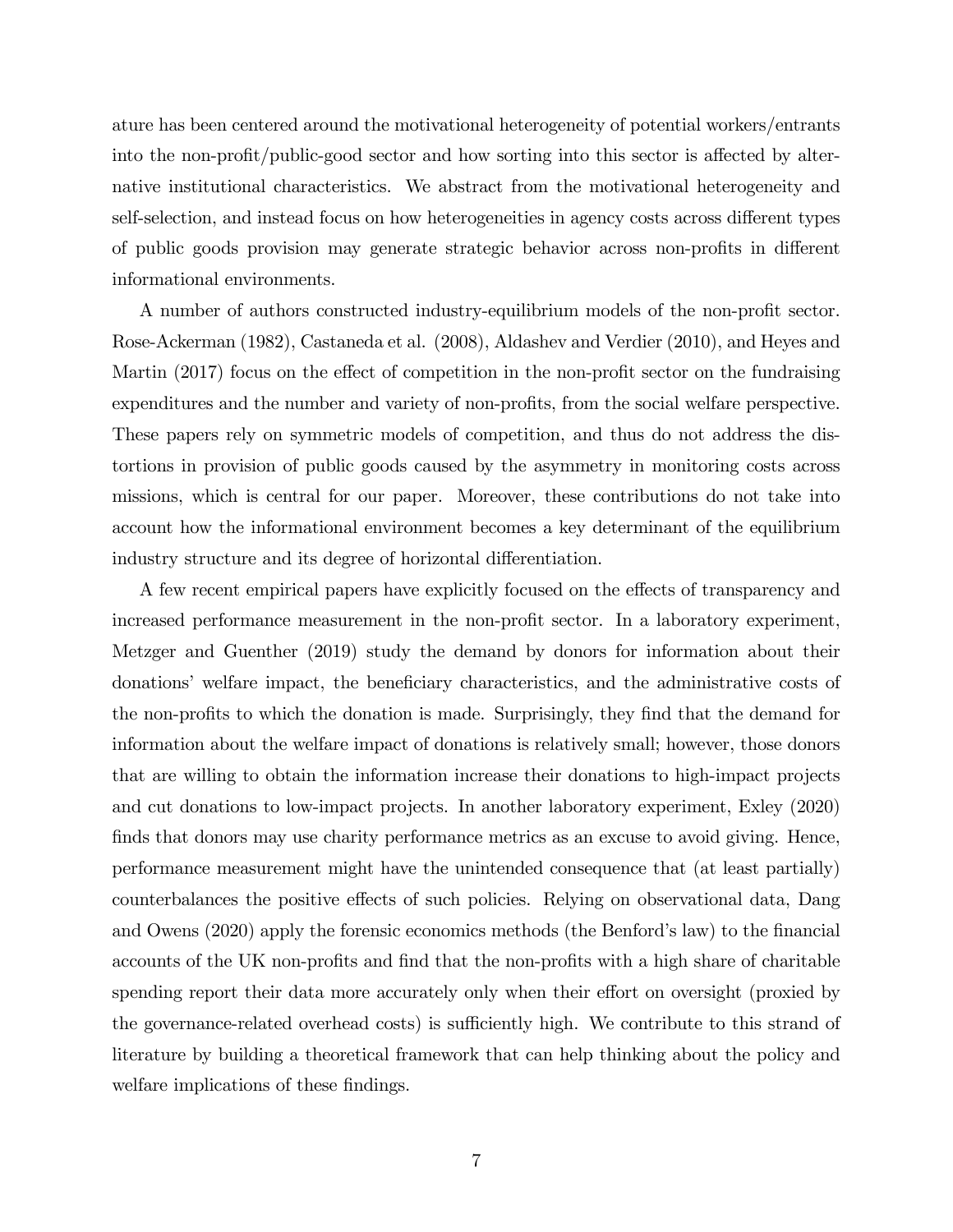In organizational economics, several key studies focus on the industry equilibrium with endogenous organizational aspects. Over the last decade, the pathbreaking incompletecontracts approach to the theory of the firm (pioneered by Grossman and Hart, 1986) has been successfully embedded into the industrial-organization analysis, giving rise to the socalled "organizational industrial organization" sub-field (see, e.g., Legros and Newman, 2013; Alfaro et al., 2016; and Legros and Newman, 2014, for a detailed review). These analyses allow us to understand the interplay between the organizational-design aspects of modern corporations and the industry structure and competition. This research line, however, has focused so far only on the private-good sector, whereas the similar analysis of the publicgood sector has not yet been constructed. Our paper builds an analytical framework of "organizational industrial organization" of the competitive provision of public goods in an economy.

Besides the "organizational IO" literature, three other papers are closely related to our work. Schmidt (1997) studies the conditions under which increased competition (in the product market) reduces managerial slack. Carlin et al. (2012) show that the presence of comparative performance considerations implies that tougher competition tends to make the disclosure of firms' private information less likely. Hermalin and Weisbach (2012) analyze the bargaining between firms' shareholders and managers and how this bargaining is affected by greater corporate disclosure requirements. The key difference of our work is again the focus on the provision of public goods (where the disconnection between the funding side and the beneficiaries is crucial), whereas these papers focus on the private-good sector of the economy (where such disconnection is either absent or marginal).

### 2 Environment and Agents

The non-profit sector comprises N firms, indexed by  $i = 1, 2, ..., N$ . Each non-profit firm targets a specific social mission (e.g., women's empowerment, child malnutrition, animal rights, etc.). Henceforth, we will think of  $N$  as a large number. This will allow us to carry out the analysis assuming that each single Örm will disregard the (negligible) impact that their individual choices have on the *aggregate* behavior of the non-profit market. To highlight the effects of transparency in the use of funds, we assume that the output of the non-profit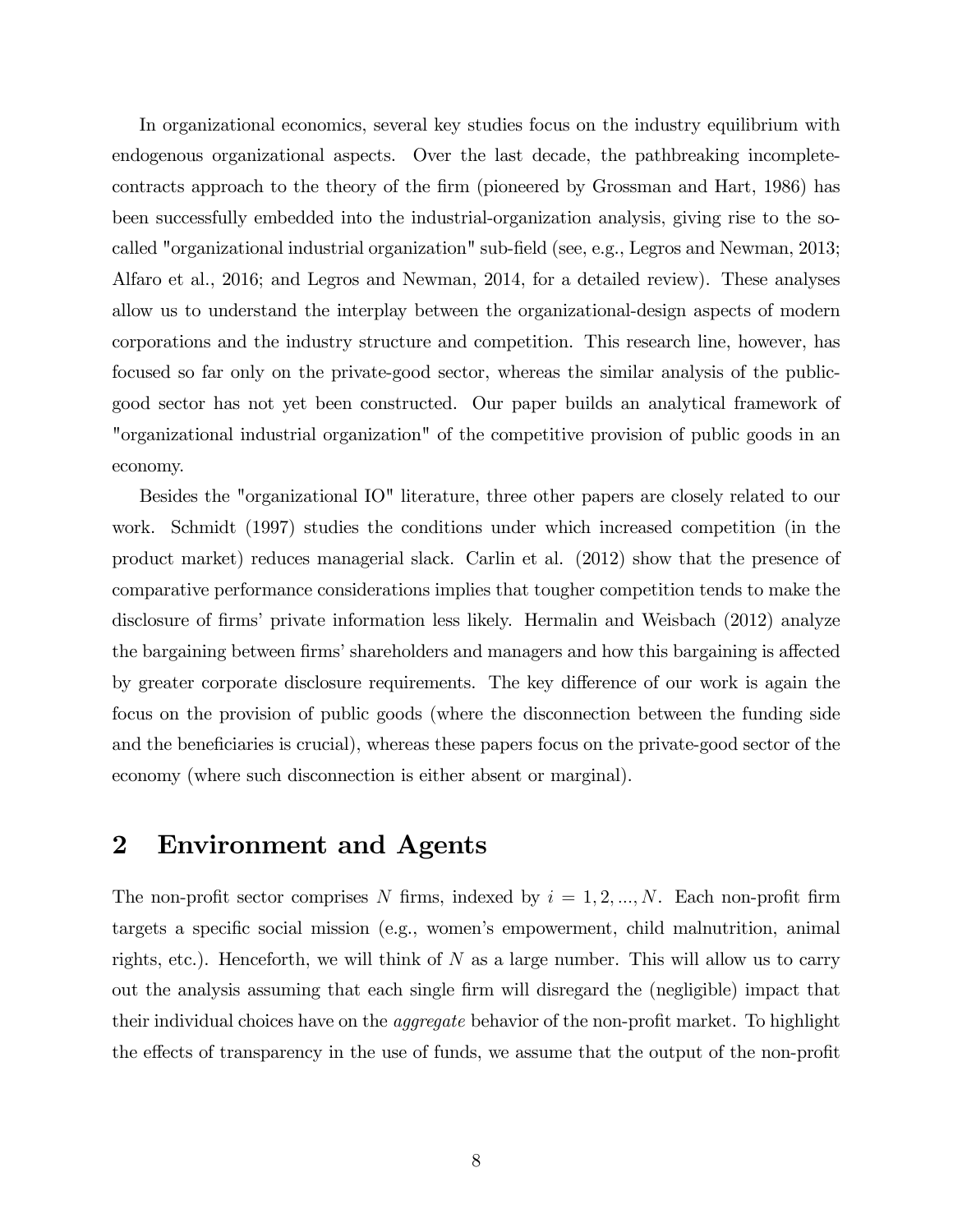sector affects the well-being of donors without affecting their incomes.<sup>4</sup>

### 2.1 Technology and Organizational Structure of Non-Profits

Each non-profit is founded and managed by a social entrepreneur. We assume that social entrepreneurs are in charge of the general management of non-profits, but that they do not directly work on the actual execution of their organizations' missions on the ground. Instead, because of specialization advantages or the need to know the local context, each social entrepreneur needs to hire one grassroot worker ("local partner") so as to help her fulfill the non-profit's mission. Henceforth, we refer to a social entrepreneur as "she", and to her local partner as "he".

The social entrepreneurs have intrinsic motivation, driven by a sense of pure altruism towards their missions. In other words, they care about the social output generated by the organization that they manage. With regards to the grassroot workers, we instead assume these are self-interested agents who only care about their private payoffs.<sup>5</sup>

Non-profit firms collect donations from private donors who enjoy giving for a social cause (donors' behaviour will be described in the next subsection). Social entrepreneurs next allocate these funds within their non-profits, given the running costs and the implicit provision costs. We denote by  $D_i$  the total amount of donations received by non-profit i. Grassroot workers receive a fixed up-front wage that we normalize to zero. Throughout the model, we assume that this wage lies above the grassroot workersí outside option, so that there is always a sufficient supply of them in the non-profit sector. In addition, a grassroot worker can divert (or misuse) a fraction  $t_i \in [0, 1]$  of the total donations  $D_i$  that the social manager channels to the fulfilment of the non-profit's mission. To counter this, social entrepreneurs have access to internal control mechanisms that they can use to prevent such rent-seeking within their organizations. In particular, we assume that social entrepreneurs

<sup>&</sup>lt;sup>4</sup>This assumption may be justified on the grounds that most donors give to social causes that will not directly or significantly impact their income sources. Alternatively, one could think of a setup where nonprofits' production occurs in less developed countries whereas the donors are located in developed economies.

<sup>5</sup>Considering all grassroots as self-interested agents who display no intrinsic motivation whatsoever towards to fulfillment of the non-profit's social mission is, of course, a strong assumption. However, none of our main results would be altered if we assumed that a fraction of the grassroot workers display some sense of social-mindedness, provided such intrinsic social-mindedness is unobservable or unknown to social entrepreneurs at the moment of hiring the grassroot workers.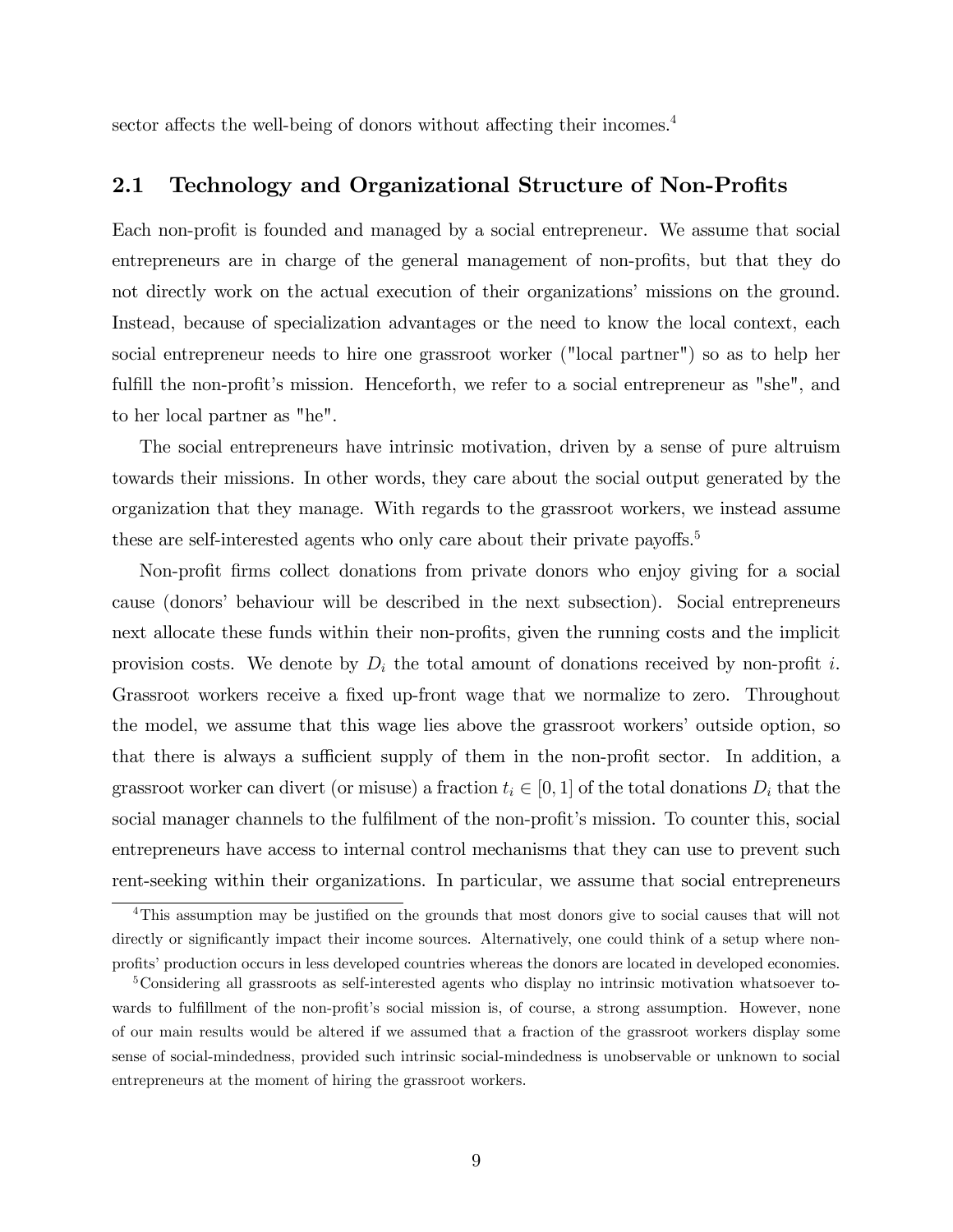can mitigate the diversion of funds by exerting a costly monitoring effort.

We denote by  $\varepsilon_i \in [0, 1]$  the intensity of monitoring by the social entrepreneur of the non-profit  $i$ , and assume that it has a simple linear technology:

$$
t_i = 1 - \varepsilon_i. \tag{1}
$$

Expressed in monetary terms, the effort  $\varepsilon_i$  over the grassroot worker translates into a constant marginal cost  $v_i > 0$ . Hence, the total cost of monitoring the grassroot worker equals  $v_i \varepsilon_i$ , and must be paid up-front (i.e., before use of funds takes place) out of the total collected donations  $D_i$ . For example, this might involve planning a certain number of visits to the locations where the non-profits' projects take place or setting up reporting requirements on the reports that the grassroot workers have to file in.

Let  $\mathcal N$  denote the set of non-profits operating in the market. We assume that each non-profit  $i \in \mathcal{N}$  draws a cost parameter  $v_i$  from the following binary distribution:

**Assumption 1** Each social entrepreneur  $i \in \mathcal{N}$  draws a specific monitoring marginal cost  $v_i \in \{v_A, v_B\},\text{ where: } i) \Pr(v_i = v_A) = \Pr(v_i = v_B) = \frac{1}{2};\text{ } ii) \ v_B = 1;\text{ } iii) \ v_A = k > 1.$ 

Assumption 1 generates two different subsets of nonprofits: i) those with high monitoring marginal cost  $(v_A = k)$ , ii) those with low monitoring marginal cost  $(v_B = 1)$ . Given that we work within a framework where  $N$  is a large number, Assumption 1 entails that the size of each subset will be equal to  $N/2$ .

The part of donation  $D_i$  that is neither spent on monitoring nor misappropriated by the grassroot worker, is what ultimately remains available to fulfil the non-profit's mission. We denote this amount by  $D_i$ , and call it 'net available donations'. Bearing in mind (1), net available donations  $D_i$  can be expressed as a function of  $\varepsilon_i$ , namely:

$$
D_i(\varepsilon_i) = (D_i - v_i \varepsilon_i) \varepsilon_i.
$$
\n(2)

We assume that the total output generated by non-profit  $i$ , denoted by  $V_i$ , is an increasing and concave function of  $\widetilde{D}_i$ .<sup>6</sup> Henceforth, we let  $V_i(\widetilde{D}_i)$  be given by  $V_i(\widetilde{D}_i) = \widetilde{D}_i^{\frac{1}{2}}$ . Thus, using

<sup>&</sup>lt;sup>6</sup>Notice that the concavity of  $V_i$  with respect to  $\tilde{D}_i$ , does not actually imply that  $V_i$  is also concave with respect to the *total* amount of received donations  $D_i$ . Given that  $D_i = (D_i - v_i \varepsilon_i) \varepsilon_i$ , and that the value of  $\varepsilon_i$  will be an equilibrium outcome of the model, the response of  $V_i$  with respect to  $D_i$  will be mediated by how  $D_i$  endogenously responds to  $D_i$ .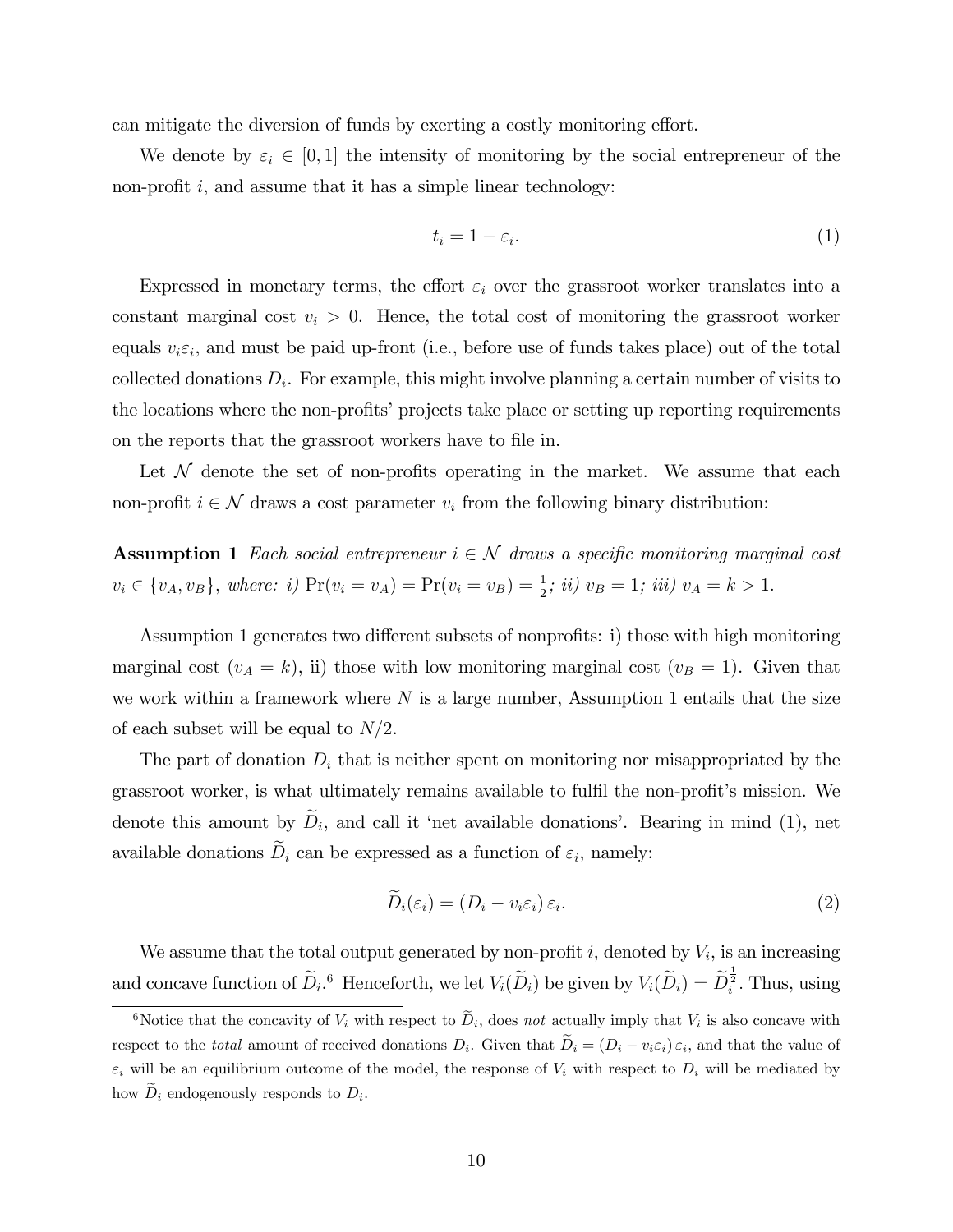the expression in  $(2)$ , we can then write:<sup>7</sup>

$$
V_i(\varepsilon_i) = \left(D_i \varepsilon_i - v_i \varepsilon_i^2\right)^{\frac{1}{2}}.
$$
\n(3)

Given that the social entrepreneurs are pure altruists, the payoff of the social entrepreneur running non-profit *i* is given by  $V_i(\cdot)$  in (3).

### 2.2 Donors

There is a continuum of donors with mass equal to  $\Delta$ . Each donor has 1 unit of resource to allocate to donations.  $\Delta$  equals thus the exogenously given size of the donation market.

We model donors as impurely altruistic agents: they receive a warm-glow utility from the act of giving to a non-profit. Despite their impurely altruistic nature, we assume that donors are not oblivious to the rent-seeking behavior inside the non-profit sector: donors *only* get warm-glow utility from the part of their donation that they expect to be non-diverted. Formally, when donor j gives to non-profit i, he derives warm-glow utility only from the fraction  $(1 - \tau_{j,i})$  of his donation, where  $\tau_{j,i} \in [0, 1]$  denotes the level of diversion  $t_i$  expected by j to occur within firm i. Notice that donors may be *imperfectly* informed about the level of rent seeking within the non-profits, which is reflected by the possibility that  $\tau_{j,i} \neq t_i$ <sup>8</sup>

We also assume that donors are heterogeneous in terms of their warm-glow motives. Each donor j receives a "taste shock"  $\sigma_{j,i}$ , for  $i = 1, 2, ...N$ , which reflects how intensely j cares about i's mission. Henceforth, we assume that the taste shocks  $\sigma_{j,i}$  are all independently drawn from a probability distribution with the following density function:

$$
f(\sigma_{j,i}) = \frac{\exp(-\sigma_{j,i}^{-1})}{\sigma_{j,i}^2}, \quad \text{for } \sigma_{j,i} \ge 0.
$$
 (4)

Notice that  $(4)$  is a specific case of the Fréchet distribution.

We assume that preferences of donor  $j$  are given by:

$$
U(\lbrace d_{j,i} \rbrace_{i \in \lbrace 1, \ldots, N \rbrace}) = \rho \sum_{i=1}^{N} \sigma_{j,i} (1 - \tau_{j,i}) d_{j,i}, \qquad (5)
$$

<sup>&</sup>lt;sup>7</sup>The model could be extended to a encompass a more general concave function  $V_i(D_i) = \psi \hat{D}_i^{\alpha}$ , with  $\alpha \in (0,1)$  and  $\psi > 0$ . The main reason for fixing  $\alpha = \frac{1}{2}$  is that it allows us to obtain neat closed-form solutions for most of the main results of the paper.

<sup>&</sup>lt;sup>8</sup>There is vast support to the notion that donors tend to be quite poorly informed in terms of how donations are ultimately put to use by non-profits. See, e.g., Goldseker and Moody (2017), who provide support for this assumption on the basis of numerous interviews with donors. Relatedly, Metzger and Guenther (2019) show that donors' knowledge about the net impact of their donations is often quite limited.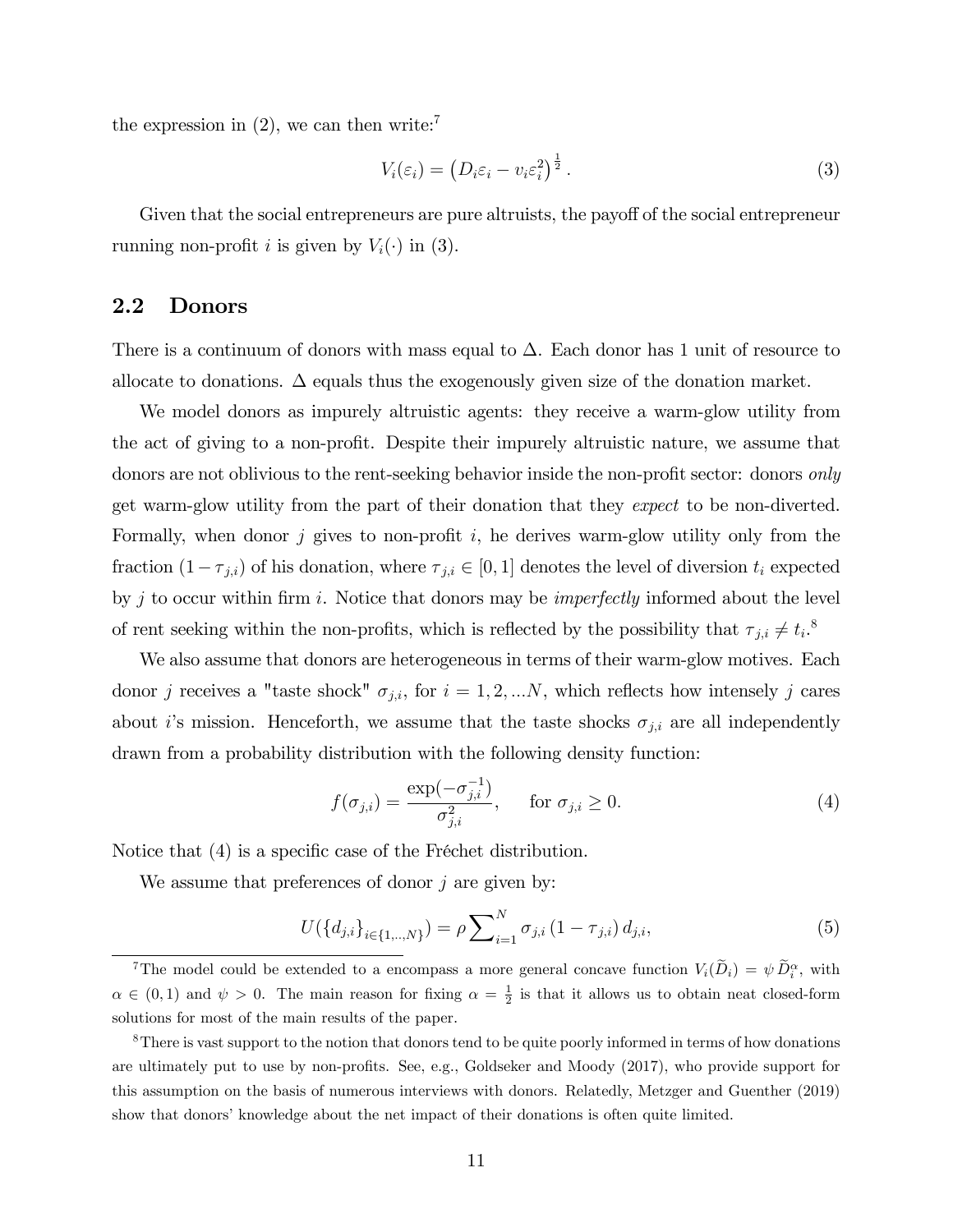where  $d_{j,i}$  denotes the amount donated by donor j to non-profit i and  $\rho > 0$  is a scalar factor.

The utility function (5) combines the two above-mentioned features that we introduce to the standard warm-glow preferences:  $(i)$  donors only care about the parts of the donations that they expect not to be misappropriated by the grassroot workers  $(1 - \tau_{j,i})$ ; and  $(ii)$  the donors' heterogeneity in the intensity of the warm-glow for different social missions  $(\sigma_{j,i})$ .

Given the perfect substitutability across social missions implied by (5), in the optimum, each donor will donate all of her unit resource to a single non-profit. That is,  $d_{j,i}^* = 1$  for non-profit *i* and  $d_{j,l}^* = 0$  for all  $l \neq i$ , where  $\sigma_{j,i} (1 - \tau_{j,i}) \ge \sigma_{j,l} (1 - \tau_{j,l})$  for all *l*.

Consider thus a generic non-profit firm  $i \in \mathcal{N}$ . The probability that donor j donates to  $i$  is given by:

$$
\Pr(j \text{ donates to } i) = \int_0^\infty \left[ \prod_{l \in \mathcal{N}, l \neq i} F\left( \frac{(1 - \tau_{j,i}) \sigma_{j,i}}{(1 - \tau_{j,l})} \right) \right] f(\sigma_{j,i}) d\sigma_{j,i}.
$$

Using (4), and the fact that  $F(\sigma) = \exp(-\sigma^{-1})$ , the above expression simplifies to:

$$
\Pr(j \text{ donates to } i) = \frac{1 - \tau_{j,i}}{(1 - \tau_{j,i}) + \sum_{l \in \mathcal{N}, l \neq i} (1 - \tau_{j,l})}.
$$
 (6)

## 3 Optimal Monitoring Effort Analysis

In this section, we study donors' choices and monitoring effort by non-profits under two different informational regimes: i) uninformed donors; ii) fully informed donors. In the former case, donors are assumed to be totally unaware of the cost structure of non-profits. They are also unable to observe non-profits' monitoring effort. By contrast, in the fullyinformed case, donors are assumed to be able to observe each single non-profit's monitoring effort. We carry out the analysis in this section for a given  $N$ . In the next section, we proceed to endogenise  $N$  by allowing entry into the non-profit sector.

### 3.1 Equilibrium with Uninformed Donors

We first study the case in which donors are uninformed about the level of rent-seeking that takes place within each organization. This can result, for instance, if donors are unable to observe the monitoring effort exerted by each social entrepreneur (i.e.,  $\varepsilon_i$  is publicly unobservable). Furthermore, we assume that, when considering a generic firm  $i$ , donors do not know whether  $v_i = v_A$  or  $v_i = v_B$ . As a consequence, donors are unable to form an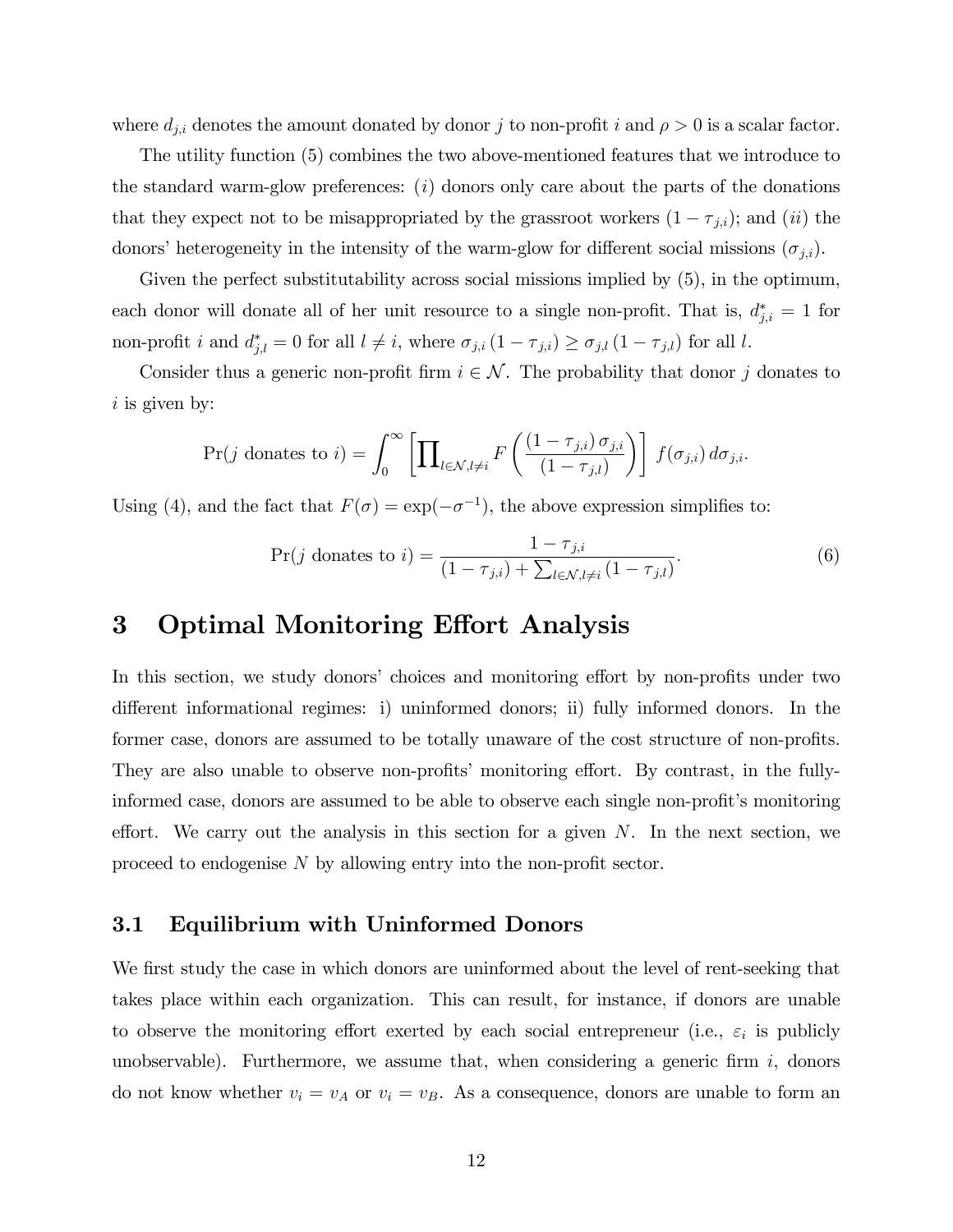expectation about  $\varepsilon_i$  based on the specific value of  $v_i$ . Within such an informational context, it becomes natural to assume that donors will form an expectation about each single nonprofit monitoring effort by relying on the average behaviour in the sector.<sup>10</sup> Namely,

**Assumption 2** 
$$
\tau_{j,i} = \tau_j = \frac{\sum_{s=1}^{N} t_s}{N}
$$
, for all j and all firms  $i = 1, 2, ..., N$ .

When Assumption 2 holds, one can easily observe that the donation probability  $(6)$ reduces to Pr(j donates to i) =  $1/N$ , for any generic non-profit  $i \in \mathcal{N}$ . Consequently, all non-profits receive the same amount of donations:  $D_i = \Delta/N$ . Social entrepreneur i then chooses the intensity of monitoring effort  $\varepsilon_i$  by solving:

$$
\max_{\varepsilon_i \in [0,1]} V_i(\varepsilon_i) = \left[ \left( \frac{\Delta}{N} - v_i \varepsilon_i \right) \varepsilon_i \right]^{\frac{1}{2}}, \text{ where } v_i \in \{v_A, v_B\}. \tag{7}
$$

This problem yields:

$$
\varepsilon_i^* = \begin{cases} \frac{\Delta}{2v_i N} & \text{if } \Delta/2N < v_i, \\ 1 & \text{if } \Delta/2N \ge v_i. \end{cases}
$$
 (8)

The expression in (8) shows that monitoring intensity is (weakly) increasing in the level of aggregate donations,  $\Delta$ . This is the result of social entrepreneurs intending to limit how much of the donations is diverted by the grassroot workers while simultaneously try not sacrifice too much of the donations on costly monitoring. As the level of donations per nonprofit increases with  $\Delta$ , social entrepreneurs raise the level of monitoring (as long as  $\varepsilon_i^* < 1$ ), since the amount of donations saved from diversion per dollar spent on monitoring rises with the gross donations received by each non-profit. In addition, we can also observe from  $(8)$ that monitoring intensity is always (weakly) greater for firms with lower  $v_i$ . This is because the opportunity cost of a unit of monitoring intensity increases with  $v_i$ .

### 3.2 Equilibrium with Fully Informed Donors

We now study the case in which private donors are fully informed about the level of rentseeking that takes place in each non-profit present in the market. More specifically, we now substitute Assumption 2 with the following one:

<sup>&</sup>lt;sup>9</sup>For small donors, this assumption can be justified by the fact that collecting information about the accounts and the internal organization of a non-profit, and understanding how to extract information from these accounts about the net impact of a donation is an arduous task and its cost is prohibitively high for an individual donor in isolation.

 $10\,\text{We could alternative obtain the statement in Assumption 2 (and, similarly, later on the statement in$ Assumption 3) as equilibrium result of the model given the information available to donors.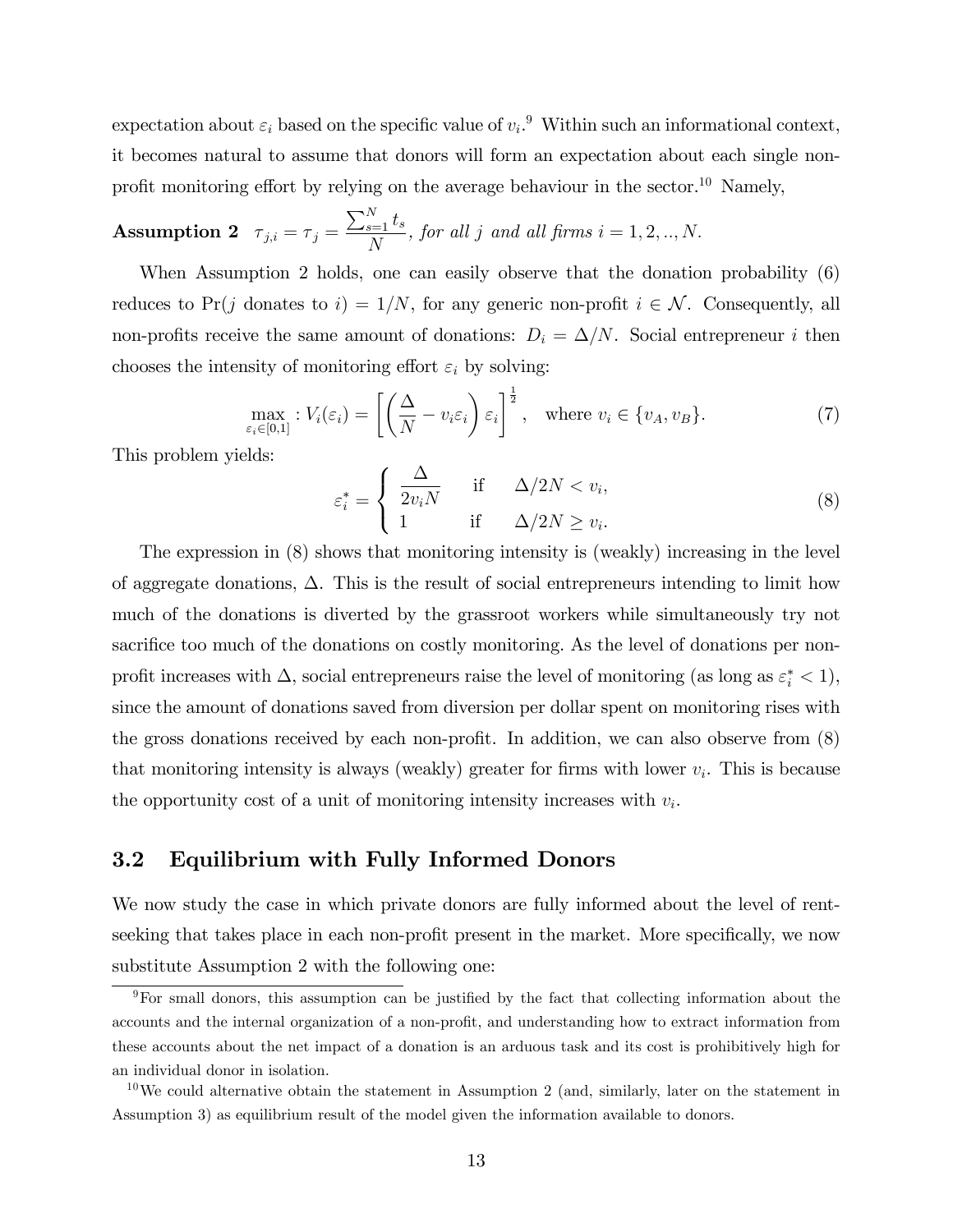Assumption 3  $\tau_{j,i} = t_i$  for all j and all firms  $i = 1, 2, ..., N$ .

Using the donation probability (6) in conjunction with Assumption 3, it follows that the amount of donations received by non-profit  $i$  is given by:

$$
D_i = \frac{\varepsilon_i}{E}, \quad \text{where } E \equiv \varepsilon_i + \sum_{l \in \mathcal{N}, l \neq i} \varepsilon_l.
$$
 (9)

Consequently, a social entrepreneur  $i$ 's optimization problem is now:

$$
\max_{\varepsilon_i \in [0,1]} V_i(\varepsilon_i, E) = \left[ \left( \frac{\varepsilon_i}{E} \Delta - v_i \varepsilon_i \right) \varepsilon_i \right]^{\frac{1}{2}}, \text{ where } v_i \in \{v_A, v_B\}. \tag{10}
$$

Recall that N is assumed to be a large number. Therefore, when solving  $(10)$ , non-profit manager  $i$  takes  $E$  as given. This generates the following best-response functions:

$$
\varepsilon_i^{br}(E; \Delta, v_i) = \begin{cases}\n0 & \text{if } \Delta/E < v_i, \\
[0, 1] & \text{if } \Delta/E = v_i, \\
1 & \text{if } \Delta/E > v_i.\n\end{cases}
$$
\n(11)

As we can observe from (11), the best-response functions yield corner solutions for  $\varepsilon_i$ . The only exception is the knife-edge case when  $\Delta/E = v_i$ , in which social entrepreneurs are indifferent amongst any admissible level of  $\varepsilon_i$ . The level of monitoring effort in firm i depends on the aggregate level of donations  $(\Delta)$ , the firm's monitoring cost parameter  $(v_i)$ , and the aggregate level of monitoring intensity in the non-profit market  $(E)$ . Note that the level of E is itself endogenous, and will be determined by the Nash equilibrium solution stemming from the best-response functions of all non-profit managers. Henceforth, we restrict the analysis to symmetric equilibria in pure strategies by types of firms.<sup>11</sup>

**Lemma 1** Let  $N$  be large, and suppose Assumption 3 holds true. Then, in equilibrium:

- 1. If  $\frac{\Delta}{N} \geq k$ ,  $\widehat{\varepsilon}_i = 1$  for all  $i \in \mathcal{N}$ .
- 2. If  $\frac{k}{2} < \frac{\Delta}{N} < k$ , all non-profits with  $v_i = v_B = 1$  set  $\widehat{\epsilon}_B = 1$ , while all non-profits with  $v_i = v_A = k \text{ set } \widehat{\epsilon}_A = (2\Delta/Nk) - 1$
- 3. If  $\frac{1}{2} \leq \frac{\Delta}{N} \leq \frac{k}{2}$  $\frac{k}{2}$ , all non-profits with  $v_i = v_B = 1$  set  $\widehat{\epsilon}_B = 1$ , while all non-profits with  $v_i = v_A = k \text{ set } \widehat{\varepsilon}_A = 0.$

<sup>&</sup>lt;sup>11</sup>This restriction will be without loss of generality once we endogenise N in the next section. As it will become clear later on, once we allow for entry into the non-profit market, the model will always deliver equilibria where symmetric equilibria in pure strategies will be played by all types of firms.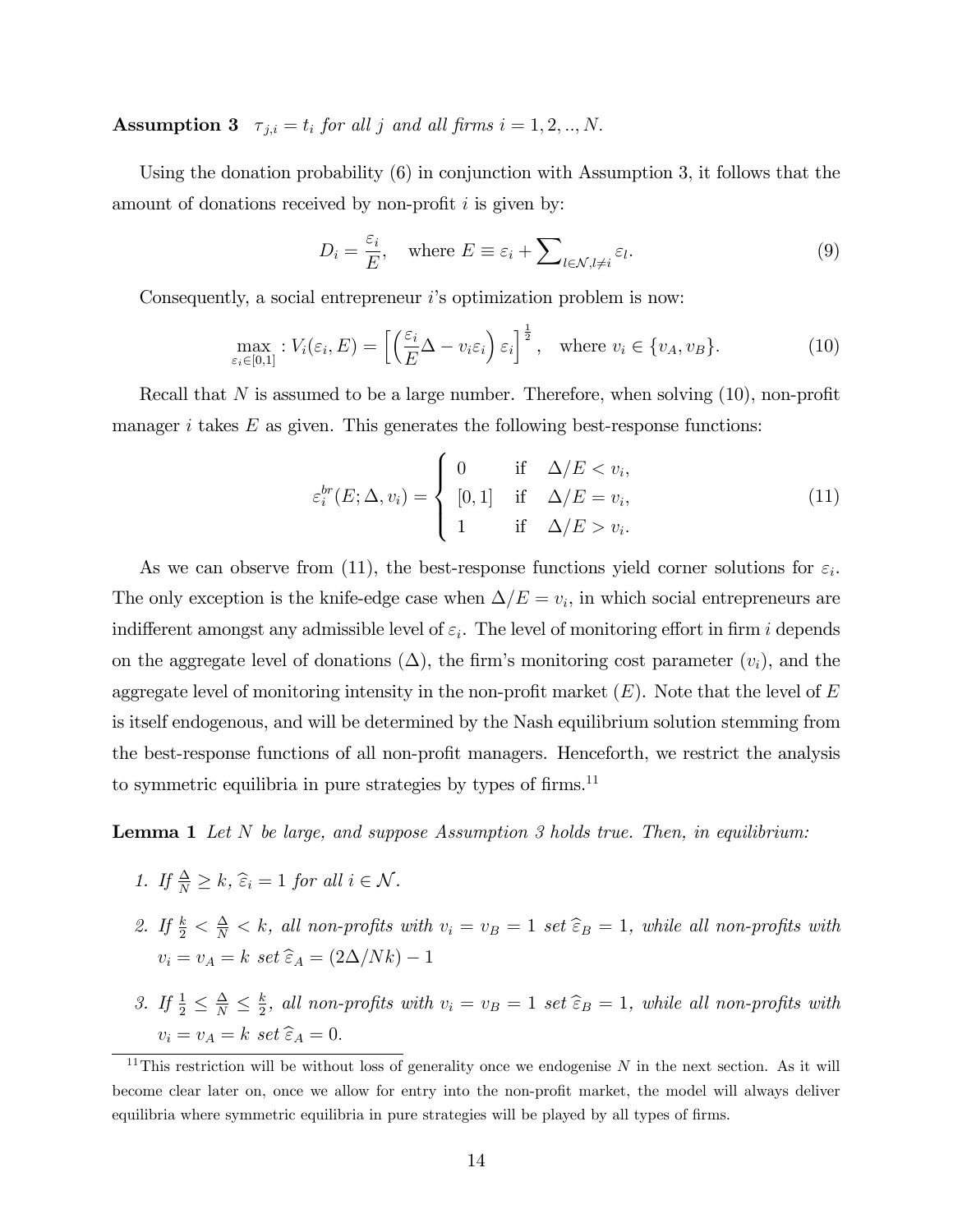4. If  $\frac{\Delta}{N} < \frac{1}{2}$  $\frac{1}{2}$ , all non-profits with  $v_i = v_B = 1$  set  $\widehat{\epsilon}_B = 2\Delta/N$ , while all non-profits with  $v_i = v_A = k \text{ set } \widehat{\varepsilon}_A = 0.$ 

The results in Lemma 1 may be compared vis-a-vis those that arise with uninformed donors in  $(7)$ . An interesting observation that emerges is that while the non-profits with monitoring cost  $v_B = 1$  will always end up exerting higher monitoring effort in the regime with informed donors, this is no longer the case for those with  $v_A = k$ . In particular, for values of  $\Delta/N$  below  $\frac{4}{3}k$ , the level of monitoring effort exerted by firms with  $v_A = k$  becomes smaller in the regime with informed donors than in the one with uninformed donors. Even more strikingly, when  $\Delta/N$  is smaller than  $\frac{1}{2}k$ , monitoring effort by high-cost firms falls all the way down to zero, meaning that they cease to operate in equilibrium.

The underlying reason for such asymmetric impact of transparency on monitoring effort across non-profits with different monitoring cost is to do with the tension between two opposing strategic forces. On the one hand, transparency generates a *positive* competitive effect, as it fosters monitoring effort so as to curb funds diversion and thus attract more donors. On the other hand, the presence of informed donors also brings about a negative interaction effect across non-profits: stronger monitoring intensity by other non-profits (materialised in a greater value of  $E$ ) lower non-profit is marginal return from monitoring intensity in terms of its capacity of attracting donations. Given the difference in monitoring cost across non-profits, those facing a higher cost of monitoring turn out to be relatively more sensitive to this negative interaction effect.

The above result carries an important warning message: full transparency may fail to induce stronger efforts to curb rent-seeking by all non-profits. In the presence of heterogeneity in monitoring costs, competition for donations may become so tough for the organizations with the higher monitoring cost that they may end up reducing their monitoring intensity (rather than increasing it). This strategic-substitution effect could in fact become so strong that such non-profits may end up abandoning their mission and exiting the market. This cleansing mechanism has arguably a positive aspect: it leads the entire non-profit market being catered to by firms less susceptibile to funds misuse. Nevertheless, in a context of diverse social missions, it comes at the expense of leaving out some social problems unserved. In the next sections, we analyze this tension in a framework with endogenous entry.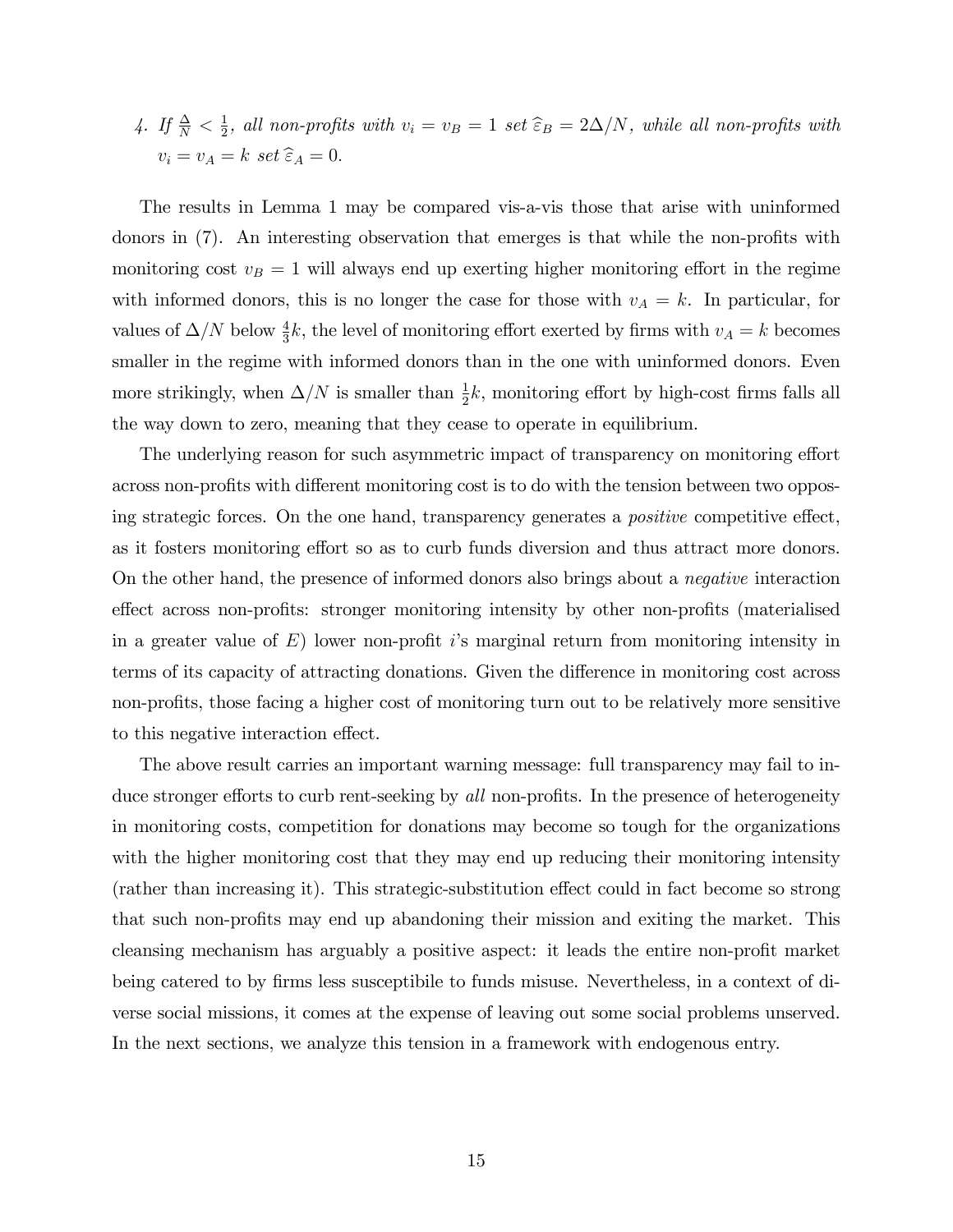### 4 Entry into the Non-Profit Market

We let now  $N$  be endogenously determined as a result of equilibrium entry decisions by the set of *potential* social entrepreneurs. Suppose that potential non-profit managers have an opportunity cost of running a non-profit firm equal to  $\phi$  which we normalize to 1. Assume as well that, at the moment of setting up their non-profits, social entrepreneurs do not know the value of the monitoring cost parameter  $v_i \in \{v_A, v_B\}$  that applies to their firms. The value of  $v_i$  is drawn according to Assumption 1, and each non-profit manager learns this value only *after* setting up the non-profit firm.<sup>12</sup>

We will, henceforth, assume that the pool of potential social entrepreneurs is large enough so as to ensure that the entry condition in the non-profit market always binds in equilibrium. Consequently, in equilibrium, the following condition must hold:

$$
\frac{V_A + V_B}{2} = 1,\tag{12}
$$

where  $V_i$  denotes the payoff of social entrepreneur i under monitoring cost  $v_i \in \{v_A, v_B\}$ . The equilibrium expressions of  $V_A$  and  $V_B$  will depend on the informational regime.

To keep the analysis consistent with Section 3, we consider that the free-entry equilibrium condition (12) always leads to a large value of N (which amounts to assuming that  $\Delta$  is a large number). This has two implications. Firstly, there will be  $N/2$  non-profits with monitoring cost  $v_A = k$  and  $N/2$  with monitoring cost  $v_B = 1$ . Secondly, in a regime with informed donors, each individual non-profit manager  $i$  will disregard the effect of her own monitoring choice  $\varepsilon_i$  on the aggregate monitoring effort level,  $E \equiv \sum_{l=1}^{N} \varepsilon_l$ .

<sup>&</sup>lt;sup>12</sup>Our main results would still hold true if social entrepreneurs knew the  $v_i$  that applies to their non-profit, but they differ in terms of their outside option value (i.e.,  $\phi_i \subset \mathbb{R}_{++}$ ), as long as the specific values of  $\phi_i \subset \mathbb{R}_{++}$  and  $v_i \in \{v_A, v_B\}$  are drawn independently and from identical probability distributions. In a sense, what is crucial to our model is that non-profits are founded by social entrepreneurs deeply motivated by some specific cause, regardless of how relatively costly it is to carrying it out, and hence will not choose their firm's mission based on the value of  $v_i$  attached to it. In any case, assuming that social entrepreneurs find out the specific value of their monitoring cost  $v_i \in \{v_A, v_B\}$  only after setting up their non-profit is akin to assuming that social entrepreneurs discover the intricacies of managing their projects (and in particular the human resource management challenges) only once their non-profits are operational.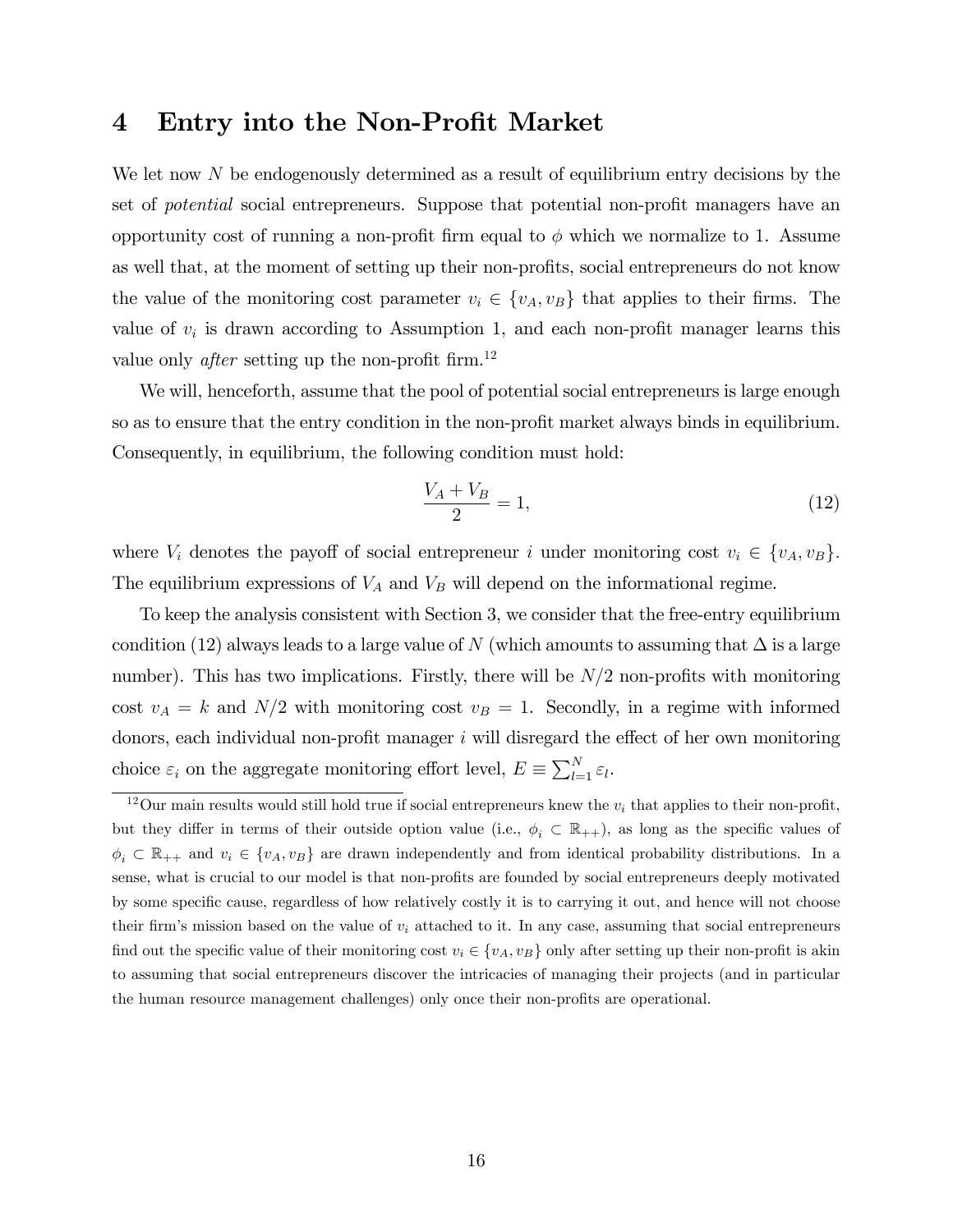### 4.1 Equilibrium with Uninformed Donors

From  $(7)$  and  $(8)$ , it follows that in a regime with uninformed donors the payoff obtained by social entrepreneur  $i \in \mathcal{N}$  with  $v_i \in \{v_A, v_B\}$  will be

$$
V_i^* = \begin{cases} \frac{\Delta}{2\sqrt{v_i}N} & \text{if } v_i > \frac{\Delta}{2N}, \\ \left(\frac{\Delta}{N} - v_i\right)^{\frac{1}{2}} & \text{if } v_i \le \frac{\Delta}{2N}. \end{cases}
$$
(13)

Using (13) while bearing in mind (12), we obtain the following result:

**Proposition 1** Suppose Assumption 2 holds true. Let  $N^*$  denote the value of N that satisfies condition (12). Then,

$$
N^* = \frac{k + 2k^{\frac{1}{2}} + \left(k^2 + 4k^{\frac{3}{2}} - k\right)^{\frac{1}{2}}}{10k} \Delta,
$$
\n(14)

where notice that  $\partial N^*/\partial k < 0$  for all  $k > 1$ . The equilibrium levels of monitoring effort by the non-profit managers with costs  $v_i = v_A$  and  $v_i = v_B$  are given, respectively, by:

$$
\varepsilon_A^* = \frac{5}{\left[k + 2k^{\frac{1}{2}} + \left(k^2 + 4k^{\frac{3}{2}} - k\right)^{\frac{1}{2}}\right]} < 1
$$
\n(15)

$$
\varepsilon_B^* = 1 \tag{16}
$$

Proposition 1 describes how the number of potential social entrepreneurs deciding to set up a non-profit firm varies with  $k$ . Intuitively, a higher value of the monitoring cost for the social entrepreneurs drawing  $v_i = v_A$  lowers the overall expected return of setting up a non-profit, hence reducing entry into the non-profit market. Proposition 1 also shows that, for all  $k > 1$ , firms facing the higher monitoring cost  $(v_i = k)$  set  $\varepsilon_A^* < 1$ . On the other hand, non-profits facing the lower monitoring cost  $(v<sub>i</sub> = 1)$  always set monitoring effort at the maximum level (i.e.,  $\varepsilon_B^* = 1$ ). Consequently, the regime with uniformed donors will always exhibit a positive level of funds diversion in equilibrium, which will takes place in those non-profits facing the higher level of marginal cost of monitoring.

### 4.2 Equilibrium with Informed Donors

As Lemma 1 shows, whenever N is greater than  $2\Delta/k$ , some social entrepreneurs deciding to found a non-profit end up exerting zero monitoring effort in equilibrium. In that case, some of the  $N$  non-profits remain *inactive* ex-post.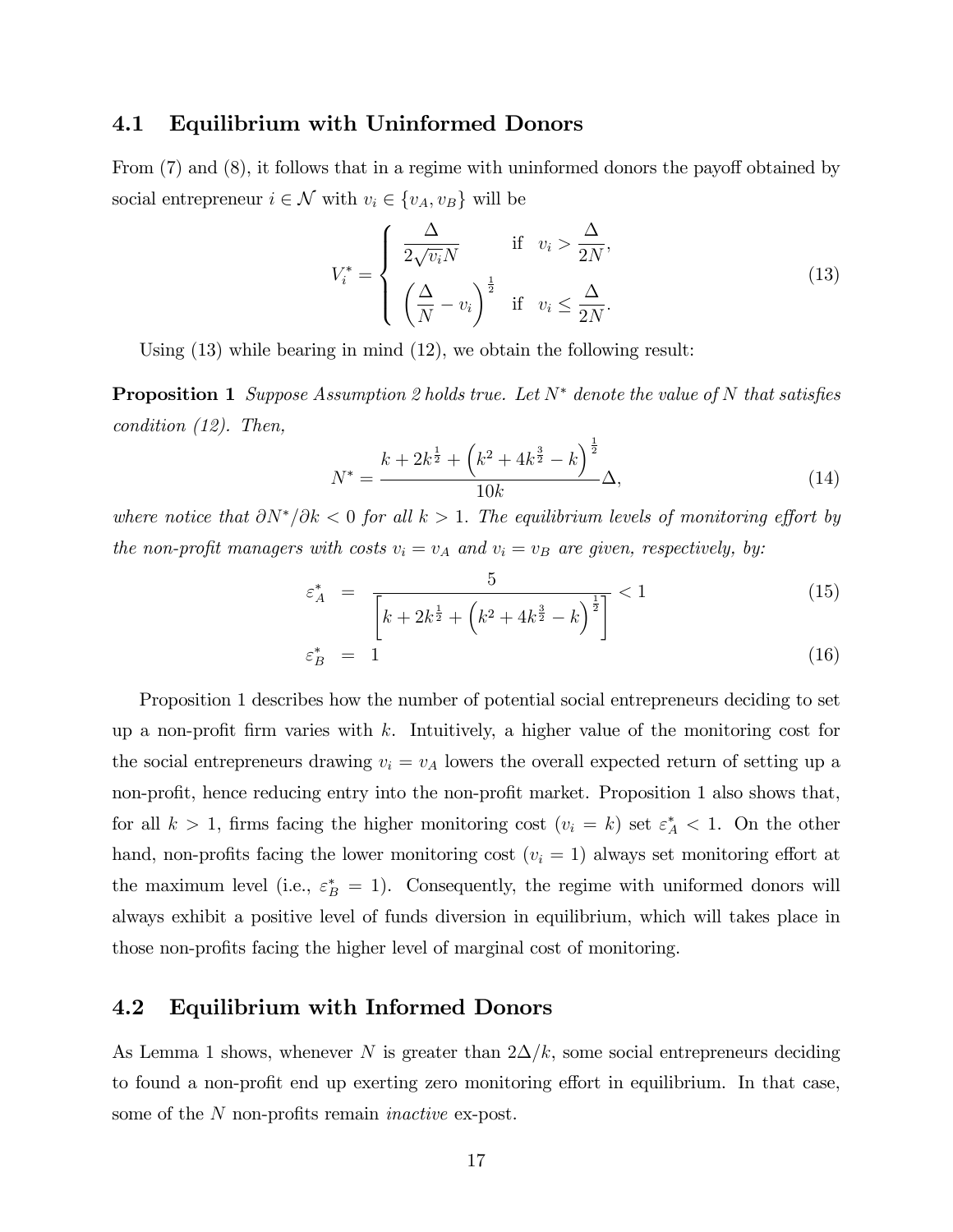**Proposition 2** Suppose Assumption 3 holds true. Let us denote by  $\widehat{N}$  the number of social managers that choose to enter the non-profit market, and by  $\hat{n}$  the number of those entrans who remain active after learning their monitoring cost parameter  $v_i \in \{v_A, v_B\}$ . Then,

1. When  $k > 5$ , the  $\widehat{N}/2$  social entrepreneurs who receive a draw  $v_i = v_B$  choose to set  $\widehat{\epsilon}_B = 1$ , while the  $\widehat{N}/2$  who receive a draw  $v_i = v_A$  choose to set  $\widehat{\epsilon}_A = 0$ . The number of non-profits that remain active in equilibrium is given by:

$$
\widehat{n} = \frac{\widehat{N}}{2} = \frac{\Delta}{5}.\tag{17}
$$

2. When  $k \leq 5$ , all the  $\widehat{N}$  social entrepreneurs who enter the non-profit sector (regardless of the draw  $v_i$  they receive) choose to set  $\hat{\epsilon}_i = 1$ . The number of non-profits active in equilibrium is given by:

$$
\hat{n} = \hat{N} = \frac{16}{(k-5)^2 + 16k} \Delta.
$$
 (18)

Proposition 2 shows that the number of active non-profits  $\hat{n}$  is weakly decreasing in k (and strictly decreasing in k for  $k \leq 5$ ). The relationship between  $\hat{n}$  and k is qualitatively analogous to that displayed in (14) in Proposition 1. Yet, despite their similarities, there is an important difference between the results in Proposition 1 and Proposition 2. In a regime with uninformed donors all potential social entrepreneurs who choose to enter the non-profit market will (ex-post) remain active, and they will all receive a positive share of the total pool of donations. This is no longer the case under full transparency: when  $k > 5$ , only those who enter the non-profit market and receive a draw  $v_i = v_B$  will end up (actively) running a non-profit and receiving positive donations in equilibrium.

Proposition 2 illustrates againt the tension between a competitive effect and a strategicinteraction effect present in our model. The former tends to foster monitoring effort by all non-profits, whereas the latter tends to depress monitoring effort by non-profits that find it harder to rein in the diversion of funds. Notice that the value of k governs the degree of heterogeneity in costs to curb rent-seeking across non-profits. When  $k$  is sufficiently high, the strategic-interaction effect ends up nullifying the competitive effect for high-cost non-profits, thus driving them out of the market.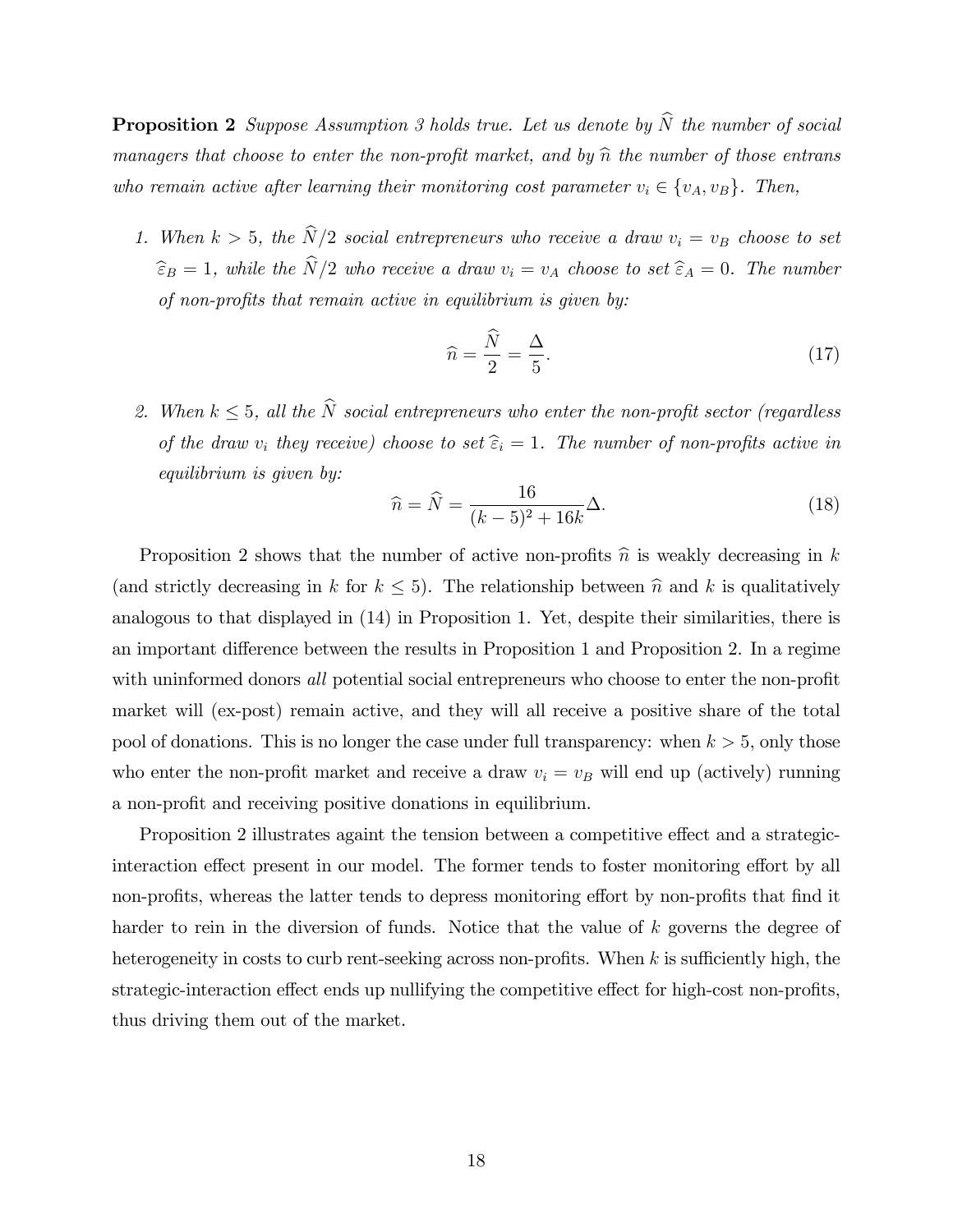# 5 Equilibrium Comparison Between Regimes

We are now ready to contrast a number of welfare properties between the equilibrium outcomes in the two informational regimes. We start by comparing the number of active nonprofits. This is important as greater non-profit diversity means that a larger variety of social issues end up being addressed by social entrepreneurs. Secondly, we study the total amount of non-profit output generated in each regime, regardless of the variety of non-profit firms. Finally, we investigate the donors' welfare under the two regimes.

### 5.1 Number of active non-profits

We use the results in Proposition 1 and Proposition 2 to compare the total number of nonprofits operating in the market under the two regimes.

**Proposition 3** The number of active non-profits is always smaller under full transparency than in the regime with uninformed donors; that is,  $\hat{n} < N^*$ .

The result in Proposition 3 is illustrated in Figure 2 for different levels of  $k$ . The solid line and the dashed line indicate, respectively, the number of active non-profits in the regimes with informed and uninformed donors.

What are the reasons underlying  $\hat{n} < N^*$ ? For values of  $k > 5$ , this rests primarily on the fact that under full transparency, the social entrepreneurs who receive a high-cost draw  $(v_i = k)$  choose ex-post to remain inactive. The main reason for  $\hat{n} < N^*$  is substantially different when  $k$  lies below 5. In that range, all social entrepreneurs entering the non-profit market remain *active* after learning the value of  $v_i$ . There is, however, an upward distortion in the level of monitoring effort exerted by non-profit managers in the regime with informed donors. Full transparency induces a *rat race* among non-profit managers, as they all try to curb funds diversion in their own firms in order to attract a larger share of donors. This rat race leads (in equilibrium) to a fruitless competition for additional donors on the aggregate, ultimately hurting the level of net output generated by each non-profit.

Another interesting feature of Figure 2 is the fact that the difference between  $N^*$  and  $\widehat{n}$ is non-monotonic in k. In particular, we can observe that: i)  $N^* - \hat{n} \to 0$  as k approaches 1, ii)  $N^* - \hat{n}$  increases with k when  $k \in (1, 5)$ , iii)  $N^* - \hat{n}$  decreases with k when  $k > 5$ , converging asymptotically to zero as  $k$  grows to infinity. Intuitively, as  $k$  rises within the interval  $k \in (1, 5)$ , the rat race distortion mentioned above becomes more severe to those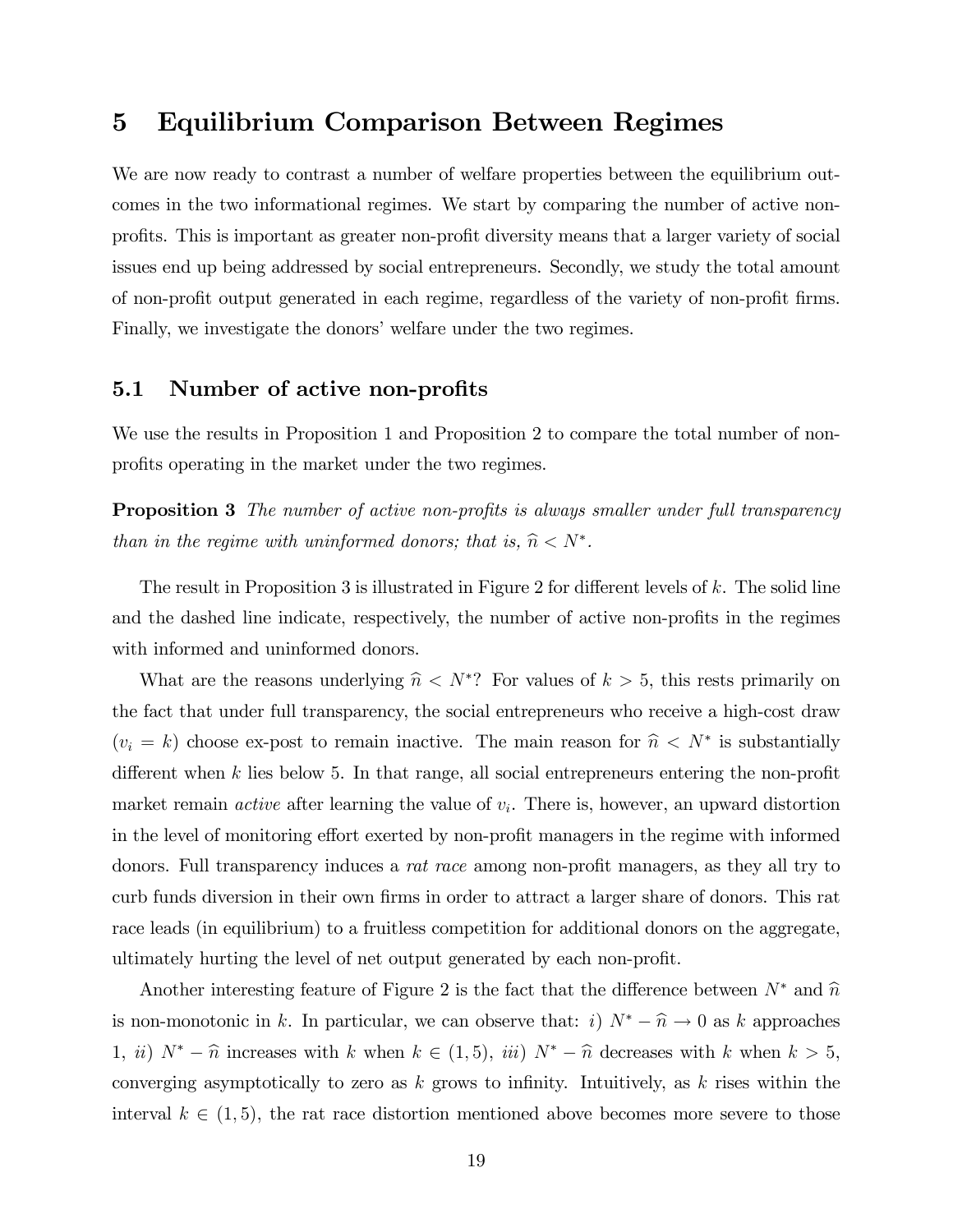Figure 2. Model with  $N$  non-profits: equilibrium number of active non-profits, as a function of asymmetry in monitoring costs



social entrepreneurs with  $v_i = k$ , discouraging entry into the non-profit market. On the other hand, when  $k > 5$ , all social entrepreneurs with  $v_i = k$  remain inactive in the regime with full transparency. Consequently, in that range, the level of  $k$  does not matter anymore for the number of entrants into the market  $(\hat{n})$ . Contrarily, in the regime with uninformed donors, a higher k will always hurt the payoff of social entrepreneurs with  $v_i = k$ , as those agents remain always active in equilibrium, and therefore the expected payoff of a social entrepreneur entering the market monotonically decreases with k.

### 5.2 Aggregate output in the non-profit sector

The result in Proposition 3 gives us no information about the levels of *aggregate* non-profit output in each regime. We now show that the value of  $k$  is also crucial for determining which of the two regimes yields greater aggregate output. In addition, we show that the output gap between the regimes is non-monotonic in  $k$ .

**Proposition 4** Let  $V^{UN}$  and  $V^{IN}$  denote the aggregate level of non-profit output in the equilibrium with uninformed and informed donors, respectively. Then,

- 1.  $V^{UN} > V^{IN}$  for all  $k \in (1, 5)$ . Furthermore,  $\partial (V^{UN} V^{IN})/\partial k > 0$  for all  $k \in (1, 5)$ , while  $\lim_{k \to 1} (V^{UN} - V^{IN}) = 0.$
- 2.  $V^{IN} > V^{UN}$  for all  $k \geq 5$ . Furthermore,  $\partial (V^{IN} V^{UN})/\partial k > 0$  for all  $k \geq 5$ .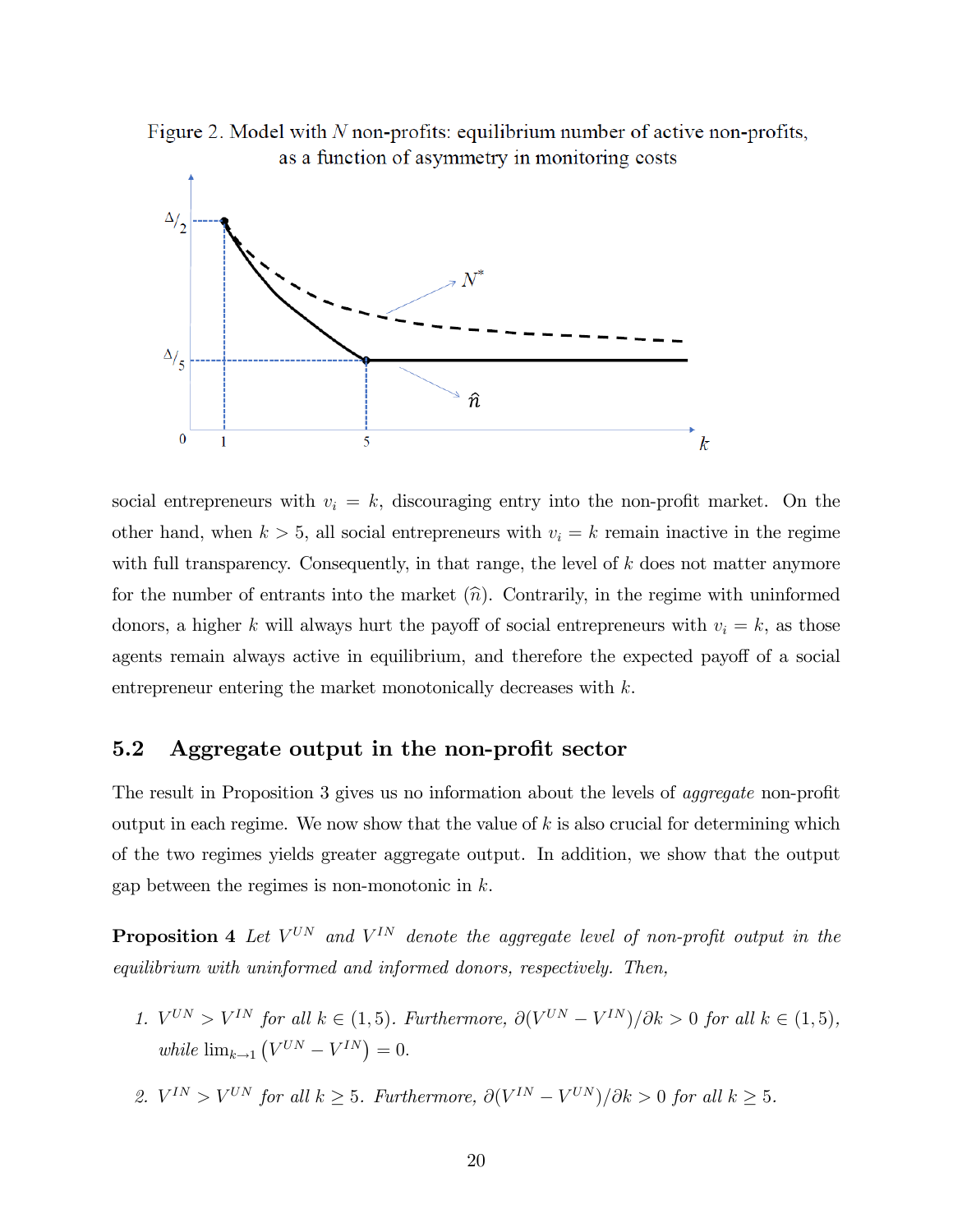Figure 3 displays the results of Proposition 4. The non-monotonicity of the difference between  $V^{UN}$  and  $V^{IN}$  may at first seem counter-intuitive. This is, however, the result of an implicit trade-off between the rat-race distortion in monitoring spending induced by full transparency, and the fact that informed donors tend to channel their donations to cleaner non-profits. It turns out that this trade-off behaves non-monotonically with respect to  $k$ .

For relatively low levels of the monitoring cost,  $V^{UN} > V^{IN}$ . In those cases, non-profits with  $v_i = v_A = k$  will find it worthwhile to exert sufficient monitoring effort to keep funds diversion at relatively low levels, even when donors remain uninformed about the level of diversion. This in turn means that aggregate spending on monitoring in the regime with informed donors is unnecessarily high, as a result of the rat race mentioned above. The severity of the rat race distortion becomes worse when  $k$  is greater, which is why the gap between  $V^{UN}$  and  $V^{IN}$  grows with k while  $k \in (1, 5)$ . The situation changes drastically once  $k \geq 5$ . In those cases, only the social entrepreneurs with  $v_i = v_B = 1$  remain active in the non-profit market, and thus the rat race distortion vanishes completely. The sudden switch to an equilibrium where all the donations are managed by non-profits with  $v_i = v_B = 1$  leads to the result  $V^{IN} > V^{UN}$  when  $k = 5$ . Furthermore, since rent-seeking in the regime with uninformed donors gets worse with higher k, the gap between  $V^{IN}$  and  $V^{UN}$  expands as k keeps rising above five.

Our analysis suggests that when considering promoting institutions that increase transparency in use of funds, policy-makers should be mindful about the degree of heterogeneity in monitoring efficiency across non-profits. When monitoring cost asymmetries are relatively mild, transparency comes both at low cost of variety loss and aggregate output loss, while it tends to increase monitoring effort. When monitoring cost asymmetries are very large, transparency also comes at a low cost of variety loss, while it substantially increases aggregate non-profit output by cleansing the sector from firms suffering from high levels of funds diversion. It is for *intermediate* levels of monitoring cost asymmetries (i.e., when k is around 5) that the trade-off between enhanced transparency and output/variety loss becomes hardest to resolve. In those situations, variety loss owing to transparency tends to be largest, while aggregate output behavior becomes especially sensitive to whether high-cost non-profits stay and increase monitoring or simply give up on their missions altogether.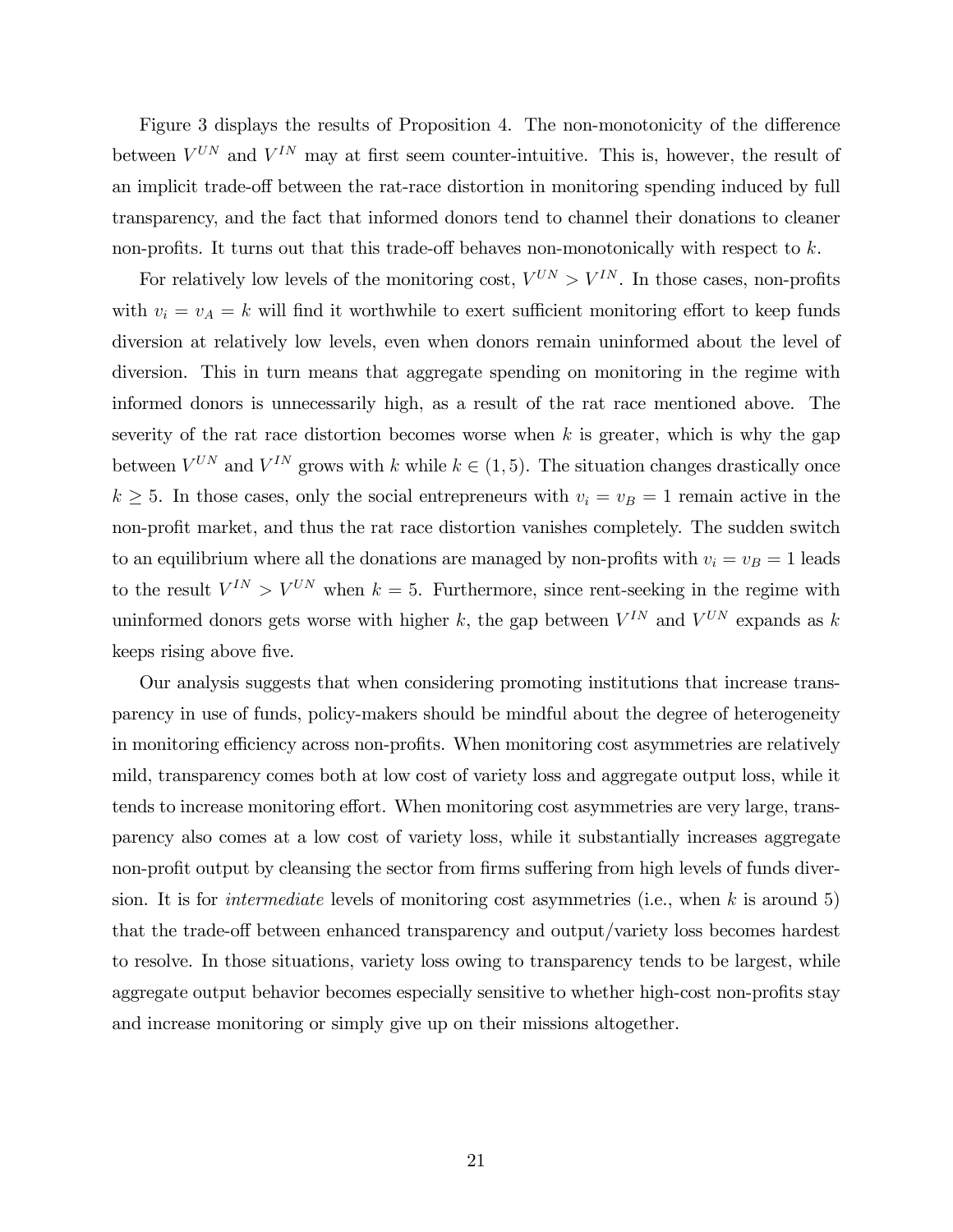

Figure 3. Model with  $N$  non-profits: aggregate non-profit output, as a function of asymmetry in monitoring costs

#### 5.3 Donors' Welfare

We can now compute the welfare of a generic donor under each informational regime. We compute the expected utility before the idiosyncratic sources of uncertainty are revealed to the donor (i.e., before the taste shocks  $\{\sigma_{j,i}\}_{i=1,...,N}$  are drawn for donor j). This is analogous to computing the aggregate expected utility of the unit continuum of donors. Hence, the welfare analysis that follows could alternatively be interpreted as resulting from a utilitarian view of donors welfare.

If a donor (situated behind the veil of ignorance) could freely choose the informational regime, he would be confronted with a trade-off. On the one hand, the regime with informed donors induces the set of *active* firms to exert stronger monitoring on the grassroot workers. This, in turn, raises donors' utility by reducing the expected misuse of donations  $\tau_{j,i}$  in (5). On the other hand, since the regime with informed donors leads to a smaller number of active non-profits, it will offer a narrower variety of social missions to choose from. As a consequence, informed donors will end up giving (in expectation) to non-profits with a smaller realization of the taste parameter  $\sigma_{j,i}$ , relative to the regime with uninformed donors.<sup>13</sup>

Consider first the regime with informed donors. In equilibrium, social entrepreneurs

 $13$ Our model has implicitly imposed a given degree of differentiation of donors' tastes. This could be relaxed by generalising (4) to the case where  $f(\sigma) = \exp(-\sigma^{-\theta})\sigma_{j,i}^{-(1+\theta)}$ . A larger value of  $\theta$  in the Fréchet distribution will be associated with a less dispersed distribution of tastes shocks. Naturally, weaker "love of variety" by donors will make it more likely that they prefer the regime with full transparency.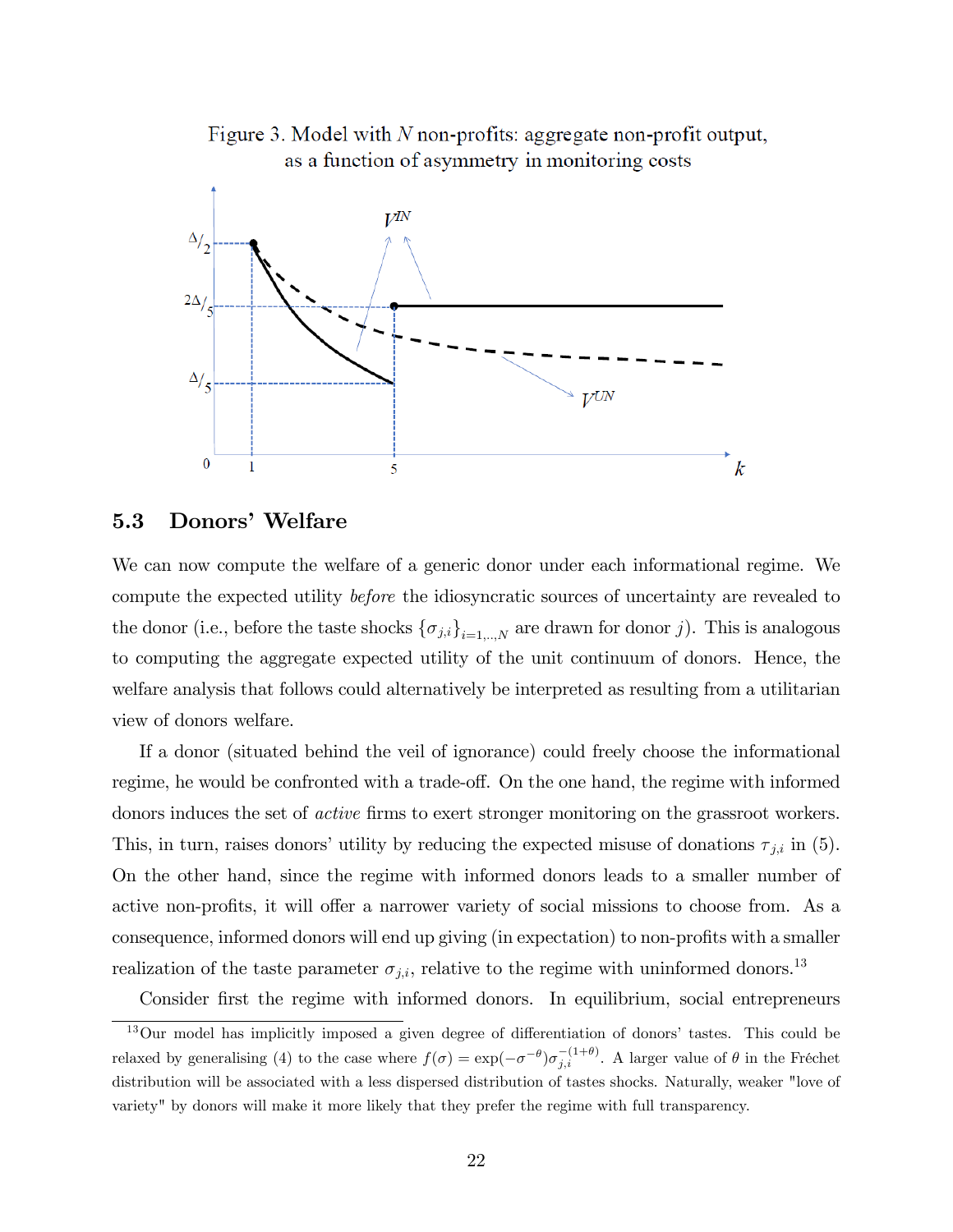always choose a corner solution for  $\varepsilon_i$  (i.e., either no monitoring,  $\varepsilon_i = 0$ , or monitoring at full intensity,  $\varepsilon_i = 1$ ). Thus, from donor j's viewpoint, the utility he expects to obtain from giving to his selected non-profit is given by:

$$
E_{IN}(U_j) = \int_0^\infty \sigma_{j,IN}^{\max} \tilde{f}(\sigma_{j,IN}^{\max}) d\sigma_{j,IN}^{\max},
$$
  
where:  $\sigma_{j,IN}^{\max} \equiv \max\{\sigma_{j,1}, \sigma_{j,2}, ..., \sigma_{j,\widehat{n}}\}$  and  $\tilde{f}(\sigma_{j,IN}^{\max}) = \widehat{n}\frac{\exp(-\widehat{n}\sigma_{j,IN}^{\max})}{(\sigma_{j,IN}^{\max})^2}.$  (19)

In (19)  $\hat{f}(\sigma_{j,IN}^{\max})$  is the probability density function of the extreme value  $\sigma_{j,IN}^{\max}$ , and its particular shape follows from the Fréchet distribution (4). Intuitively, in a regime with informed donors, all *active* non-profits (which amount to the number  $\hat{n}$ ) will set in equilibrium  $\varepsilon^* = 1$ . As a result, a generic donor j will always choose to give his unit donation to the non-profit carrying the highest taste shock, denoted by  $\sigma_{j,IN}^{\max}$ . Notice also that donors know that no rent-seeking will ever take place in equilibrium in this regime, hence their expected utility in  $(19)$  attaches no discount on the donation.<sup>14</sup>

Consider now the regime with uninformed donors. Since donors are *symmetrically* uninformed about the exact level of funds diversion taking place within each non-profit, they choose to give to the non-profit that carries the highest taste shock (from a set of  $N^*$  active non-profits). Differently from the full-transparency regime, social entrepreneurs with  $v_i = v_A = k$  choose interior solutions for  $\varepsilon_A^*$  (thus, allowing for positive rent-seeking in equilibrium). Then, the *expected* utility that a generic uninformed donor  $j$  obtains is:

$$
E_{UN}(U_j) = \int_0^\infty \left(\frac{1}{2} \varepsilon_A^* \sigma_{j,UN}^{\max} + \frac{1}{2} \varepsilon_B^* \sigma_{j,UN}^{\max}\right) \tilde{f}\left(\sigma_{j,UN}^{\max}\right) d\sigma_{j,UN}^{\max},
$$
\nwhere:  $\sigma_{j,UN}^{\max} \equiv \max\{\sigma_{j,1}, \sigma_{j,2}, ..., \sigma_{j,N^*}\}\$  and  $\tilde{f}\left(\sigma_{j,UN}^{\max}\right) = N^* \frac{\exp(N^* \sigma_{j,UN}^{\max})}{(\sigma_{j,UN}^{\max})^2}.$  (20)

In the case of (20),  $\tilde{f}(\sigma_{j,UN}^{\max})$  is the probability density function of the extreme value  $\sigma_{j,UN}^{\max}$ . In addition,  $\varepsilon_A^*$  is given by (15), while  $\varepsilon_B^* = 1$ . Note that j knows that his donation will go to a non-profit with  $v_i = v_A$  (resp.  $v_i = v_B$ ) with probability  $\frac{1}{2}$ , in which case the warm-glow utility received from the donation is  $\varepsilon_A^* \sigma_{j,UN}^{\max}$  (resp.  $\varepsilon_B^* \sigma_{j,UN}^{\max}$ ).

**Lemma 2** The expected utility of a donor  $j$  in the two regimes compares as

$$
E_{IN}(U_j) \geq E_{UN}(U_j) \quad \Leftrightarrow \quad \frac{\widehat{n}}{N^*} \geq \frac{1 + \varepsilon_A^*}{2},\tag{21}
$$

<sup>&</sup>lt;sup>14</sup>That is, donor j knows that, in equilibrium, he will always end up giving to a firm for which  $\tau_{j,i} = t_i = 0$ .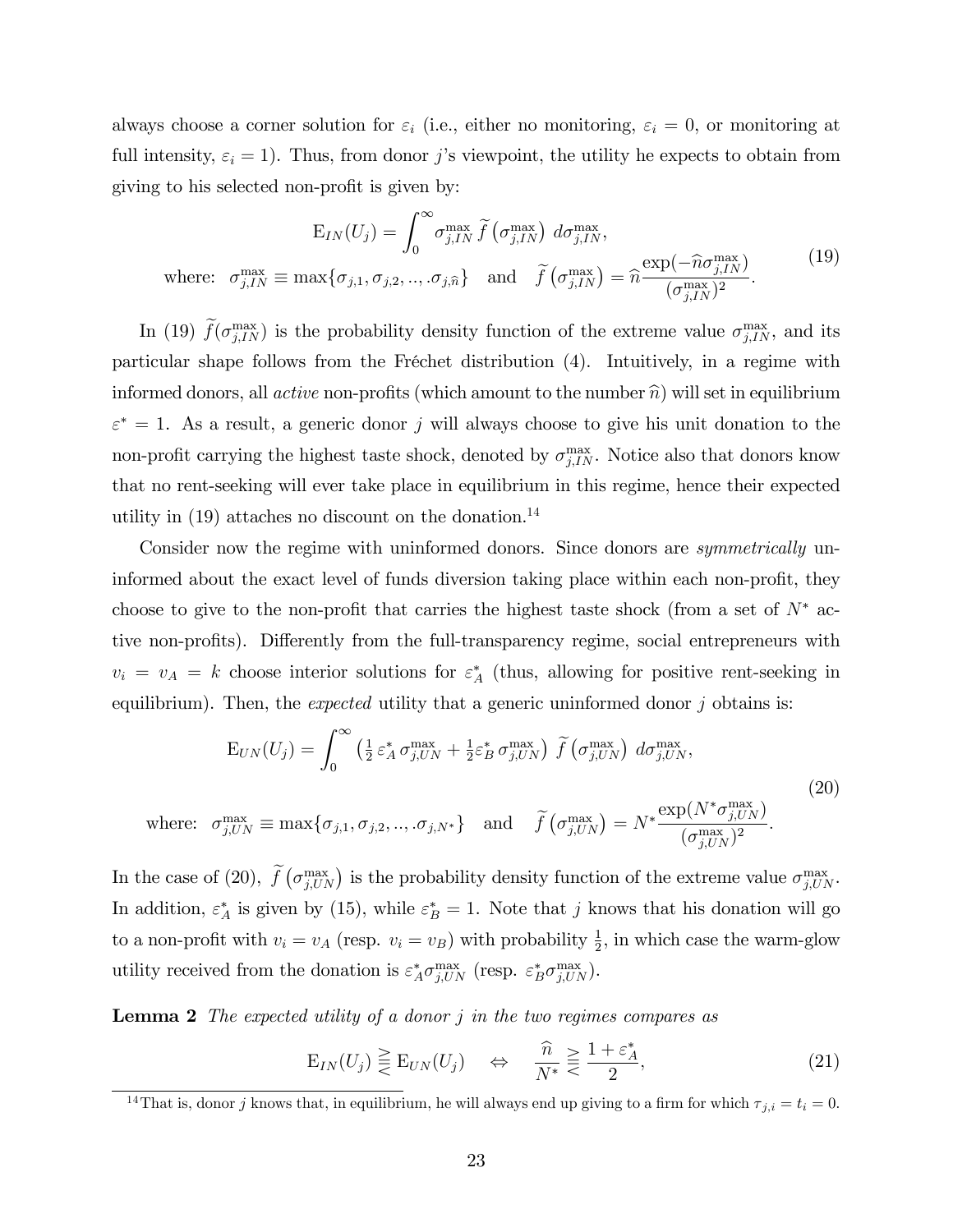where  $\hat{n}$  is given by (17) when  $k \ge 5$  and by (18) when  $k < 5$ ,  $N^*$  is given by (14), and  $\varepsilon_A^*$ is given by (15).

Condition (21) pins down precisely the trade-off faced by a generic donor behind the veil of ignorance. On the one hand, full transparency leads to a smaller variety of *active* non-profits in equilibrium (i.e.,  $\hat{n}/N^*$  < 1). On the other hand, the average level of monitoring effort by active non-profits in a regime with uninformed donors – which is given by  $(1 + \varepsilon_A^*)/2$  – is lower than one, whereas it is always equal to one under full transparency. Which of the two forces (variety versus efficiency) dominates is crucial in governing the welfare comparison between the two regimes. The following proposition finally ties this condition (21) to the value of the marginal cost of monitoring in the less efficient non-profits  $(k)$ .

**Proposition 5** There exist thresholds  $\widetilde{k} \in (1, 5)$  and  $\widehat{k} > 5$ , such that:

- 1. A generic donor j behind the veil of ignorance prefers a regime with full transparency to a regime with uninformed donors for all  $k \in (1, \tilde{k})$ , and for all  $k > \hat{k}$ .
- 2. A generic donor j behind the veil of ignorance prefers a regime with uninformed donors to a regime with full transparency for all  $k \in (\widetilde{k}, \widehat{k})$ .
- 3. Donors are indifferent between the two regimes when  $k = \widetilde{k}$  and  $k = \widehat{k}$ .

Proposition 5 and Figure 4 show that, if donors could choose (behind the veil of ignorance) between the two regimes, they would prefer to remain uninformed for values of  $k \in (\tilde{k}, \tilde{k})$ . The intuition for this result is clear if one recalls Figure 2. The gap between  $N^*$  and  $\hat{n}$  (the loss of non-profit variety in the full-transparency regime) is widest for levels of  $k$  around 5. As k approaches 1, the gap between  $\hat{n}$  and  $N^*$  narrows, and this happens at a faster speed than the shrinking of the ratio  $(1 + \varepsilon_A^*)/2$  with a declining k. In other words, as the asymmetry of monitoring costs declines, the welfare loss resulting from the loss of non-profit variety shrinks faster than the decline in the ratio of monitoring efforts by *active* non-profits (under uninformed-donors regime as compared to the full-transparency regime). At  $k = \tilde{k}$ , these two effects cancel each other, and for k below  $\widetilde{k}$ , the welfare loss from less non-profit variety is smaller than the welfare gain from the more intense monitoring by active nonprofits. On the other hand, for values of  $k > k$ , the equilibrium level of monitoring effort  $\varepsilon_A^*$ is too low in order to compensate for the larger variety of non-profits that donors can choose from in a regime with uninformed donors.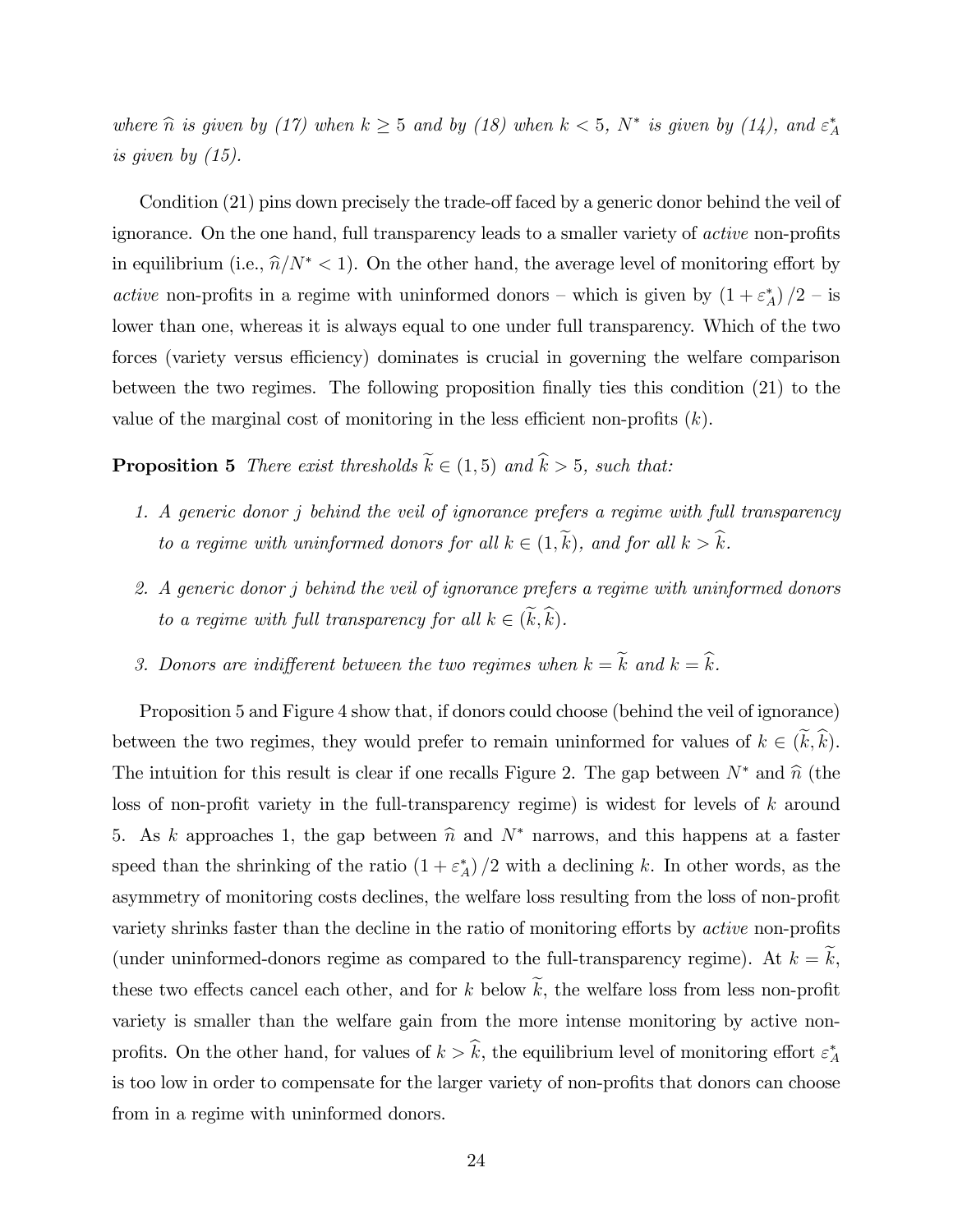

The result in Proposition 5 crucially rests on a general equilibrium consideration. A generic donor j may prefer a regime where donors remain uninformed about the level of diversion not because he appreciates ignorance per se. Indeed, should a donor be offered the option to observe or not the level of funds diversion, any rational donor would always choose complete observability if facing this choice individually (i.e., while all other donors remained uninformed about funds diversion). However, the regime with full transparency does not offer this option individually, but does it to all the donors at the same time. In such a situation, a generic donor j may turn out to be better off in a context in which no one can observe the level of funds diversion, as this leads to an equilibrium where each donor will be able to pick the recipient of his donation from a more diverse set of non-profits.

# 6 Conclusion

We have analyzed the implications of transparency/"value-for-money" policies in the nonprofit sector, and how the moral hazard problem inside non-profit organizations interacts with the competitive structure of the sector. Our main result is that more transparency on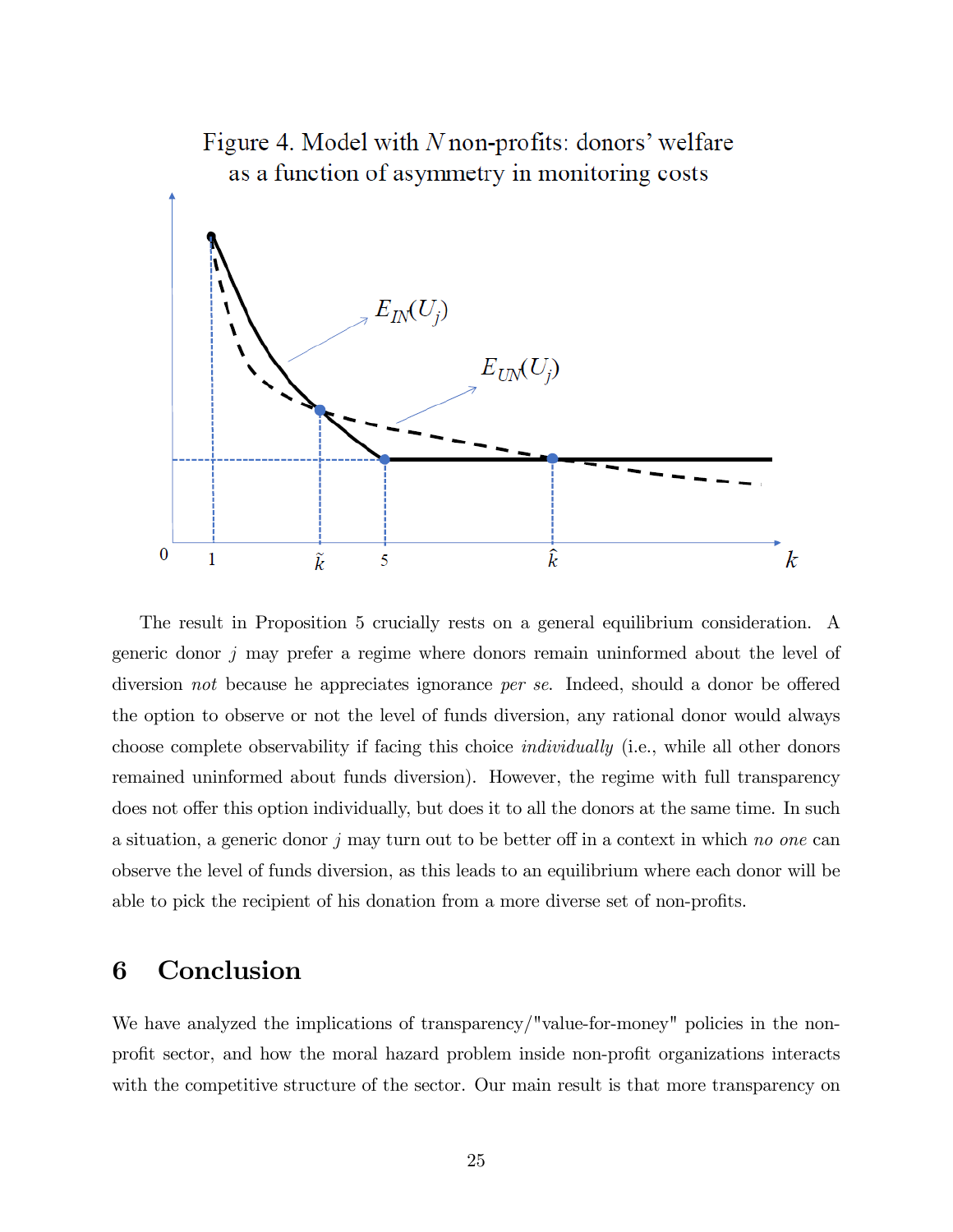the use of funds has an ambiguous effect on the total public good provision and the welfare of donors. This occurs because of the two opposed forces. On the one hand, more transparency encourages a non-profit manager to devote more resources to monitoring and curbing rentseeking inside her organization. On the other hand, more transparency encourages managers of some non-profits (those with higher cost of monitoring) to reduce the internal resources devoted to preventing rent-seeking. From the donors' perspective, there are also two corresponding opposed effects: transparency is desirable because of the reduction in diversion for the non-profits active in the market, but it also backfires because of a lower diversity of non-profits, hence reducing the set of charitable causes among which a donor can choose.

Our analysis Öts into the broad debate about the new architecture of foreign aid that features more reliance on NGOs, community-driven development, and impact philanthropy (see, for instance, Smillie, 1995, Platteau and Gaspart, 2003; Easterly, 2008; Mansuri and Rao, 2012). Our main policy implication of is that in the contexts where the strategicinteraction effect is important, it leads to the under-provision of public goods in dimensions where monitoring is relatively more costly. This is crucial, for example, when development NGOs focusing on empowerment of certain beneficiary groups (minorities, women) have to compete for funds with NGOs engaging in projects with highly visible or easily measured output (child fostering, vaccination). In such settings, our analysis suggests that the transparency initiatives should be paired with increased public funding earmarked for NGOs engaged in projects with more costly monitoring, so as to avoid the loss of project diversity that more intense competition might trigger.

A natural avenue for future research is to test empirically the mechanisms proposed in our model. This would required first of all identifying a clear date of introduction of a policy requiring more transparency, at an aggregate (e.g. national) level. Secondly, data (proxies) on non-profit behavior in terms of monitoring and project choice (before and after the policy) would need to be collected. Although this might seem challenging, the proxies developed in recent empirical work on transparency (e.g. Dang and Owens, 2020) seem promising. Given the potential policy importance, we hope that our study encourages further empirical and theoretical investigation on the strategic behavior of non-profits in response to changes in information-related policy initiatives.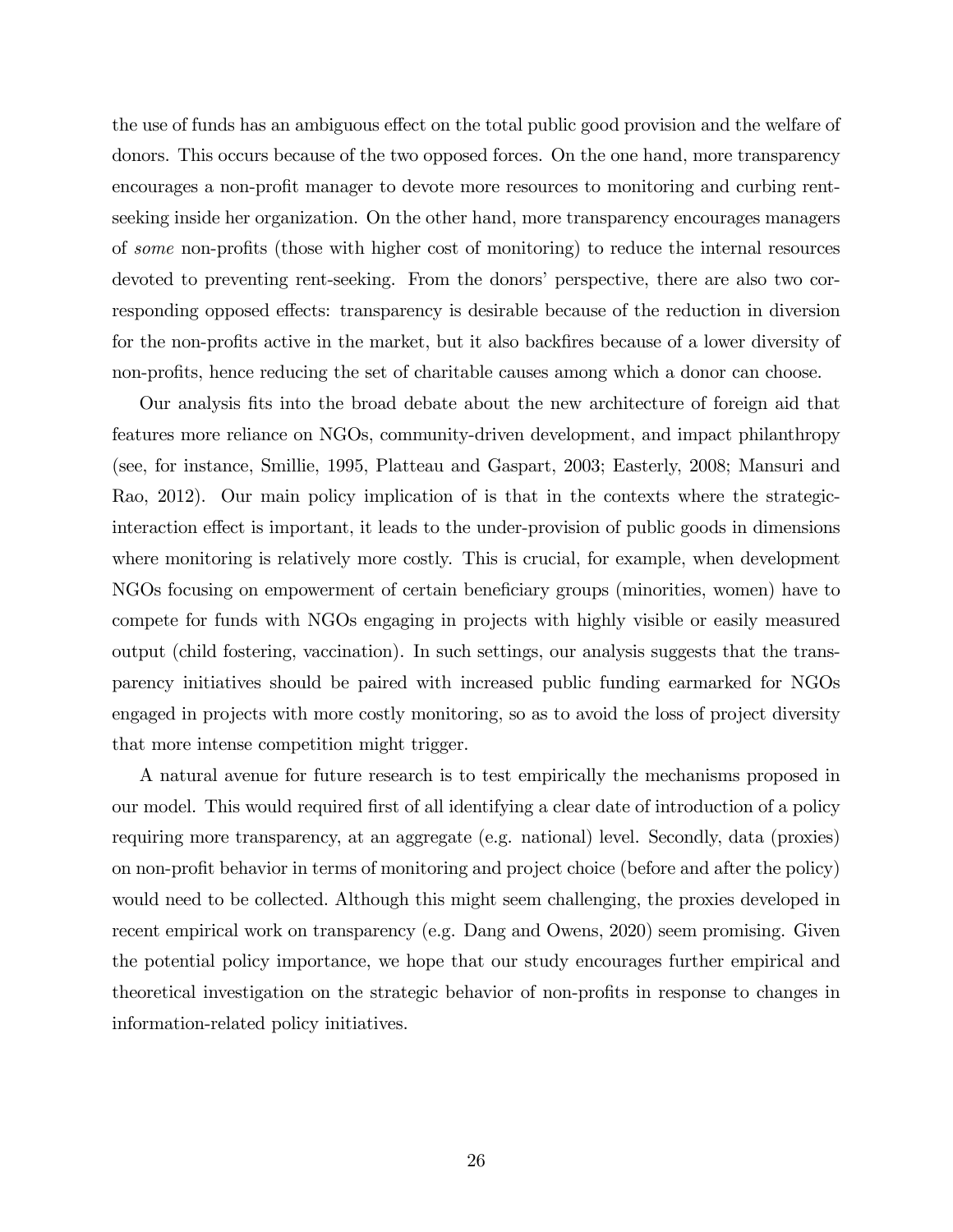### Appendix A: Proofs

**Proof of Lemma 1.** Notice first that  $v_B = 1 < v_A = k$  implies that, in any equilibrium,  $\varepsilon_A^* \leq \varepsilon_B^*$  must necessarily be verified. Hence, given the best-response functions elicited in  $(11)$ , there can be four different equilibrium classes, which are those laid out in Lemma 1. From this, we can observe the results in cases 1 and 3 follow straightforwardly from (9) and (11), recalling that Assumption 1 implies there are  $N/2$  non-profits with  $v_i = v_B = 1$  and  $N/2$  non-profits with  $v_i = v_A = k$ .

Next, to obtain the result in case 2, note that  $\widehat{\varepsilon}_A = (2\Delta/Nk) - 1$  stems from solving the following equation:

$$
\frac{\widehat{\varepsilon}_A}{\frac{N}{2}(1+\widehat{\varepsilon}_A)}\Delta - k\widehat{\varepsilon}_A = 0,
$$

where notice that  $E = \frac{N}{2}$  $\frac{N}{2}(1+\widehat{\epsilon}_A)$  when all firms with  $v_i = v_A$  set  $\epsilon_i = \widehat{\epsilon}_A$  and all those with  $v_i = v_B$  set  $\varepsilon_i = 1$ . The fact that case 2 holds for  $k/2 < \Delta/N < k$  follows from noting that  $(2\Delta/Nk) - 1 = 0$  when  $\Delta/N = k/2$ , whereas  $(2\Delta/Nk) - 1 = 1$  when  $\Delta/N = k$ .

Finally, to obtain the result in case 4, note now that  $\widehat{\varepsilon}_B = 2\Delta/N$  results from

$$
\frac{\widehat{\varepsilon}_B}{\frac{N}{2}\widehat{\varepsilon}_B}\Delta - \widehat{\varepsilon}_B = 0,
$$

where notice that  $E = \frac{N}{2}$  $\frac{N}{2}\widehat{\epsilon}_B$  when all firms with  $v_i = v_A$  set  $\epsilon_i = 0$  and all those with  $v_i = v_B$ set  $\varepsilon_i = \hat{\varepsilon}_B$ . The fact that this case holds for  $\Delta/N < \frac{1}{2}$  follows from noting that  $2\Delta/N = 1$ when  $\Delta/N = \frac{1}{2}$  $\frac{1}{2}$ .

**Proof of Proposition 1.** Suppose that the equilibrium with uniformed donors satisfies  $1 \leq \Delta/2N^* < k$ . In that case, in equilibrium, we will have that  $\varepsilon_A^* < \varepsilon_B^* = 1$ . From this, using (12) and (13), it follows that  $N^*$  will stem from the following condition:

$$
\frac{1}{2}\left[\left(\frac{\Delta}{N}-1\right)^{\frac{1}{2}}+\frac{\Delta}{2\sqrt{k}N}\right]=1.
$$
\n(22)

Solving (22), the result in (14) obtains. Next, note that  $\Delta/2N^* < k$  holds true for any  $k > 1$ when  $N^*$  is given by (14). In addition, since  $N^*$  is strictly decreasing in k, it follows that the condition  $\Delta/2N^* \leq 1$  will also always hold true for any  $k > 1$ . As a result, for any  $k > 1$ , the equilibrium must always necessarily verify  $\varepsilon_A^* < \varepsilon_B^* = 1$  as initially stated.

**Proof of Proposition 2.** Firstly, recall from Lemma 1, it follows that there cannot be an equilibrium where  $\hat{\epsilon}_A = 1$  and  $\hat{\epsilon}_B = 0$ . Secondly, notice that the equilibrium entry condition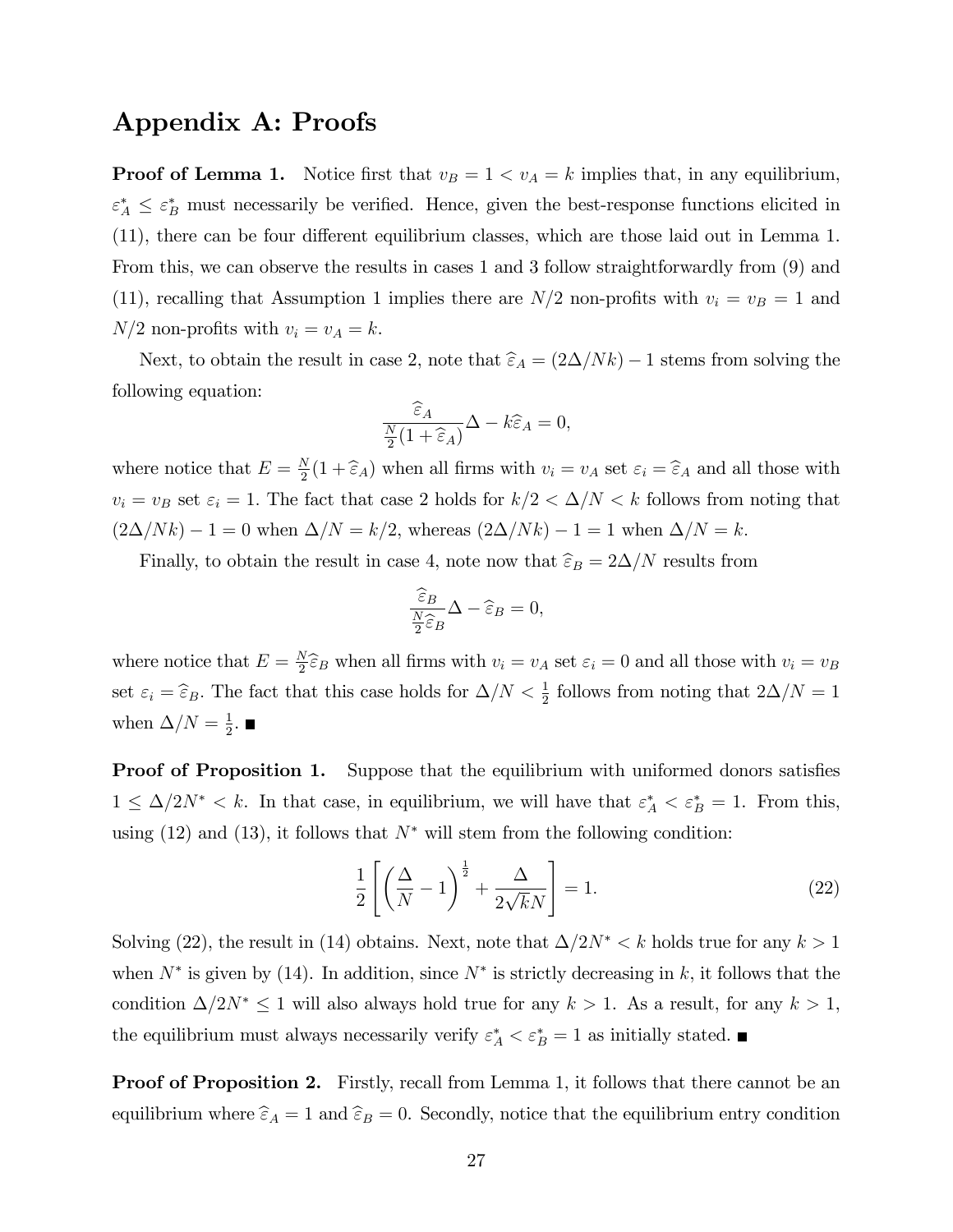$(12)$  entails that there cannot exist an equilibrium with endogenous entry in which firms with  $v_i = v_B = 1$  play mixed strategies between  $\varepsilon_B = 0$  and  $\varepsilon_B = 1$ . Hence, we can focus the rest of the proof in all the other possible combinations that may arise in equilibrium.

To prove the first part of the proposition, notice that when the Nash equilibrium entails  $\widehat{\epsilon}_A = 0$  for all i with  $v_i = k$  and  $\widehat{\epsilon}_B = 0$  for all i with  $v_i = 1$ , the value of  $\widehat{n}$  will stem from  $\widehat{V}_B(\widehat{\varepsilon}_B = 1) = 2$ , with  $\widehat{V}_B(\widehat{\varepsilon}_B = 1) = (\Delta/\widehat{n} - 1)^{\frac{1}{2}}$ , from which (17) immediately obtains. For this to be a Nash equilibrium it must be the case that  $\widehat{V}_A(\varepsilon_A = 1) < 0$  when  $\widehat{n}$  is given by (17). Replacing (17) into  $\widehat{V}_A(\varepsilon_A = 1) = (\Delta/\widehat{n} - k)^{\frac{1}{2}}$ , we can indeed observe that  $\widehat{V}_A(\varepsilon_A = 1) < 0$  when  $k > 5$ .

For the second part, notice that when the Nash equilibrium entails  $\hat{\epsilon}_i = 1$  for all  $i \in \mathcal{N}$ , the value of  $\hat{n}$  stems from replacing  $\hat{V}_A = (\Delta/\hat{n} - k)^{\frac{1}{2}}$  and  $\hat{V}_B = (\Delta/\hat{n} - 1)^{\frac{1}{2}}$  into (12). This leads to

$$
\left(\frac{\Delta}{\widehat{n}}-1\right)^{\frac{1}{2}}+\left(\frac{\Delta}{\widehat{n}}-k\right)^{\frac{1}{2}}=2,
$$
\n(23)

from where (18) obtains after some algebra. For this to be a Nash equilibrium it must be that  $\hat{V}_A(\varepsilon_A = 1) \geq 0$  when  $\hat{n}$  is given by (18) and  $1 < k \leq 5$ , which is indeed the case.

Finally, note that there cannot exist an equilibrium with endogenous entry in which firms with  $v_i = v_A = 1$  play mixed strategies between  $\varepsilon_A = 0$  and  $\varepsilon_A = 1$ . This is because, according to (22), firms playing  $\varepsilon_A = 1$  in such a mixed-strategy equilibrium would be making a positive (ex-post) profit while those playing  $\varepsilon_A = 0$  would be making zero (expost) profit, contradicting the equality of (ex-post) profit for both actions required to play mixed strategies in equilibrium.  $\blacksquare$ 

**Proof of Proposition 3.** For  $k > 5$ , the proof follows from noting from (14) that  $\lim_{k\to\infty} N^* = \frac{\Delta}{5}$  $\frac{\Delta}{5}$ , together with  $\partial N^*/\partial k < 0$ . For  $k \in (1, 5]$ , the proof follows from noting that, in that range, using (14) and (18), we have that:

$$
\frac{N^*}{\hat{n}} = \Psi(k) \equiv \frac{\left[k + 2k^{\frac{1}{2}} + \left(k^2 + 4k^{\frac{3}{2}} - k\right)^{\frac{1}{2}}\right] \left[(k - 5)^2 + 16k\right]}{160k},\tag{24}
$$

where from (24) we can observe that  $\Psi(k = 1) = 1$  and  $\Psi'(k) > 0$  whenever  $k > 1$ .

**Proof of Proposition 4.** Note first that the equilibrium entry condition (12) implies that  $V^{UN} = N^*$  and  $V^{IN} = \hat{N}$ . From this, the fact that  $V^{UN} - V^{IN} > 0$  for all  $k \in (1, 5)$ , together with  $\partial (V^{UN} - V^{IN})/\partial k > 0$  in that interval and  $\lim_{k \to 1} (V^{UN} - V^{IN}) = 0$ , follow directly from (14) and (18).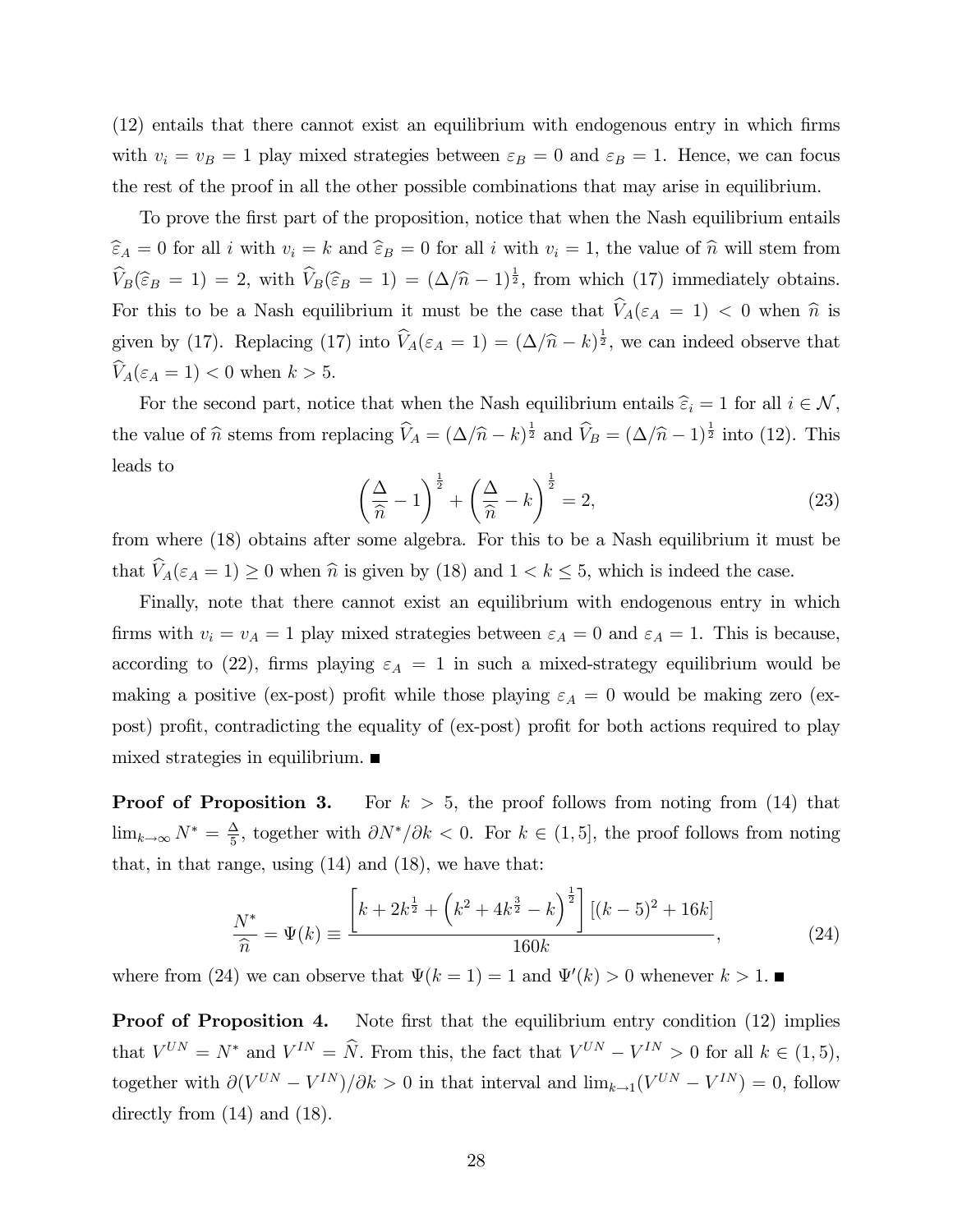To prove the second part of the proposition, note from (14) that  $N^*(k=5) < 2\Delta/5$ , and recall that  $\hat{N} = 2\Delta/5$  for all  $k > 5$ . Given that  $\partial N^*/\partial k < 0$ , it then follows that  $N^* < \hat{N}$  for all  $k > 5$ , implying in turn that  $V^{UN} < V^{IN}$  for all  $k > 5$ . Lastly, the fact that  $\partial (V^{IN} - V^{UN})/\partial k > 0$  for all  $k > 5$  follows directly from  $\partial N^{*}/\partial k < 0$  and the fact that  $\widehat{N} = 2\Delta/5$  for all  $k > 5$ .

**Proof of Lemma 2.** Using the properties of the Fréchet distribution, we can obtain:

$$
\frac{E_{IN}(U_j)}{E_{UN}(U_j)} = \frac{\widehat{n}}{N^* \left(\frac{1}{2} \varepsilon_A^* + \frac{1}{2} \varepsilon_B^* \right)},
$$

where  $\hat{n}$  is given by (17) and (18),  $N^*$  by (14),  $\varepsilon_A^*$  by (15), and  $\varepsilon_B^* = 1$ , from where (21) obtains.

#### Proof of Proposition 5.

Let first  $k > 5$ . Plugging (14), (15), and (17), into (21), it follows that  $E_{IN}(U_j) >$  $E_{UN}(U_j)$  if and only if the following condition holds:

$$
\Upsilon(k) \equiv \frac{5}{4k^{\frac{1}{2}}} + \frac{k + 2k^{\frac{1}{2}} + \left(k^2 + 4k^{\frac{3}{2}} - k\right)^{\frac{1}{2}}}{4k} < 1. \tag{25}
$$

Notice now from  $\Upsilon(k)$  in (25) that: i)  $\Upsilon'(k) < 0$  for all  $k \geq 5$ ; ii)  $\Upsilon(5) > 1$ , iii)  $\lim_{k\to\infty} \Upsilon(k) = \frac{1}{2}$ . Thus, by continuity, there must exist some finite threshold  $\hat{k} > 5$ , such that:  $\Upsilon(\widehat{k}) = 1$ ,  $\Upsilon(k) > 1$  for all  $5 < k < \widehat{k}$ , and  $\Upsilon(k) < 1$  for all  $k > \widehat{k}$ .

Let now  $1 < k < 5$ . Plugging (14), (15), and (18), into (21), it follows that  $E_{IN}(U_j) >$  $E_{UN}(U_i)$  if and only if the following condition holds true:

$$
\widetilde{\Upsilon}(k) \equiv \frac{\Upsilon(k)}{5} \left[ \left( \frac{k-5}{4} \right)^2 + k \right] < 1,\tag{26}
$$

where  $\Upsilon(k)$  is defined in (25). Note now that  $\widetilde{\Upsilon}(k)$  as defined in (26) satisfies the following conditions: i)  $\widetilde{\Upsilon}(5) > 1$ ; ii)  $\widetilde{\Upsilon}(1) = 1$ ; iii) there exists a value  $k_{\min} \in (1, 5)$  such that  $\widetilde{\Upsilon}(k)$ reaches a global minimum within the interval  $[1, 5]$ . Thus, by continuity, there must exist some threshold  $\widetilde{k} \in (k_{\min}, 5)$  such that:  $\widetilde{\Upsilon}(\widetilde{k}) = 11$ ,  $\widetilde{\Upsilon}(k) > 1$  for all  $\widetilde{k} < k < 5$ , and  $\widetilde{\Upsilon}(k) < 1$ for all  $1 < k < \widetilde{k}$ .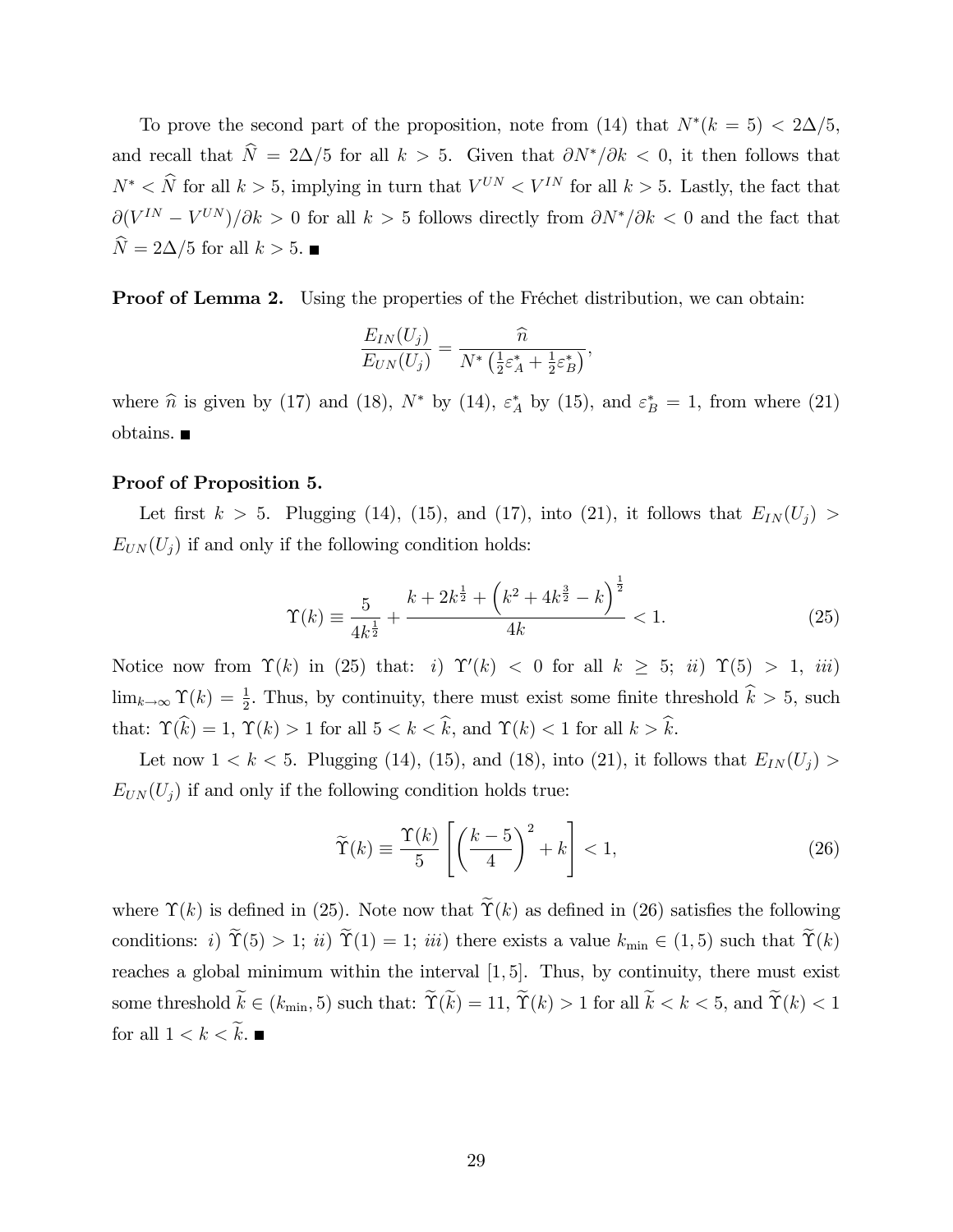## Appendix B: Extensions

### B.2: Varying Degrees of Donors Heterogeneity/Mission Diversity

Our benchmark model has worked with a specific parametrisation of the Fréchet distribution in  $(4)$  that has set the so-called 'shape parameter' equal to one. This simplification has implicitly shut down the possibility of analysing the impact of different degrees in the heterogeneity of donors' idiosyncratic preferences (or, alternatively, different degrees of mission differentiation). We now extend our benchmark model to allow for varying degrees of heterogeneity/differentiation, by generalising the Fréchet distribution generating donors' taste shocks to the following one:

$$
f(\sigma_{j,i}) = \exp(-\sigma_{j,i}^{-\theta})/\sigma_{j,i}^{1+\theta}, \quad \text{where } \theta \ge 1.
$$
 (27)

In the benchmark model, we have restricted the analysis to the case in which  $\theta = 1$ . The parameter  $\theta$  in (27) mainly governs the variance of  $\sigma$ . Specifically, the larger  $\theta$ , the smaller the dispersion of the random variable generated by  $(27)$ . Letting  $\theta$  rise above one, we can then study the impact of lower diversity of taste donors.

It should be first quite straightforward to note that the equilibrium results in the model with uninformed donors remain unaffected when replacing  $(4)$  by the more general expression in  $(27).$ <sup>15</sup> As a consequence, we will focus only on the equilibrium results with fully informed donors. When using  $(27)$ , the amount of donations received by non-profit i will be given by:

$$
D_i = \frac{\varepsilon_i^{\theta}}{E}, \quad \text{where } E = \varepsilon_i^{\theta} + \sum_{l \in \mathcal{N}, l \neq i} \varepsilon_l^{\theta}, \tag{28}
$$

where notice that (28) boils down to (9) when  $\theta = 1$ .

A large N still implies that each firm takes value of  $E$  as given. The resulting optimisation problem faced by firm  $i$  will be given by

$$
\max_{\varepsilon_i \in [0,1]} : \left[ \left( \varepsilon_i^{1+\theta} \cdot (\Delta/E) - v_i \varepsilon_i^2 \right) \right]^{\frac{1}{2}}.
$$
\n(29)

Note now that in (29) the exponent  $1 + \theta \geq 2$ . As a consequence, its solution will be characterised by identical corner solutions for any  $\theta \geq 1$ . Specifically, (29) will yield as solution the exact same best-response functions as those previously obtained with  $\theta = 1$  in

<sup>&</sup>lt;sup>15</sup>The reason for this is simply because in the uninformed regime the total amount of donations received by any generic non-profit i is given by  $\Delta/N$  regardless of the specific form of the taste shock function  $f(\sigma)$ .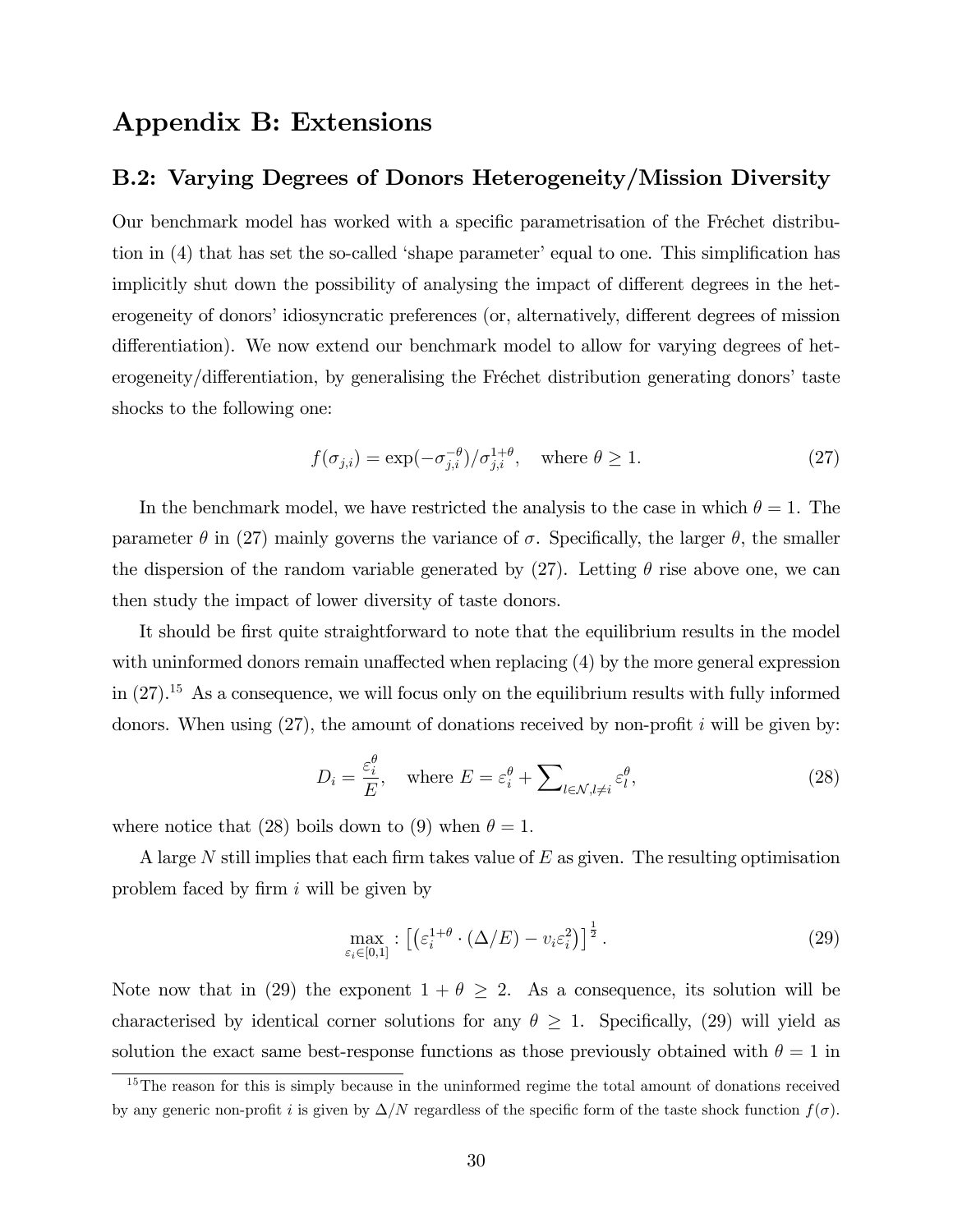$(11).$ <sup>16</sup> This will, in turn, imply that all the equilibrium results obtained in Lemma 1 and Proposition 2 will all hold true exactly as stated in the benchmark model for any  $\theta \geq 1$ .

#### Donors' Welfare

The only main result of the model that will be subject to some changes when replacing (4) by its more general version  $(27)$  is the donors' welfare comparison developed in Section 5.3. The reason for this is that a higher value of  $\theta$  tilts the trade-off between 'transparency' and 'mission variety' in favour of the former.

When using (27) we can obtain a generalised expression for the statement in Lemma 2, which would now read as follows:

$$
\mathcal{E}_{IN}(U_j) \geq \mathcal{E}_{UN}(U_j) \quad \Leftrightarrow \quad \left(\frac{\widehat{n}}{N^*}\right)^{\frac{1}{\theta}} \geq \frac{1+\varepsilon_A^*}{2},\tag{30}
$$

where, exactly as in (21),  $\hat{n}$  is given by (17) when  $k \ge 5$  and by (18) when  $k < 5$ ,  $N^*$  is given by (14), and  $\varepsilon_A^*$  is given by (15).

The difference between (21) and (30) lies in that the latter applies an exponent  $\theta^{-1}$  on the variety ratio  $\hat{n}/N^*$ . Clearly, the larger the value of  $\theta$ , the greater the value of  $(\hat{n}/N^*)^{\theta^{-1}}$ for a given values of  $\hat{n}$  and  $N^*$  since  $\hat{n}/N^* < 1$  given Proposition 3. Bearing in mind that  $\varepsilon_A^*$ is also independent of  $\theta$ , it follows that larger values of  $\theta$  tend to raise the value of the LHS of (30) towards unity while keeping constant the value of its RHS. This, in turn, tilts donorsí welfare in favour of the regime with full transparency. The next proposition formalises this message, generalising the previous results in Proposition 5 to the setting with (27).

# **Proposition B.2 (Proposition 5 bis)** There exists a cut-off value  $\bar{\theta} > 1$ , such that:

1. For any  $1 \leq \theta < \overline{\theta}$ , we can define the threshold functions  $\widetilde{k}(\theta) \in (1,5)$  and  $\widetilde{k}(\theta) \in (1,5)$ , where  $k'(\theta) > 0$ ,  $k'(\theta) < 0$  and  $\lim_{\theta \to \overline{\theta}} k(\theta) = \lim_{\theta \to \overline{\theta}} k(\theta) = 5$ , such that a generic  $donor$   $j: i)$  prefers a regime with uninformed donors to a regime with full transparency whenever  $\widetilde{k}(\theta) < k < \widehat{k}(\theta)$ ; ii) prefers a regime with full transparency to a regime with uninformed donors for all  $1 < k < \widetilde{k}(\theta)$  and for all  $k > \widehat{k}(\theta)$ .

<sup>&</sup>lt;sup>16</sup>The Fréchet distribution also admits  $0 < \theta < 1$ , which we have ruled out in this extension. For values of  $\theta \in (0, 1)$ , the model will no longer deliver only corner solutions for  $\varepsilon_i$ . Further extending the model to allow also interior solutions by letting  $0 < \theta < 1$  will not change the main insights from the model, but it will make it much less tractable, as with interior solutions we are no longer be able to obtain closed-form solutions for the equilibrium object  $E$ .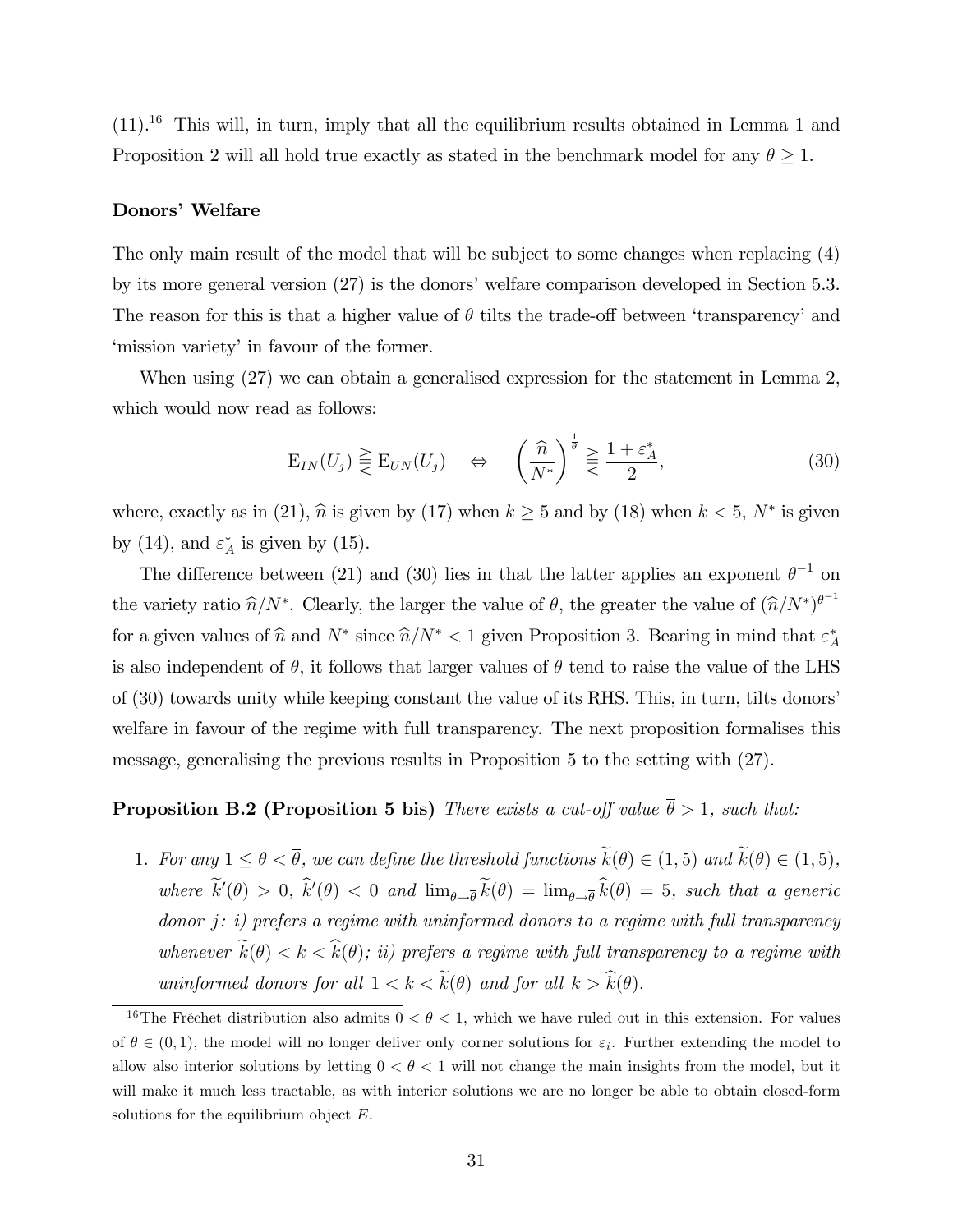2. For any  $\theta > \overline{\theta}$ , a generic donor j prefers a a regime with full transparency to a regime with uninformed donors for all  $k > 1$ .

Proof. Notice first that Proposition 5 combined with (30) implies, by continuity, that for  $\theta$  sufficiently close to one there must exist a non-empty interval  $(\widetilde{k}(\theta), \widehat{k}(\theta))$  within which  $E_{UN}(U_j) > E_{IN}(U_j)$ . Also, given that  $\hat{n}$ ,  $N^*$  and  $\varepsilon_A^*$  in are all independent of  $\theta$ , and Proposition 3 means  $\hat{n}/N^* < 1$ , we can observe that the LHS of (30) is increasing in  $\theta$ . As a consequence of this, it follows that  $k'(\theta) > 0$  and  $k'(\theta) < 0$ . Next, notice that  $\lim_{\theta \to \infty} (\widehat{n}/N^*)^{\frac{1}{\theta}} = 1$ . Therefore, by continuity, there must exist a value  $\overline{\theta} > 1$  such that:  $(\widehat{n}/N^*)^{\frac{1}{\theta}} = (1 + \varepsilon_A^*)/2$  and  $(\widehat{n}/N^*)^{\frac{1}{\theta}} < (1 + \varepsilon_A^*)/2$  when  $\theta < \overline{\theta}$ . This, in turn, implies that  $\lim_{\theta \to \overline{\theta}} k(\theta) = \lim_{\theta \to \overline{\theta}} k(\theta) = 5$ , completing the proof.

Proposition  $5$  (B.2) showcases how the donors' welfare result presented in the benchmark model extends to the case with different degrees of donors' taste heterogeneity, provided there is enough of this heterogeneity. As we can observe, provided  $\theta$  is not too large (which imposes enough diversity across donors' preferences for different social missions), there will exist a non-empty range of values of  $k$  for which donors are (ex-ante) better off in a regime with uninformed donors. This range is given by  $(\widetilde{k}(\theta), \widehat{k}(\theta))$ , and shrinks as  $\theta$  increases, eventually collapsing to an empty set for  $\theta > \overline{\theta}$ . Intuitively, the larger the degree the taste diversity, the stronger the importance that donors attach to mission variety. Conversely, as the degree of taste diversity declines (i.e., as  $\theta$  increases), donors welfare tends to become higher in the regime with full transparency. This is because, as  $\theta$  increases, curbing funds diversion tends to become relatively more important to donors' welfare than widening the number of social missions served by non-profit firms in equilibrium.

### B.3: Endogenous Donations

The benchmark model has been developed under the assumption of a fixed number of donors. We extend now our previous results to a setup where donors' participation is endogenous. To maintain the generality of results from Appendix B.2, we keep assuming that taste shocks are governed by (27). Nevertheless, in the sake of brevity, and to focus on the most interesting cases the model delivers, we restrict the attention to  $\theta < \overline{\theta}$ . As Proposition 5 (B.2) shows, this implies that when  $k \in (\tilde{k}(\theta), \hat{k}(\theta))$ , where  $(\tilde{k}(\theta), \hat{k}(\theta))$  is a non-empty interval, donors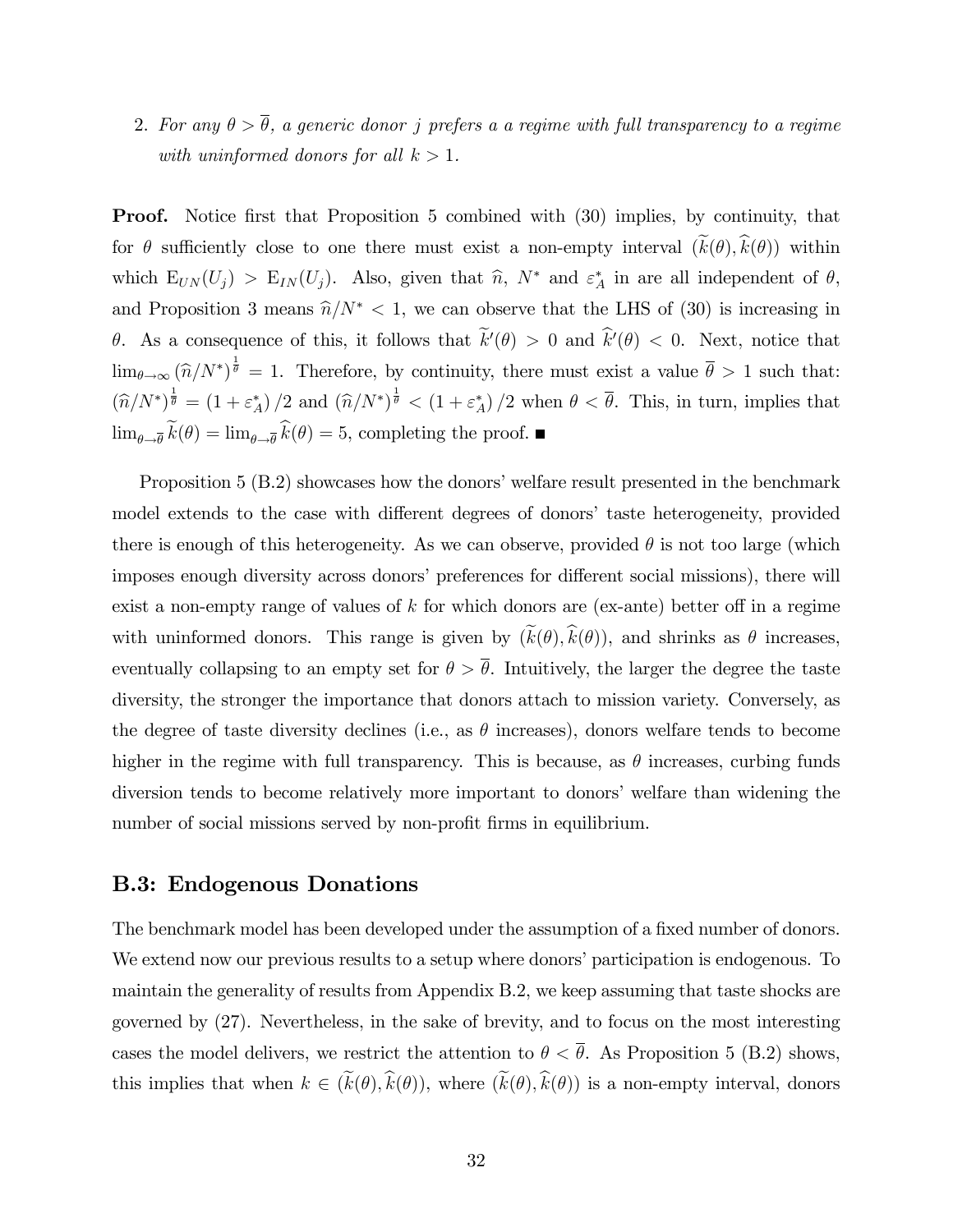are better off in a regime with uninformed donors. To scale donors' utility for different levels of  $\theta$ , we let now  $\rho$  in (5) be equal to  $(\Gamma(1 - \theta^{-1}))^{-1}$ , where  $\Gamma(\cdot)$  denotes the gamma function.

We assume now that there is an infinite mass of potential donors. Each potential donor will donate one unit of income to a nonprofit, provided the utility they get from the donation is greater than its opportunity cost. Donor j faces an opportunity cost  $\varsigma_j$  for his unit donation. We assume that the total mass of potential donors whose  $\zeta_j \in [0, \zeta]$  is equal to  $\zeta^{\alpha}$ with  $\alpha \in (0, 1)$ .<sup>17</sup> As a result, the total mass of donations channeled to the nonprofit market as a function of the expected utility of donors,  $E(U)$ , will be given by:

$$
\Delta\left(E(U)\right) = \left(E(U)\right)^{\alpha}.\tag{31}
$$

One caveat to raise about the model with endogenous donations driven by the donorsí participation constraint is that, irrespective of the distributional assumption of donors' participation constraints, there always exists an equilibrium where all potential donors expect no one to donate. In particular, since each potential donor has measure zero, when they all expect the pool of donations to be zero, their expected utility as donors will equal zero, and thus no potential donor will wish to donate in equilibrium. We disregard, henceforth, this self-fulfilling coordination failure that leads a complete collapse of entire nonprofit market in equilibrium.

#### Uninformed Donors Regime with Endogenous Donations

Notice that based on Proposition 1, we can write  $N^* = \Omega(k) \Delta^*$ , where  $\Delta^*$  denotes now the endogenous mass of active donors in equilibrium, and we let

$$
\Omega(k) \equiv \left(k + 2\sqrt{k} + \sqrt{k^2 + 4k^{\frac{3}{2}} - k}\right) / 10k.
$$

<sup>&</sup>lt;sup>17</sup>Restricting  $\alpha \in (0,1)$  ensures that, for any  $\theta \ge 1$ , we always have a stable equilibrium in the model with positive aggregate donations. Instead, if  $\alpha \geq 1$  the model will fail to exhibit in general a stable equilibrium with positive donations for levels of  $\theta$  not large enough. More generally, with different distributional assumptions about donors' opportunity costs the model may lead to the presence of multiple equilibria, with different levels of potential donors' participation in the non-profit market. While the presence of such type of multiple equilibria is indeed interesting, we prefer to keep this extension succinct and thus restrict the attention to distributions that do not generate such type of equilibrium multiplicity.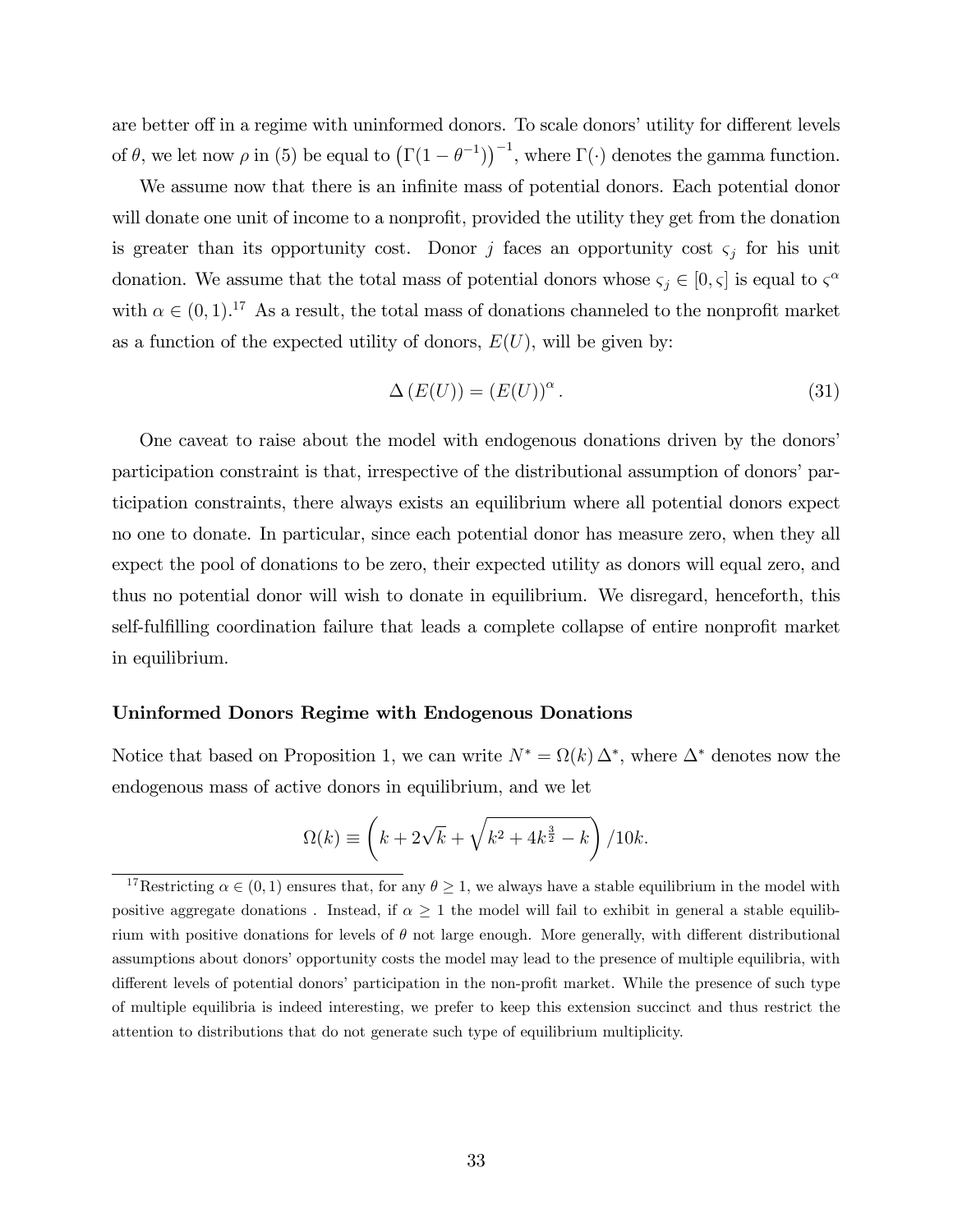Using the fact that in the uniformed regime,  $E^*_{UN}(U) = (N^*)^{\frac{1}{\theta}} \left(\frac{1}{2}\right)$  $\frac{1}{2}\varepsilon_A^* + \frac{1}{2}$  $(\frac{1}{2}\varepsilon_B^*)$ , with  $\varepsilon_A^* =$  $\Delta^*/2kN^*$  and  $\varepsilon_B^* = 1$ , and the expression in (31), we can obtain:

$$
E_{UN}^*(U) = (\Omega(k))^{\frac{1}{\theta - \alpha}} \left( \frac{1}{4k\Omega(k)} + \frac{1}{2} \right)^{\frac{\theta}{\theta - \alpha}}.
$$
 (32)

Plugging (32) back in (31), yields level of donations that hold in the equilibrium with uniformed donors and endogenous donations:

$$
\Delta_{UN}^* = (\Omega(k))^{\frac{\alpha}{\theta - \alpha}} \left( \frac{1}{4k\Omega(k)} + \frac{1}{2} \right)^{\frac{\alpha\theta}{\theta - \alpha}}.
$$
\n(33)

Finally, plugging (33) back into  $N^* = \Omega(k) \Delta^*$  yields the number of active nonprofits in an equilibrium with uninformed donors and endogenous donations:

$$
N^* = (\Omega(k))^{\frac{\theta}{\theta - \alpha}} \left( \frac{1}{4k\Omega(k)} + \frac{1}{2} \right)^{\frac{\alpha\theta}{\theta - \alpha}}.
$$
 (34)

#### Informed Donors Regime with Endogenous Donations

Recall from the result in Proposition 2 that the number of active non-profits consistent with the zero-profit conditions when donors are informed,  $\hat{n}$ , depends on the level of k. Using the fact that in the informed regime  $E_{IN}^*(U) = \hat{n}^{\frac{1}{\theta}}$ , together with (17) and (18) for  $\Delta = \Delta^*$ , and letting  $\Delta^* = (E_{IN}^*(U))^{\alpha}$ , we can obtain:

$$
E_{IN}^*(U) = \begin{cases} \left[ \left[ \left( k - 5 \right) / 4 \right]^2 + k \right]^{-\frac{1}{\theta - \alpha}} & \text{if } k \in (1, 5), \\ 5^{-\frac{1}{\theta - \alpha}} & \text{if } k \ge 5. \end{cases}
$$
 (35)

Plugging (35) back in (31), yields:

$$
\Delta_{IN}^* = \begin{cases} \left[ \left[ \left( k - 5 \right) / 4 \right]^2 + k \right]^{-\frac{\alpha}{\theta - \alpha}} & \text{if } k \in (1, 5), \\ 5^{-\frac{\alpha}{\theta - \alpha}} & \text{if } k \ge 5. \end{cases} \tag{36}
$$

Lastly, replacing (36) into the corresponding expressions in (17) and (18) yields the number of active nonprofits in an equilibrium with informed donors and endogenous donations:

$$
\widehat{n} = \begin{cases} \left[ \left[ \left( k - 5 \right) / 4 \right]^2 + k \right]^{-\frac{\theta}{\theta - \alpha}} & \text{if } k \in (1, 5), \\ 5^{-\frac{\theta}{\theta - \alpha}} & \text{if } k \ge 5. \end{cases} \tag{37}
$$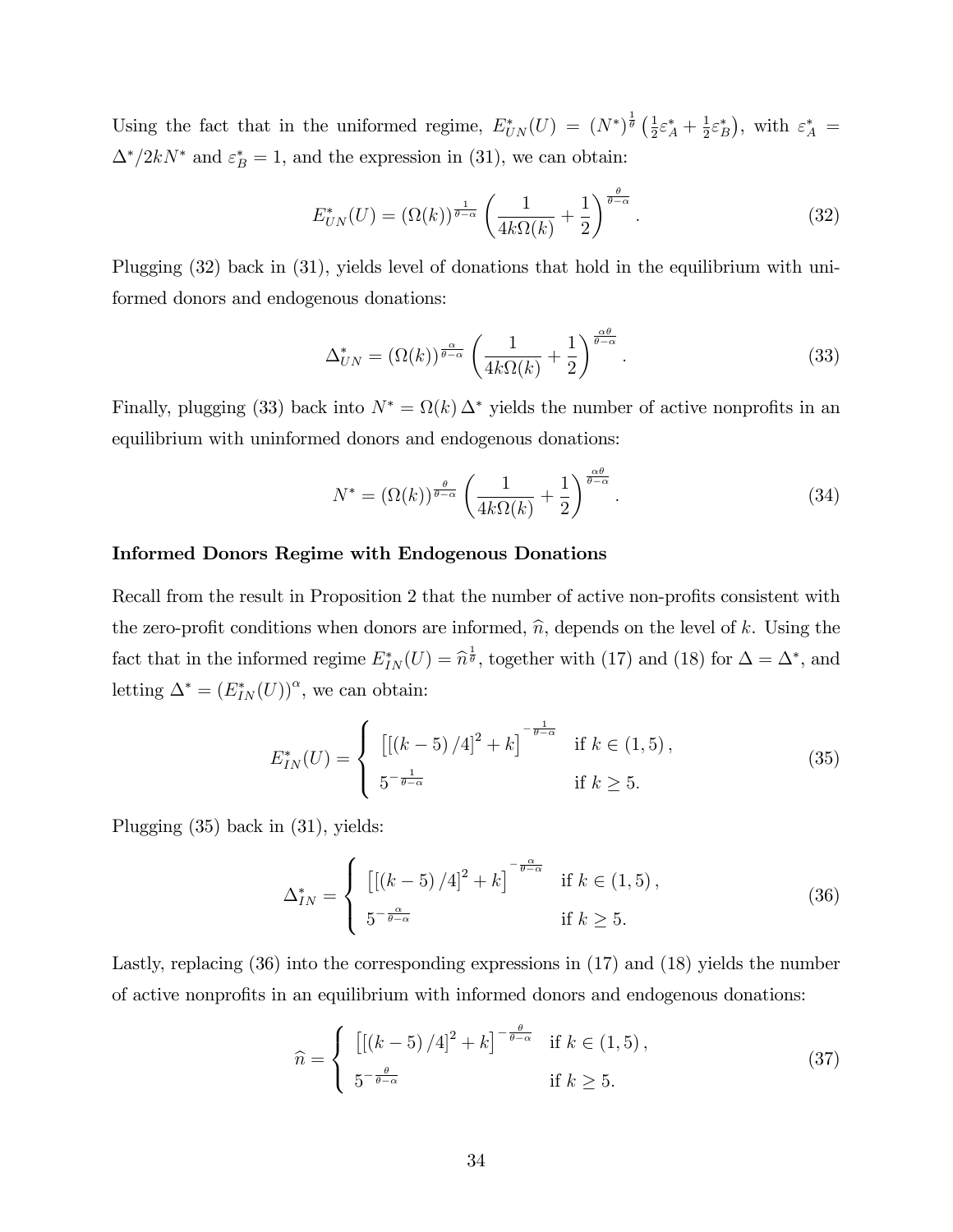#### Comparison of Equilibrium Results with Endogenous Donations

One first preliminary result to note is that, whenever donors' expected utility is equal in both informational regimes with exogenous level of  $\Delta$ , the same result will hold true as well when  $\Delta$  follows (31).<sup>18</sup> Similarly, we can note that whenever  $E_{UN}(U) > E_{IN}(U)$  or  $E_{UN}(U) < E_{IN}(U)$  in a setup with a fixed level of  $\Delta$ , the same qualitative result will hold respectively true as well when  $\Delta$  follows (31), albeit the gaps between  $E_{UN}(U)$  and  $E_{IN}(U)$ will widen with endogenous donations. This means that our previous results characterised in Proposition 5 (B.2) will remain valid exactly as they are expressed therein, with the only differences being that the gaps in donors' expected utility across regimes will become more pronounced whenever they are not equal to one another.

The model with endogenous aggregate donations does yield, however, some interesting nuances relative to that with a fixed level of  $\Delta$  in terms of the number of non-profits active in equilibrium. In particular, the comparison between (34) and (37) yields the following result that extends our previous result in Proposition 3 to a context with endogenous aggregate donations.

**Proposition B.3 (Proposition 3 bis)** Consider the number of active non-profits in a context where aggregate of donations are given by  $(31)$ , and hence  $N^*$  is given  $(34)$  by and  $\hat{n}$  by (37). For values of  $\theta < \overline{\theta}$ , there exists thresholds  $\underline{k}(\theta) \in (1, \tilde{k}(\theta))$  and  $\overline{k}(\theta) > \hat{k}(\theta)$ , where  $\widetilde{k}(\theta)$  are  $\widehat{k}(\theta)$  the cut-off values defined in Proposition 5 (B.2), such that  $N^* = \widehat{n}$  when  $k = \underline{k}(\theta)$  and when  $k = \overline{k}(\theta)$ , and moreover:

- *i*)  $N^* > \hat{n}$  for all  $k \in (\underline{k}(\theta), \overline{k}(\theta))$ ,
- ii)  $N^* < \hat{n}$  for all  $k \in (1, \underline{k}(\theta))$  and for all  $k > \overline{k}(\theta)$ ,

**Proof.** Firstly, recall that when  $k = k(\theta)$  the result  $E^*_{UN}(U) = E^*_{IN}(U)$  still holds true, implying in turn that  $N^*(\widehat{k}(\theta)) > \widehat{n} = 5^{-\frac{\theta}{\theta-\alpha}}$  is still verified at  $k = \widehat{k}(\theta)$ . On the other

<sup>18</sup>To see this formally, note that the model where  $\Delta$  is determined by (31) collapses to the model in Appendix B.2 with  $\Delta = 1$  when  $\alpha = 0$ . With  $\alpha = 0$ , we have that  $E^*_{UN}(U) = E^*_{IN}(U)$  if and only if

$$
(\Omega(k))^{\frac{1}{\theta}} \left( \frac{1}{4k\Omega(k)} + \frac{1}{2} \right) = \begin{cases} \left[ \left( (k-5)/4 \right)^2 + k \right]^{-\frac{1}{\theta}} & \text{if } k \in (1,5), \\ 5^{-\frac{1}{\theta}} & \text{if } k \ge 5. \end{cases}
$$

;

and notice next from (32) and (32) that whenever the equality above holds true, we will also have  $E^*_{UN}(U)$  =  $E_{IN}^*(U)$  for any  $0 < \alpha < 1$ .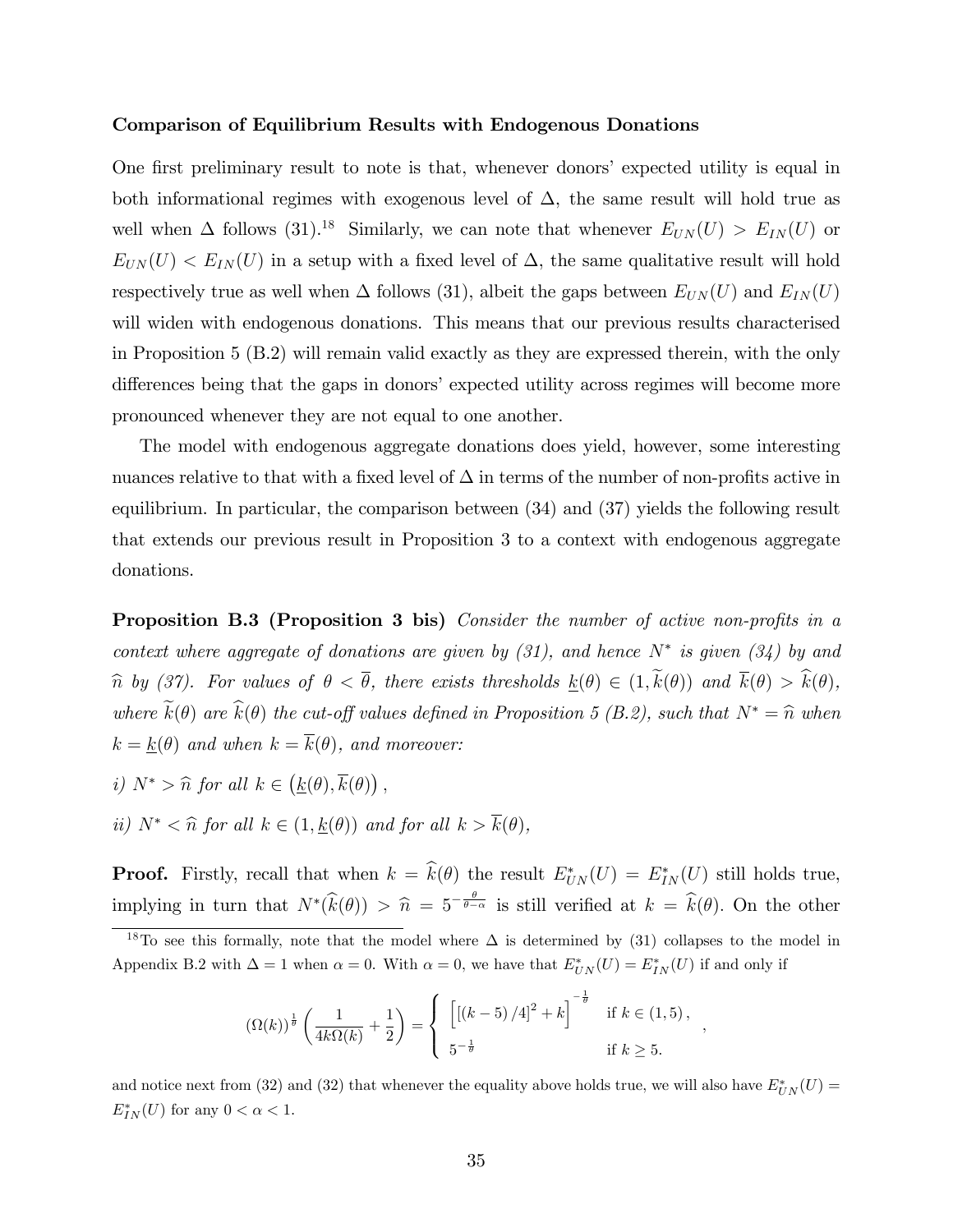hand, notice from (34) that  $\lim_{k\to\infty} N^*(k) = (2^{\alpha} \times 5)^{-\frac{\theta}{\theta-\alpha}} < 5^{-\frac{\theta}{\theta-\alpha}}$ . As a consequence, by continuity, there must exist  $k(\theta) > k(\theta)$  such that: i)  $N^*(k(\theta)) = \hat{n}$ , ii)  $N^*(k) < \hat{n}$  for all  $k > k(\theta)$ , iii)  $N^*(k) > \hat{n}$  for all  $5 \leq k < k(\theta)$ . Secondly, recall that when  $k = k(\theta)$  the result  $E_{UN}^*(U) = E_{IN}^*(U)$  still holds true, implying in turn that  $N^*(k(\theta)) > \hat{n}(k(\theta))$ , where recall that  $\widetilde{k}(\theta) < 5$  so the first row in (37) applies in this case. From this, combined with the fact that  $\Delta_{UN}^* > \Delta_{IN}^*$  for all  $k \in [k(\theta), 5]$ , it follows that we will still have  $N^*(k) > \hat{n}(k)$  for all  $k \in [\widetilde{k}(\theta), 5]$ . Lastly, let

$$
\psi(k,\alpha) \equiv \left\{ \left[ \left( \frac{k-5}{4} \right)^2 + k \right] \Omega \right\}^{-1} \left( \frac{1}{4k\Omega} + \frac{1}{2} \right)^{-\alpha},
$$

and note from (34) and (37) that for any  $k \in (1,5)$ :  $\hat{n}/N^* = (\psi(\cdot))^{\theta/(\theta-\alpha)}$ , which is in turn a monotonically increasing transformation of  $\psi(\cdot)$  since  $\alpha < 1$ . Notice now that i)  $\psi(1, \alpha) = 1$ for any  $\alpha \ge 0$ , ii)  $\partial \psi(1,\alpha)/\partial k > 0$  for any  $\alpha > 0$ , iii)  $\psi(k,\alpha)$  reaches a maximum at some  $k > 1$  for any  $\alpha > 0$ . All this implies, by continuity, that there must exist  $\underline{k}(\theta) \in (1, \tilde{k}(\theta))$ such that: i)  $N^*(\underline{k}(\theta)) = \hat{n}(\underline{k}(\theta))$ , ii)  $N^* < \hat{n}$  for all  $k \in (1, \underline{k}(\theta))$ , iii)  $N^*(k) > \hat{n}$  for all  $\underline{k}(\theta) < k \leq 5.$ 

The results in Proposition B.3 extend those obtained previously in Proposition 3 in the main text to a framework with endogenous aggregate donations given by (31), within the context of the generalised Frechet distribution  $(27)$ . The main difference that arises when total donations responds positively to donorsí expected utility is that it is no longer true that the number of active non-profits is always larger in the regime with uninformed donors. As we can observe, the number of active non-profits is larger in the regime with uninformed donors for the subset  $k \in (\underline{k}, \overline{k})$ , where  $\underline{k} \in (1, \widetilde{k})$  and  $\overline{k} > \widehat{k}$ . Intuitively, recall that  $\widetilde{k}$ and  $\hat{k}$  are the thresholds such that, when  $k \in (\tilde{k}, \hat{k})$ , donors are better off (in expectation) in the uninformed regime. Hence, within that range our previous results in Proposition 3 will remain qualitatively unaltered (and, actually, the gap between  $N^*$  and  $\hat{n}$  will become quantitatively stronger). On the other hand, as k falls below  $\widetilde{k}$  or rises above  $\widehat{k}$ , the expected utility of donors is becomes larger in the informed regime than in the uniformed one. As a consequence, the pool of donors will also be larger in the informed regime than in the uniformed one in that range. This will, in turn, partly offset the mechanisms leading to  $N^* > \hat{n}$  as presented in Proposition 3. As a matter of fact, when  $k \in (1, \underline{k})$  or  $k > \overline{k}$ , this offsetting effect dominates, leading in the end to  $N^* < \hat{n}$  in those ranges of k.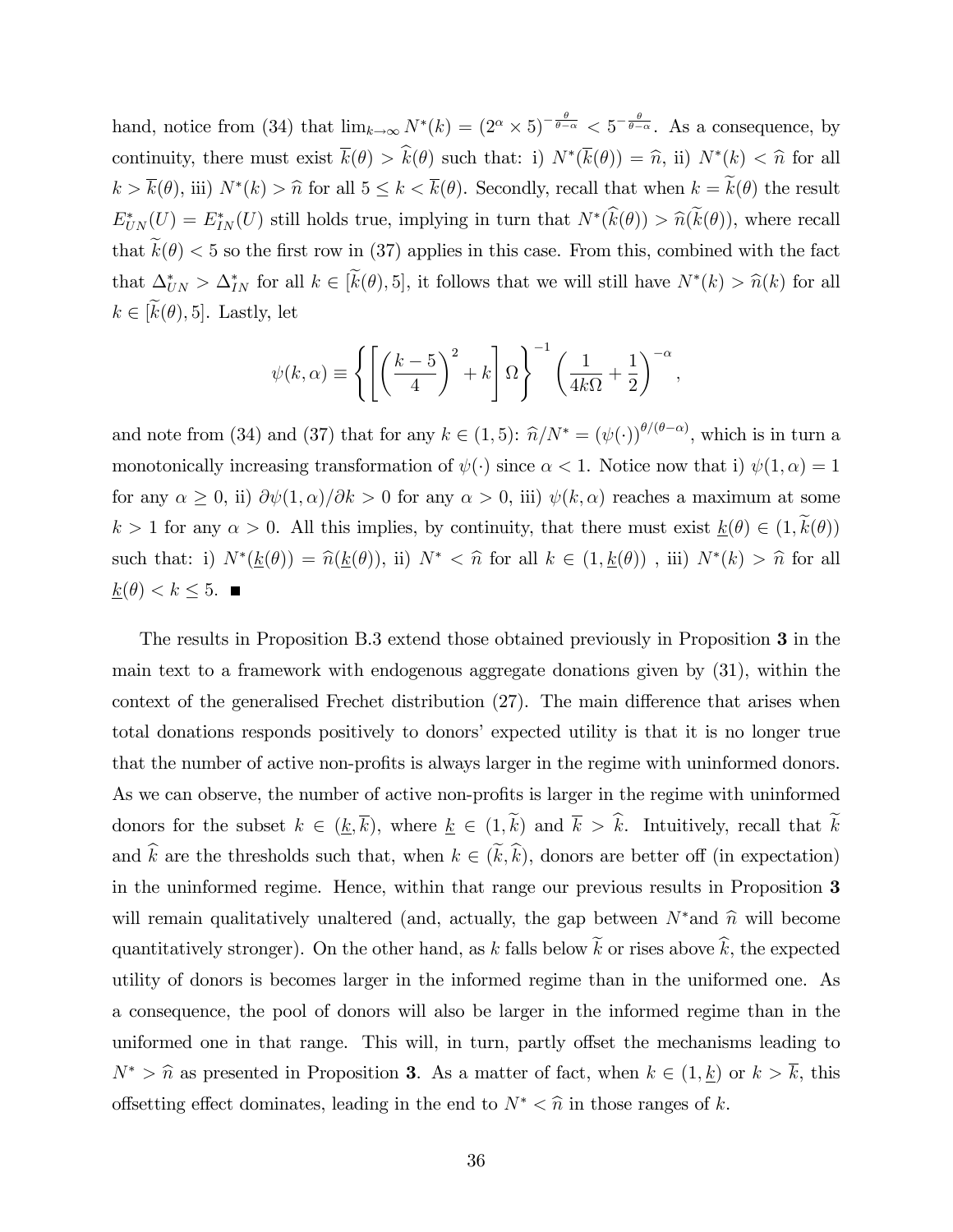# References

- [1] Aldashev, G. & Verdier, T. (2010). Goodwill bazaar: NGO competition and giving to development. Journal of Development Economics, 91, 48-63.
- [2] Aldashev, G., Jaimovich, E., & Verdier, T. (2018). Small is beautiful: Motivational allocation in the nonprofit sector. Journal of the European Economic Association, 16, 730-780.
- [3] Alfaro, L., Conconi, P., Fadinger, H., & Newman, A. F. (2016). Do prices determine vertical integration? Review of Economic Studies, 83(3), 855-888.
- [4] Auriol, E., & Brilon, S.  $(2014)$ . Anti-social behavior in profit and nonprofit organizations. Journal of Public Economics, 117, 149-161.
- [5] Besley, T. & Ghatak, M. (2005). Competition and incentives with motivated agents. American Economic Review, 95, 616-636.
- [6] Besley, T. & Ghatak, M. (2017). Profit with Purpose? A Theory of Social Enterprise. American Economic Journal: Economic Policy, 9, 19-58.
- [7] Besley, T., & Malcomson, J. M. (2018). Competition in public service provision: The role of not-for-profit providers. Journal of Public Economics, 162, 158-172.
- [8] Bilodeau, M. & Steinberg, R. (2006). "Donative non-profit organizations." Chapter 19 in S.-C. Kolm and J. Mercier Ythier (eds.), Handbook of the Economics of Giving, Altruism, and Reciprocity, Amsterdam: North-Holland, 2006.
- [9] Carlin, B. I., Davies, S. W., & Iannaccone, A. (2012). Competition, comparative performance, and market transparency. American Economic Journal: Microeconomics, 4(4), 202-37.
- [10] Castaneda, M. A., Garen, J., & Thornton, J. (2008). Competition, contractibility, and the market for donors to non-profits. Journal of Law, Economics, & Organization, 24(1), 215-246.
- [11] Chronicle of Philanthropy  $(2014)$ . "Inspiring people to make a difference." Available at https://www.philanthropy.com/article/Inspiring-People-to-Make-a/152645.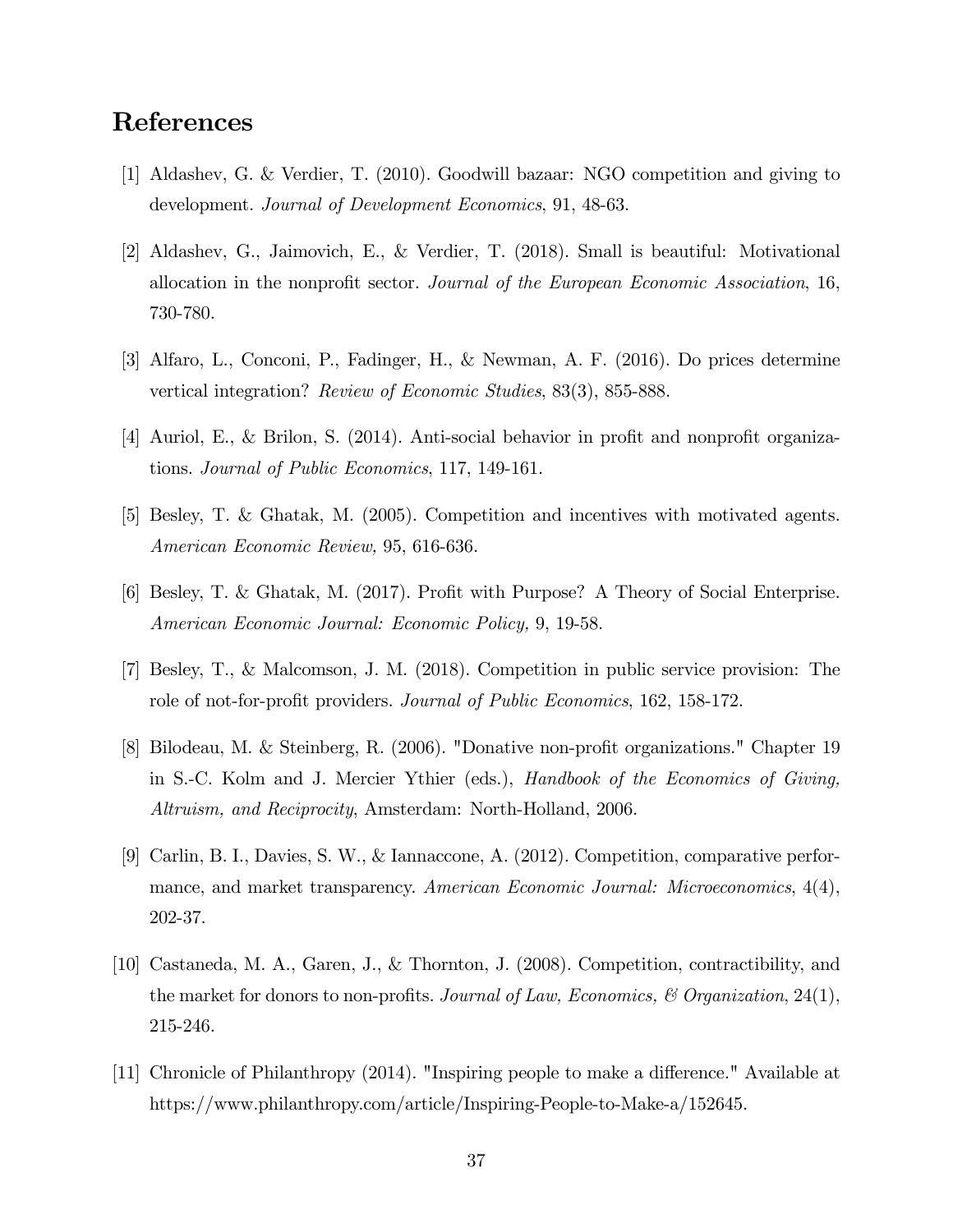- [12] Dang, C. T., & Owens, T. (2020). Does transparency come at the cost of charitable services? Evidence from investigating British charities. Journal of Economic Behavior & Organization, 172, 314-343.
- [13] Delfgaauw, J., & Dur, R. (2008). Incentives and workersímotivation in the public sector. Economic Journal, 118(525), 171-191.
- [14] Delfgaauw, Josse, and Robert Dur (2010). Managerial talent, motivation, and selfselection into public management. Journal of Public Economics, 94, 654–660.
- [15] Easterly, W. (ed.) (2008). Reinventing Foreign Aid. Cambridge, MA: MIT Press.
- [16] Exley, C. L. (2020). Using charity performance metrics as an excuse not to give. Management Science, 66(2), 553-563.
- [17] Glaeser, E. & Shleifer, A. (2001). Not-for-profit entrepreneurs. *Journal of Public Eco*nomics, 81, 99-115.
- [18] Goldseker, S., & Moody, M. (2017). Generation Impact: How Next Generation Donors Are Revolutionizing Giving. Hoboken, NJ: John Wylie & Sons.
- [19] Gregory, A. G. & Howard, D. (2009). The non-profit starvation cycle. Stanford Social Innovation Review, 7(4), 49-53.
- [20] Grossman, S. J., & Hart, O. D. (1986). The costs and benefits of ownership: A theory of vertical and lateral integration. Journal of Political Economy, 94(4), 691-719.
- [21] Hermalin, B. E., & Weisbach, M. S. (2012). Information disclosure and corporate governance. Journal of Finance,  $67(1)$ , 195-233.
- [22] Heyes, A., & Martin, S. (2017). Social labeling by competing NGOs: A model with multiple issues and entry. *Management Science*, 63(6), 1800-1813.
- [23] Iossa, E., & Saussier, S. (2018). Public-private partnerships in Europe for building and managing public infrastructures: An economic perspective. Annals of Public and Cooperative Economics, 89(1), 25-48.
- [24] Krasteva, S., & Yildirim, H. (2016). Information, competition, and the quality of charities. Journal of Public Economics, 144, 64-77.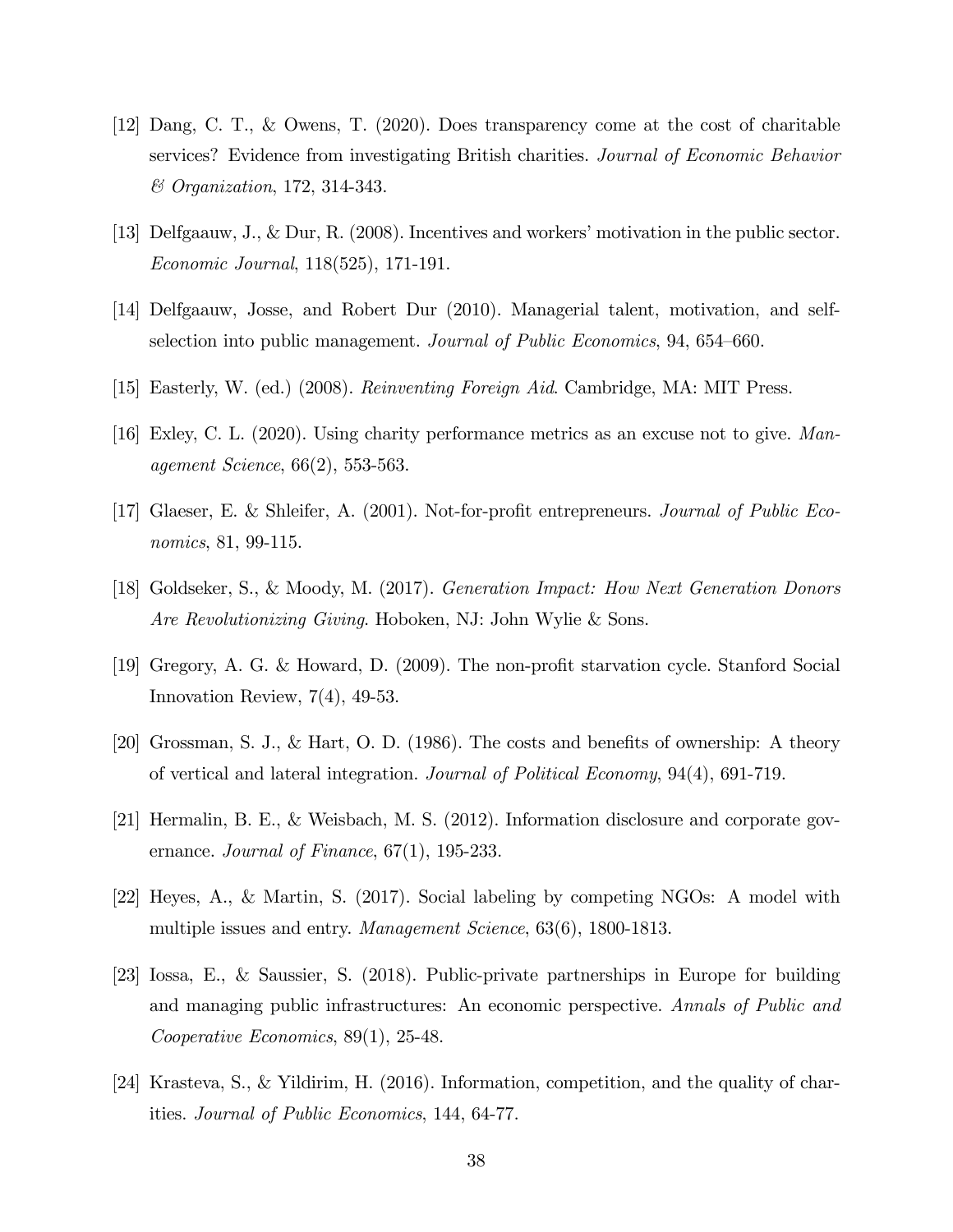- [25] Lecy, J., & Searling, E. (2015). Anatomy of the nonprofit starvation cycle. Nonprofit and Voluntary Sector Quarterly 44(3): 539-563.
- [26] Legros, P., & Newman, A. F. (2013). A price theory of vertical and lateral integration. Quarterly Journal of Economics, 128(2), 725-770.
- [27] Legros, P., & Newman, A. F. (2014). Contracts, ownership, and industrial organization: Past and future. Journal of Law, Economics, & Organization, 30(S1): 82-117.
- [28] Mansuri, G., & Rao, V. (2012). Localizing development: Does participation work? Washington, DC: The World Bank.
- [29] Meer, J. (2017). Are overhead costs a good guide for charitable giving? IZA World of Labor, January: 329
- [30] Metzger, L., & Günther, I. (2019). Making an impact? The relevance of information on aid effectiveness for charitable giving. A laboratory experiment. Journal of Development Economics, 136, 18-33.
- [31] Platteau, J.-Ph., & Gaspart, F. (2003). The risk of resource misappropriation in community-driven development. *World Development*, 31, 1687–1703.
- [32] Rose-Ackerman, S. (1982). Charitable giving and "excessive" fundraising. *Quarterly* Journal of Economics, 97(2), 193-212.
- [33] Salamon, L., and Newhouse, C. (2019). The 2019 Nonprofit Employment Report, Nonprofit Economic Data Bulletin no. 47. Baltimore: Johns Hopkins Center for Civil Society Studies. Available at ccss.jhu.edu.
- [34] Scharf, K. (2014). Impure prosocial motivation in charity provision: Warm-glow charities and implications for public funding. Journal of Public Economics, 114, 50-57.
- [35] Schmidt, K. M. (1997). Managerial incentives and product market competition. Review of Economic Studies, 64(2), 191-213.
- [36] Schubert, P., & Boenigk, S. (2019). The nonprofit starvation cycle: Empirical evidence from a German context. Nonprofit and Voluntary Sector Quarterly, 48(3), 467-491.